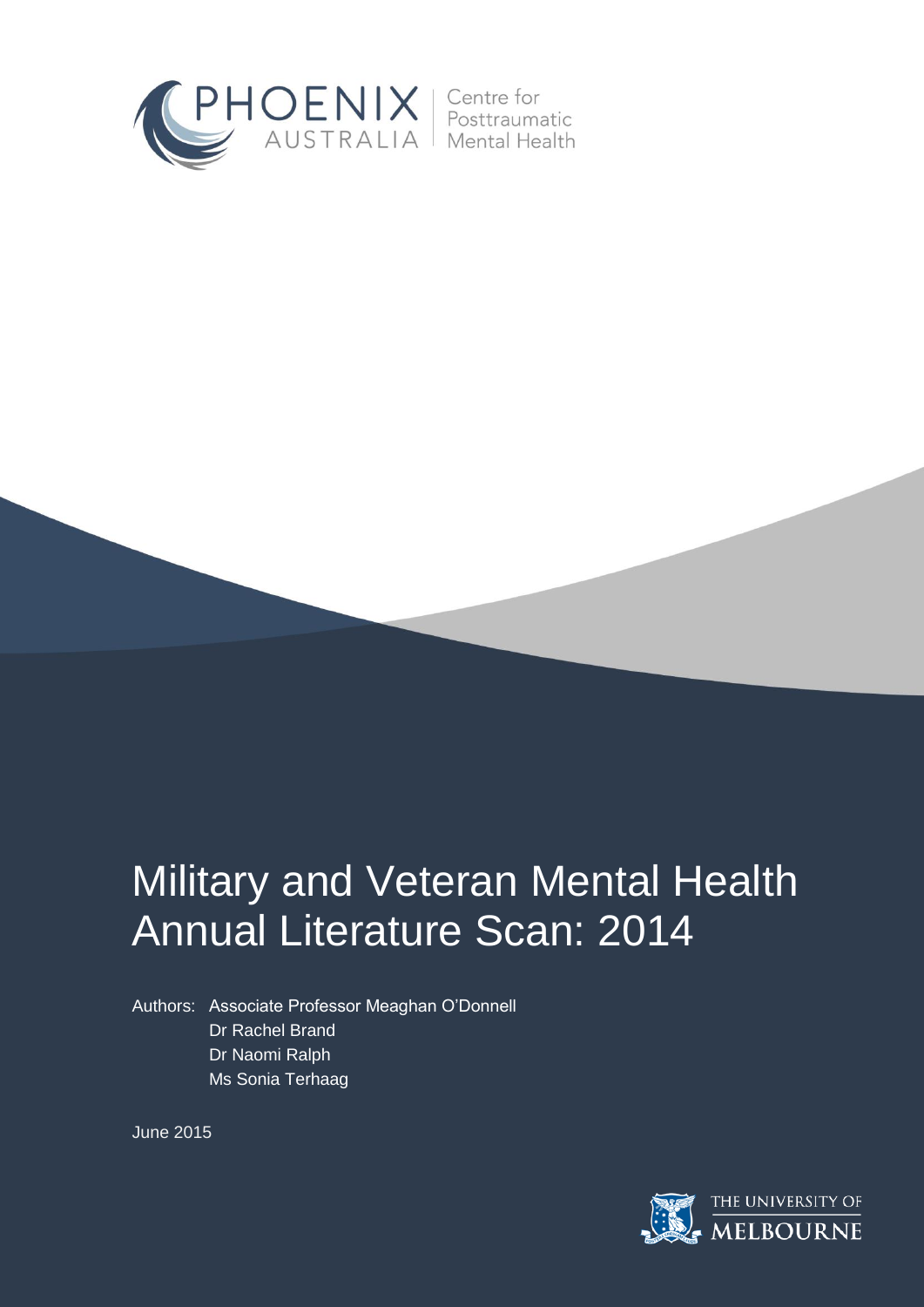This document presents an annual literature scan for the year 2014 in the field of military and veteran posttraumatic mental health. It was produced for the Australian Government, Department of Veterans' Affairs (DVA), by Phoenix Australia: Centre for Posttraumatic Mental Health).

#### **Disclaimer**

The material in this report, including selection of articles, summaries, and interpretations is the responsibility of the consultants, Phoenix Australia, and does not necessarily reflect the views of the Australian Government.

Phoenix Australia | Centre for Posttraumatic Mental Health © 2015

For enquiries please contact: Associate Professor Meaghan O'Donnell Phoenix Australia Level 3, Alan Gilbert Building 161 Barry Street Carlton, Victoria 3053 Australia Phone: (+61 3) 9035 5599

Fax: (+61 3) 9035 5455 Email: [mod@unimelb.edu.au](mailto:mod@unimelb.edu.au) Web: [www.phoenixaustralia.org](http://www.phoenixaustralia.org/)

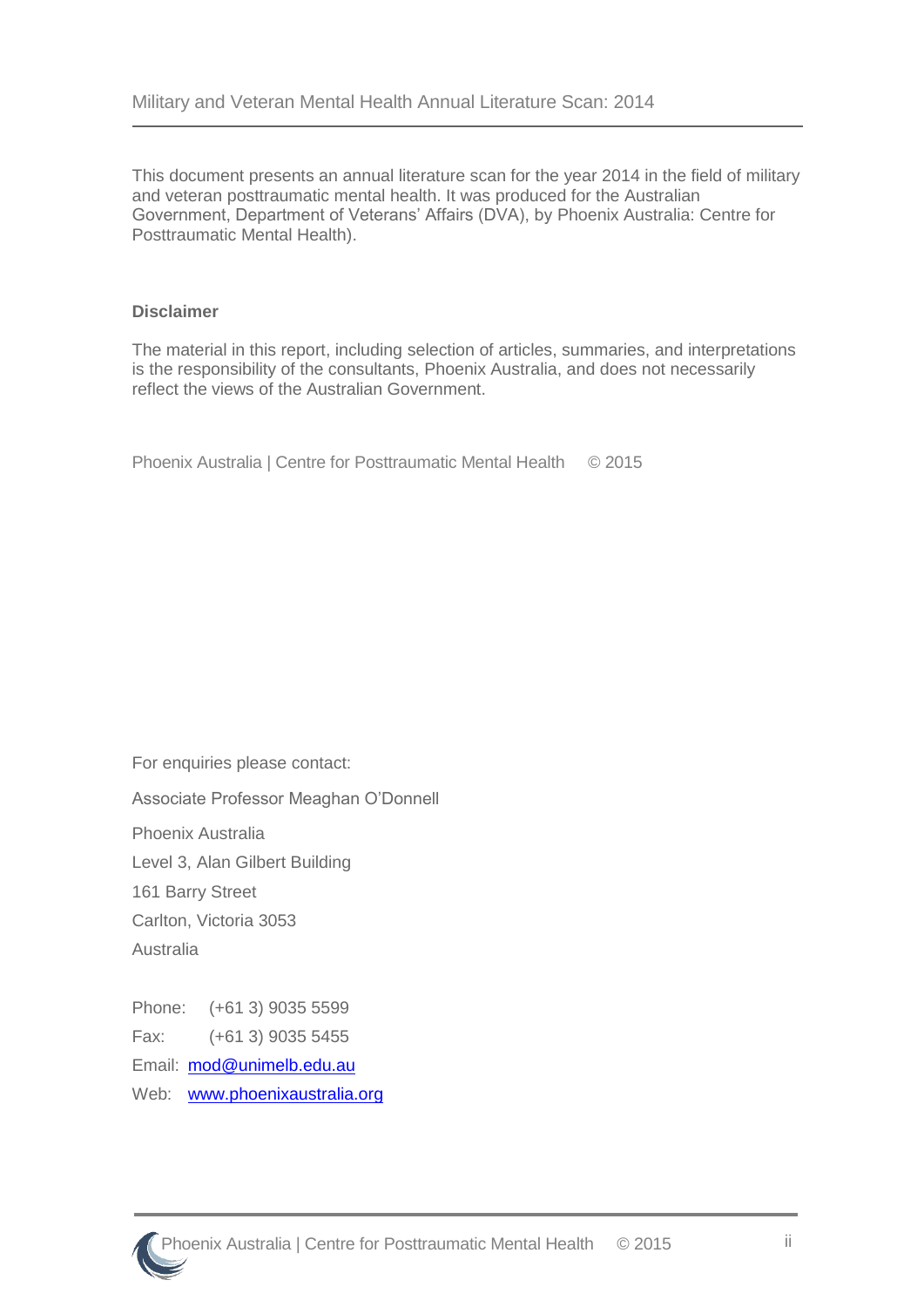# **Contents**

| 3. |  |  |  |  |  |
|----|--|--|--|--|--|
| 4. |  |  |  |  |  |
| 5. |  |  |  |  |  |
| 6. |  |  |  |  |  |
| 7. |  |  |  |  |  |
| 8. |  |  |  |  |  |
|    |  |  |  |  |  |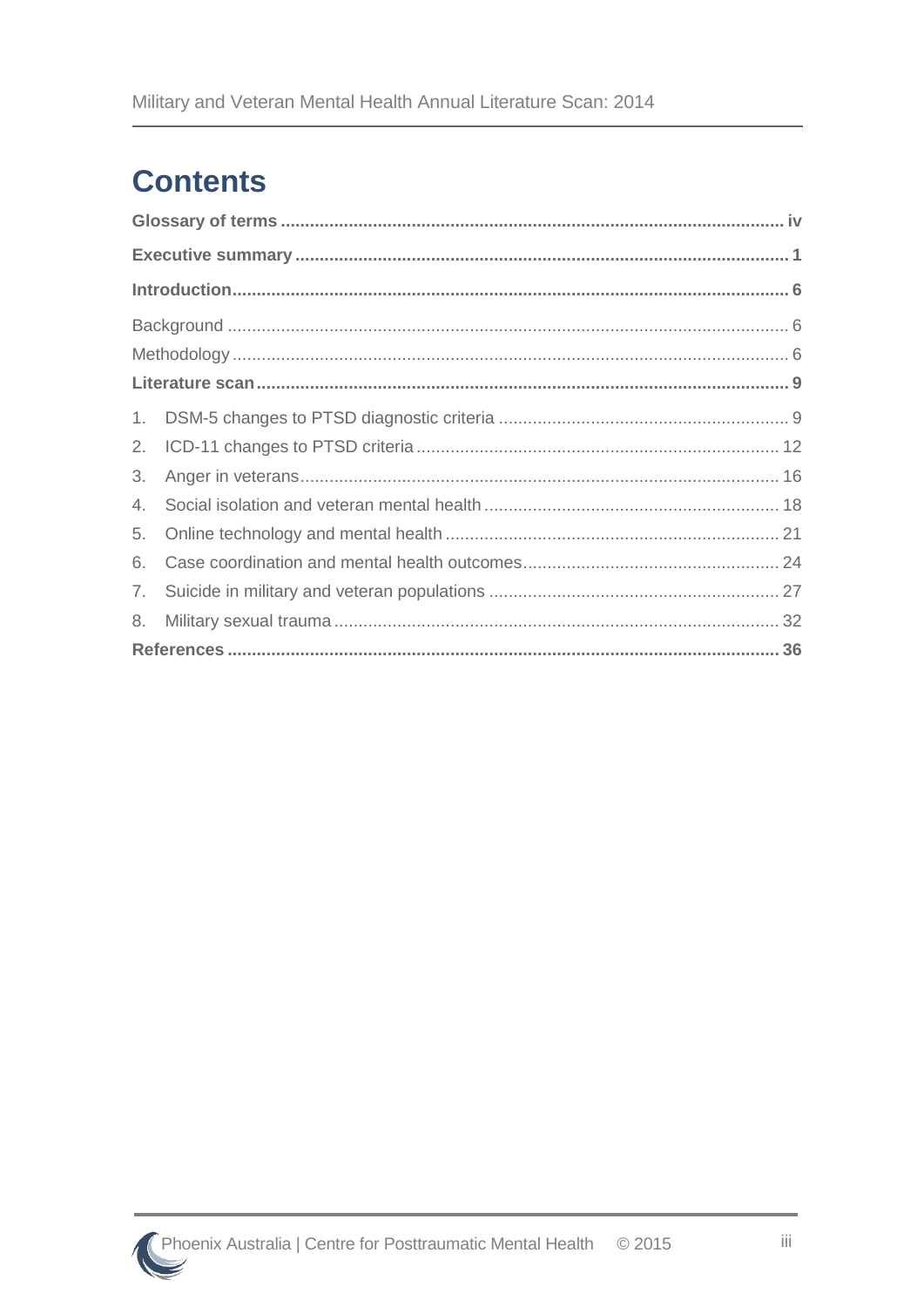# <span id="page-3-0"></span>**Glossary of terms**

| <b>Term</b>   | <b>Definition</b>                                                                                                                                             |  |  |
|---------------|---------------------------------------------------------------------------------------------------------------------------------------------------------------|--|--|
| BDI-II        | Beck Depression Inventory II, a well validated measure of<br>depression severity                                                                              |  |  |
| <b>CAPS</b>   | Clinician Administered PTSD scale, a structured clinical<br>interview that corresponds with DSM criteria for PTSD                                             |  |  |
| <b>CBT</b>    | <b>Cognitive Behavioural Therapy</b>                                                                                                                          |  |  |
| <b>CPT</b>    | <b>Cognitive Processing Therapy</b>                                                                                                                           |  |  |
| <b>CPTSD</b>  | Complex posttraumatic stress disorder                                                                                                                         |  |  |
| DAR-5         | Dimensions of Anger Reactions scale 5, a brief measure of<br>problematic anger                                                                                |  |  |
| DSM-5         | The Diagnostic and Statistical Manual of Mental Disorders<br>(DSM) 5th edition, produced by the American Psychiatric<br>Association (APA) - released May 2013 |  |  |
| <b>DSM-IV</b> | The Diagnostic and Statistical Manual of Mental Disorders<br>(DSM) 4th edition, produced by the American Psychiatric<br>Association (APA)                     |  |  |
| <b>DVA</b>    | The Australian Department of Veterans' Affairs                                                                                                                |  |  |
| $ICD-10$      | International Classification for Diseases 10 <sup>th</sup> Edition.<br>Produced by the World Health Organisation                                              |  |  |
| $ICD-11$      | International Classification for Diseases 11 <sup>th</sup> Edition, to be<br>released 2017. Produced by the World Health Organisation                         |  |  |
| <b>LGBT</b>   | Used to denote a diverse group of people who identify as<br>lesbian, gay, bi-sexual or transgender                                                            |  |  |
| MDD           | Major Depressive Disorder                                                                                                                                     |  |  |
| mHealth       | Mobile phone based health technology                                                                                                                          |  |  |
| <b>MST</b>    | Military Sexual Trauma                                                                                                                                        |  |  |
| <b>NG</b>     | National Guard: the military reserve units controlled by each<br>state of the United States                                                                   |  |  |
| <b>NHMRC</b>  | National Health and Medical Research Council                                                                                                                  |  |  |
| <b>NSSI</b>   | Non-suicidal self-injury                                                                                                                                      |  |  |
| <b>OEF</b>    | <b>Operation Enduring Freedom</b>                                                                                                                             |  |  |
| OIF           | Operation Iraqi Freedom                                                                                                                                       |  |  |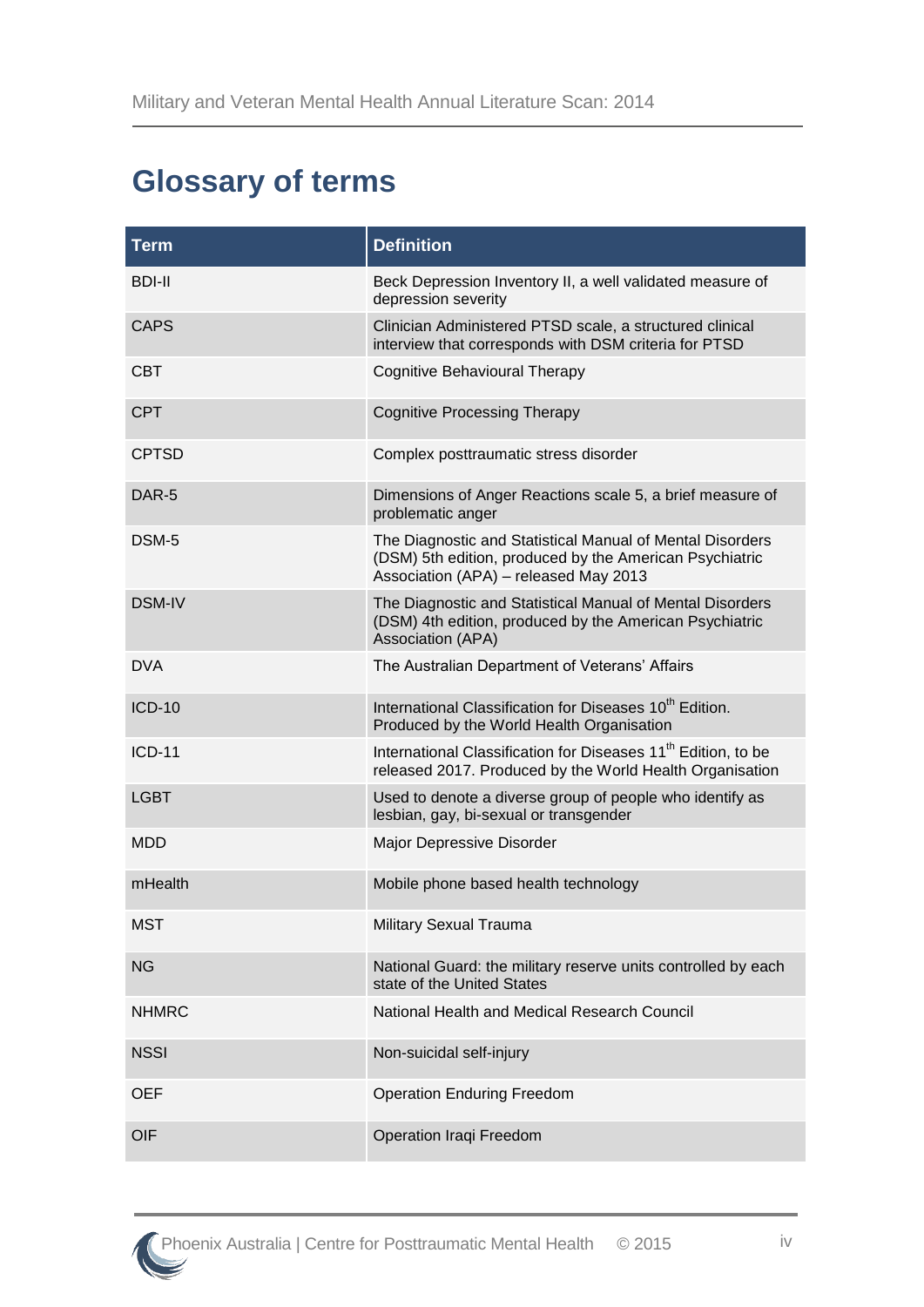Military and Veteran Mental Health Annual Literature Scan: 2014

| <b>PCL</b>  | The Posttraumatic Stress Disorder Checklist, a self-report<br>scale for assessing presence and severity of symptoms of<br><b>PTSD</b> |
|-------------|---------------------------------------------------------------------------------------------------------------------------------------|
| <b>PTSD</b> | Posttraumatic stress disorder                                                                                                         |
| US.         | <b>United States</b>                                                                                                                  |
| VIO-SCAN    | Violence Screening and Assessment of Needs, a brief<br>measure for identifying veterans at risk of violent behaviour                  |
| VTC         | Video teleconferencing                                                                                                                |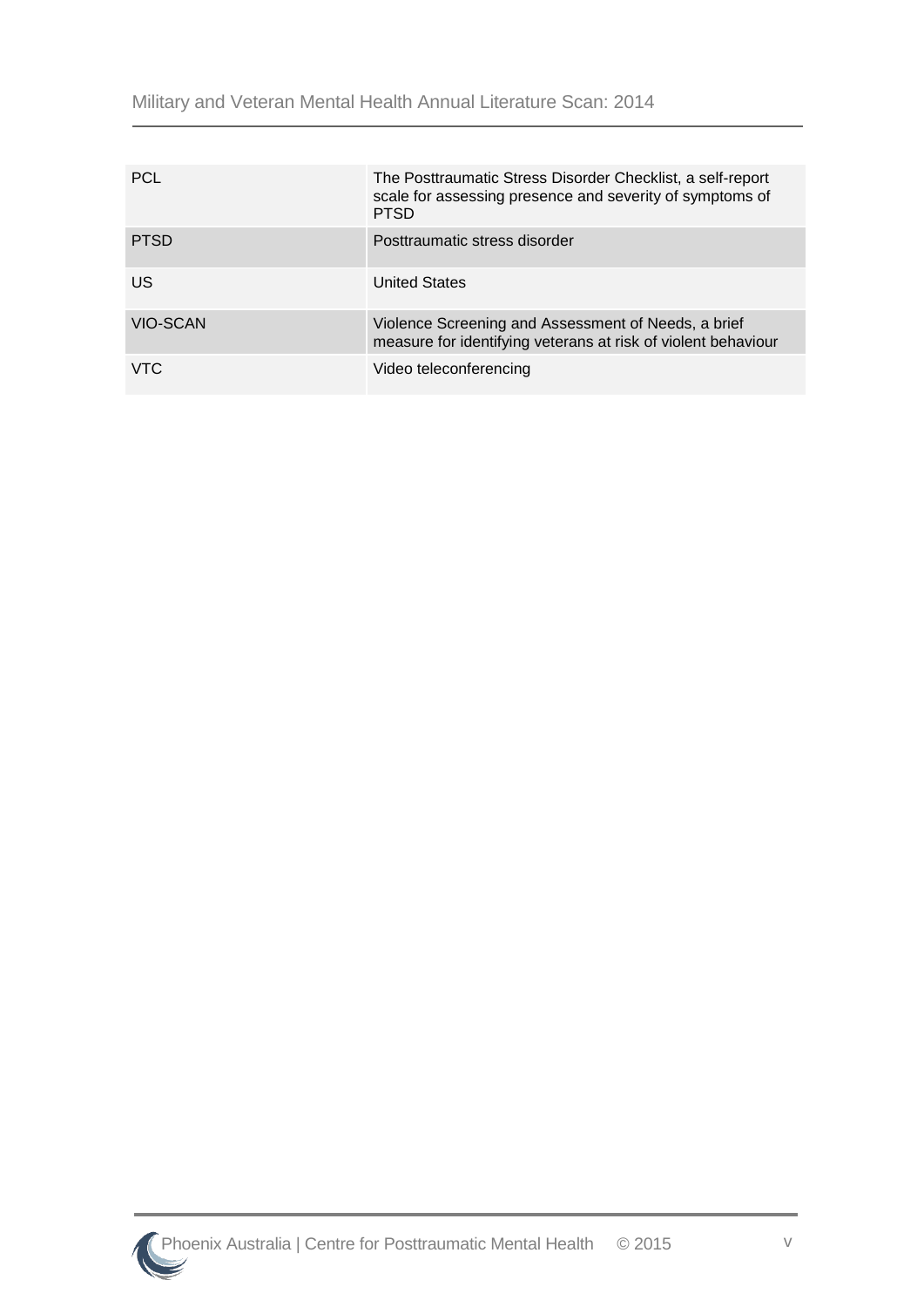# <span id="page-5-0"></span>**Executive summary**

This annual summary of the military and veteran mental health and traumatic stress literature for the year 2014 was produced by Phoenix Australia: Centre for Posttraumatic Mental Health for the Australian Government, Department of Veterans' Affairs (DVA). This executive summary provides an overview of the literature scan for each topic of review. The topics of focus in the literature scan for 2014, chosen in consultation with DVA were:

- DSM-5 changes to PTSD criteria
- ICD-11 changes to PTSD criteria
- Anger in veterans
- Social isolation and mental health
- Online technology and veteran mental health
- Case coordination and mental health outcomes
- Suicide in military and veteran populations
- Military sexual trauma

#### **Overall summary**

The 2014 literature shows an ongoing interest in the impact of the changes to the diagnosis of Posttraumatic Stress Disorder in the Diagnostic and Statistical Manual of Mental Disorders (DSM) and International Classification of Diseases (ICD) classification systems. There was an emerging trend in the 2014 literature of research focussing on gender and on minority groups within the military including Lesbian, Gay, Bisexual and Transgender (LGBT) serving members and veterans. It should be noted that a significant amount of the 2014 literature has originated in the US and therefore caution needs to be taken in terms of generalising to the Australian setting. This is due to significant differences in the size, structure and culture of both the military and the veteran mental health services of Australia and the US. Of note, a large study is currently underway in Australia (The Transition and Wellbeing Research Programme:

[http://www.dva.gov.au/health-and-wellbeing/research-and-development/social](http://www.dva.gov.au/health-and-wellbeing/research-and-development/social-research/transition-wellbeing-research)[research/transition-wellbeing-research\)](http://www.dva.gov.au/health-and-wellbeing/research-and-development/social-research/transition-wellbeing-research) which should address some of the issues raised within an Australian military and veteran cohort.

#### **DSM-5 changes to PTSD criteria (Pages 9 to 12)**

 $\bullet$  In May, 2013 the Diagnostic and Statistical Manual of Mental Disorders  $5^{th}$  edition (DSM-5) was released, with major revisions to the diagnosis of Posttraumatic Stress Disorder (PTSD).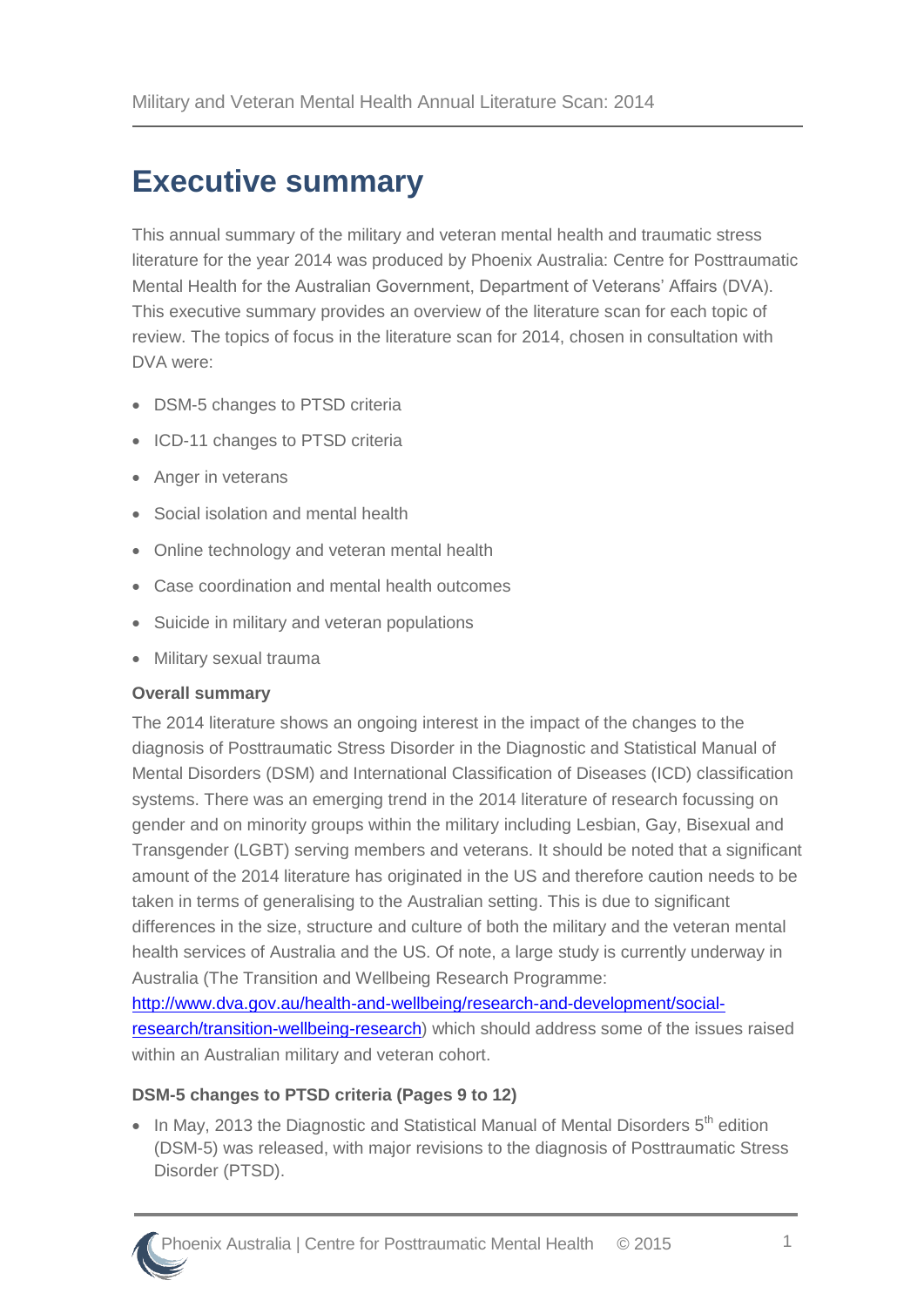- The change from DSM-IV criteria to DSM-5 criteria does not seem likely to impact significantly on the overall prevalence rates of PTSD. This finding has been replicated internationally across veteran, military and civilian samples in 2014.
- Whilst prevalence rates of PTSD under DSM-5 have been found to be similar to those yielded using DSM-IV, there has been some evidence from a US military sample that different groups of people with a different symptom presentations are captured by DSM-IV and DSM-5.
- Debate has continued with regard to the underlying symptom structure of PTSD. The 2014 literature provides some support for the four factor model utilised in DSM-5, but has also supported a five factor model.
- Attention has been drawn to the high number of possible symptom combinations for diagnosis and the levels of comorbidity when using DSM-5 criteria for PTSD, though this concern is not markedly changed from DSM-IV.

#### **ICD-11 changes to PTSD criteria (Pages 12 to 16)**

- $\bullet$  The 11<sup>th</sup> version of the International Classification for Diseases is now due for publication in 2017. Proposed changes to the diagnosis of PTSD include narrowing the symptom requirements to those considered to be the core elements of PTSD, with just three symptoms clusters (re-experiencing, active avoidance, and an excessive sense of current threat), and only one symptom required from each cluster. The aim of this narrower focus is to increase clinical utility and reduce overlap with other disorders.
- An additional proposed change within ICD-11 is the inclusion of a separate diagnosis of Complex PTSD (CPTSD), which is outlined as consisting of the three core elements of PTSD, in addition to enduring disturbances in affect, self- concept, and interpersonal relationships.
- Two multi-national studies in the 2014 literature suggested that overall prevalence rates of PTSD will not change significantly with the introduction of the proposed ICD-11 criteria, and one study in an Australian civilian population has suggested that there will be a significant reduction in people meeting PTSD criteria.
- Two studies (one assessing both Kosovar civilian war survivors and British veterans and one assessing Australian civilians) found evidence that the ICD-11 criteria would reduce the level of overlap with other diagnoses (particularly depression).
- An alternative two factor model of PTSD using the ICD-11 criteria has been found to be a similar, if not superior fit to the three factor model utilised in ICD-11 in an Australian civilian population.
- Concern has been raised about the potential impact of the scientific and clinical community using increasingly diverging classification systems (DSM-5 and ICD-11).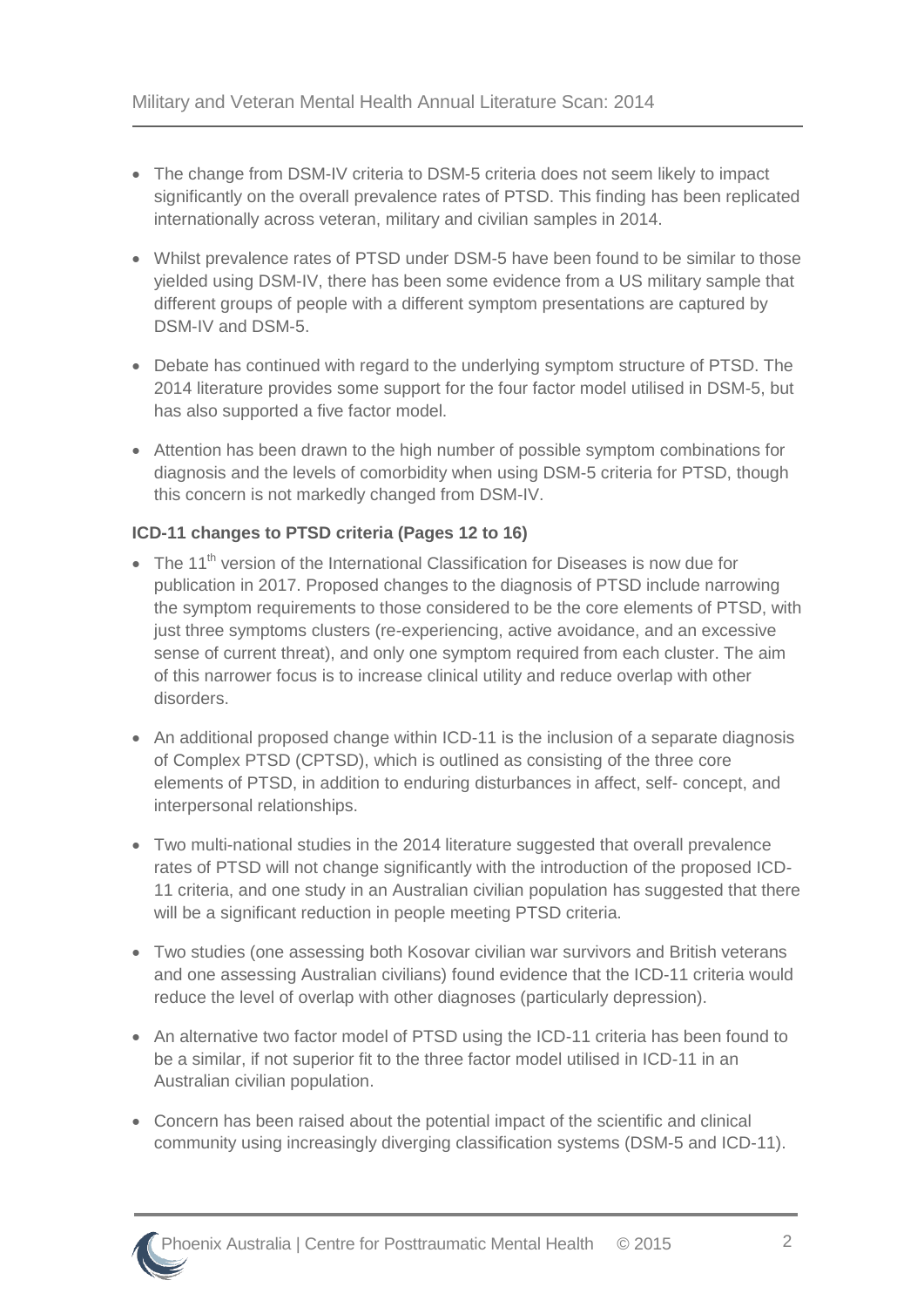Experts in the field have identified that there may be significant implications for international research, clinical practice, service funding and provision.

 Two studies in 2014 (One across US civilian and veteran samples and one in a Danish civilian sample) also assessed the postulates and diagnostic structure of CPTSD, with conflicting results. Research into the proposed category of CPTSD is in its early stages and further research is required to understand the validity and utility of this separate diagnosis.

#### **Anger in veterans (Pages 16 to 18)**

- The 2014 literature included the confirmation of the reliability and validity of the Dimensions of Anger Reactions scale 5 (DAR-5), a brief measure of problematic anger, in both US civilian and Australian veteran populations.
- Anger was also identified as a risk factor for problems with violence in US veterans and included in a five item screening tool called the 'Violence Screening and Assessment of Needs (VIO-SCAN). This screening tool appears to provide a brief method for identifying veterans at higher risk of violent behaviour.
- Two 2014 studies focussed on anger in female US active serving members and US veterans, finding that problematic anger is experienced by a similar proportion of females as males and that the association between anger and PTSD is similarly robust in females as it is in males. The cognitive and behavioural profile of anger may also be similar across females and males.
- One study of Turkish veterans in the 2014 literature also identified that dispositional forgiveness (including forgiveness of self, others and situations) may play an important role in the relationship between anger and PTSD in returned combat veterans.

#### **Social isolation and mental health (Pages 18 to 21)**

- In general, the 2014 literature supported the notion that social support is a protective factor against negative mental health outcomes, including PTSD, in veterans.
- However, the importance of how veterans interact with their social support system was also highlighted in two studies with US veterans. One study found that a diagnosis of PTSD may in fact reduce the 'buffering influence' of social support on emotional distress in veterans through reducing an individual's ability to seek and engage in support from their network and another found that withholding personal information from close others increased risk of emotional distress.
- The 2014 literature also highlighted the issue of timing in social support, suggesting that greater unit support during deployment and greater social support postdeployment were important in reducing PTSD severity.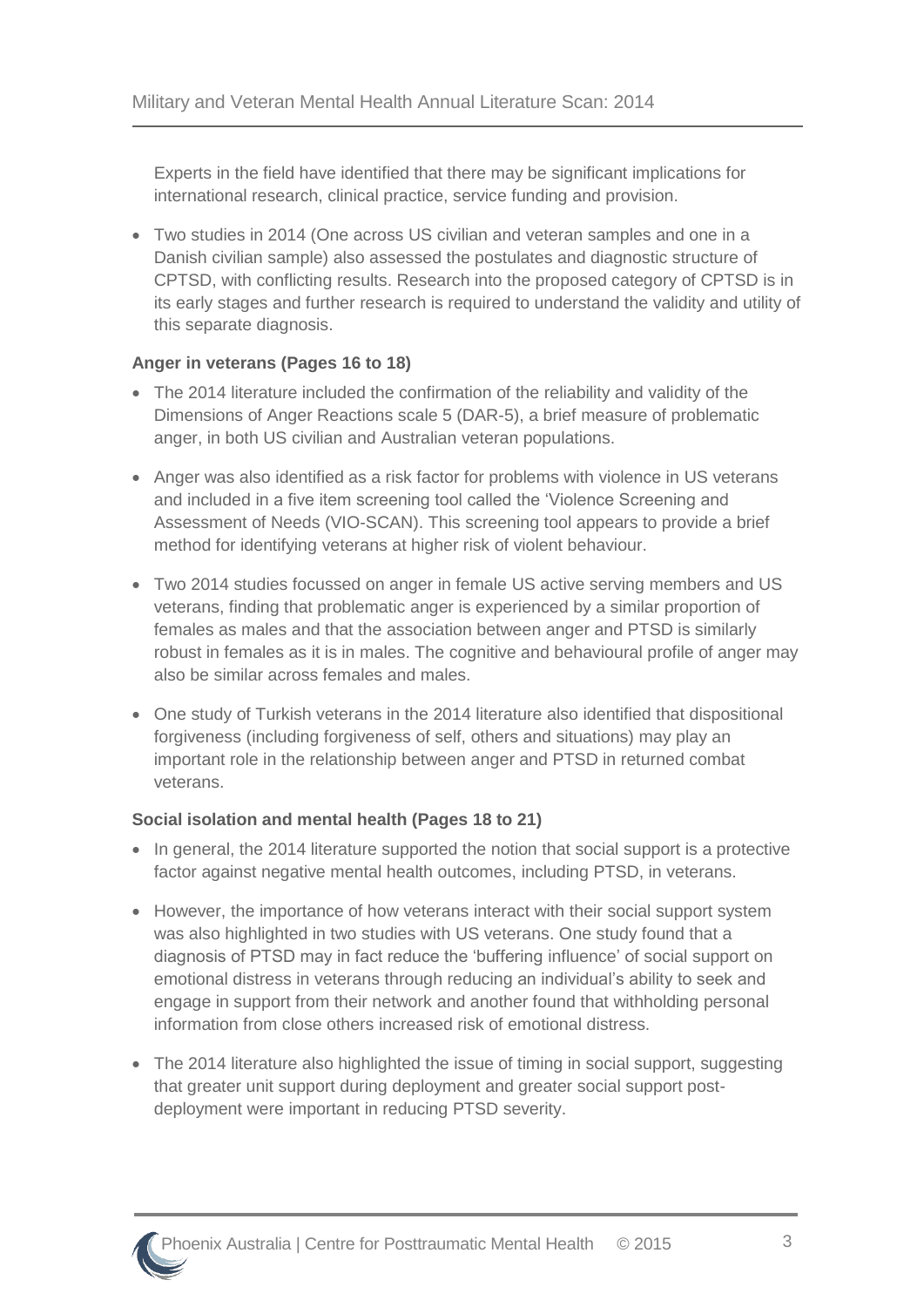Two populations were identified who may be at significant risk of the deleterious effects of social isolation; those who identify as lesbian, gay, bisexual or transgender (LGBT) and those who are homeless.

#### **Online technology and veteran mental health (Pages 21 to 24)**

- Mobile phone technology was explored as a potential aid to mental health service delivery for veterans in the 2014 literature. The vast majority of US veterans were found to have access to compatible devices and to show an interest in using mobile phone applications for mental health support, however only 10% reported using existing smartphone applications.
- In particular, homeless veterans were identified as a particular group who may benefit from mobile phone based health technology in a pilot study in the US.
- The internet was also identified as an increasingly common mode of healthcare delivery. Preliminary support was found for an online self-management workshop for posttraumatic stress symptoms in the US.
- There was also support found for the use of telemedicine to deliver mental health treatments, as an alternative to face-to-face delivery of Cognitive Behavioural Therapy (CBT) and Cognitive Processing Therapy (CPT) for US veterans. The outcomes of telemedicine delivered interventions were found to be equivalent to face to face delivered interventions.
- A further study found that patient familiarity and confidence with telehealth technology did not impact on outcomes of a telehealth intervention in US veterans.

#### **Case coordination and mental health outcomes (Pages 24 to 27)**

- Case coordination has been defined as a person centred, holistic support, care and treatment approach, where the case coordinator is responsible for undertaking assessments, developing multi-sectorial action plans, coordinating services and being the single point of contact for the client.
- The 2014 literature provided commentary and review of implementation issues for case coordination in mental health. Two papers provided service case studies of implementation of case coordination models in US veteran groups, providing some preliminary data in support of this approach.
- The impact of a case coordination approach on mental health outcomes and service utilisation had some support from 2014 studies in US veteran and general populations, however a large 2014 international meta-analysis did not find a positive effect of case coordination for reducing hospital admissions in people with mental health conditions.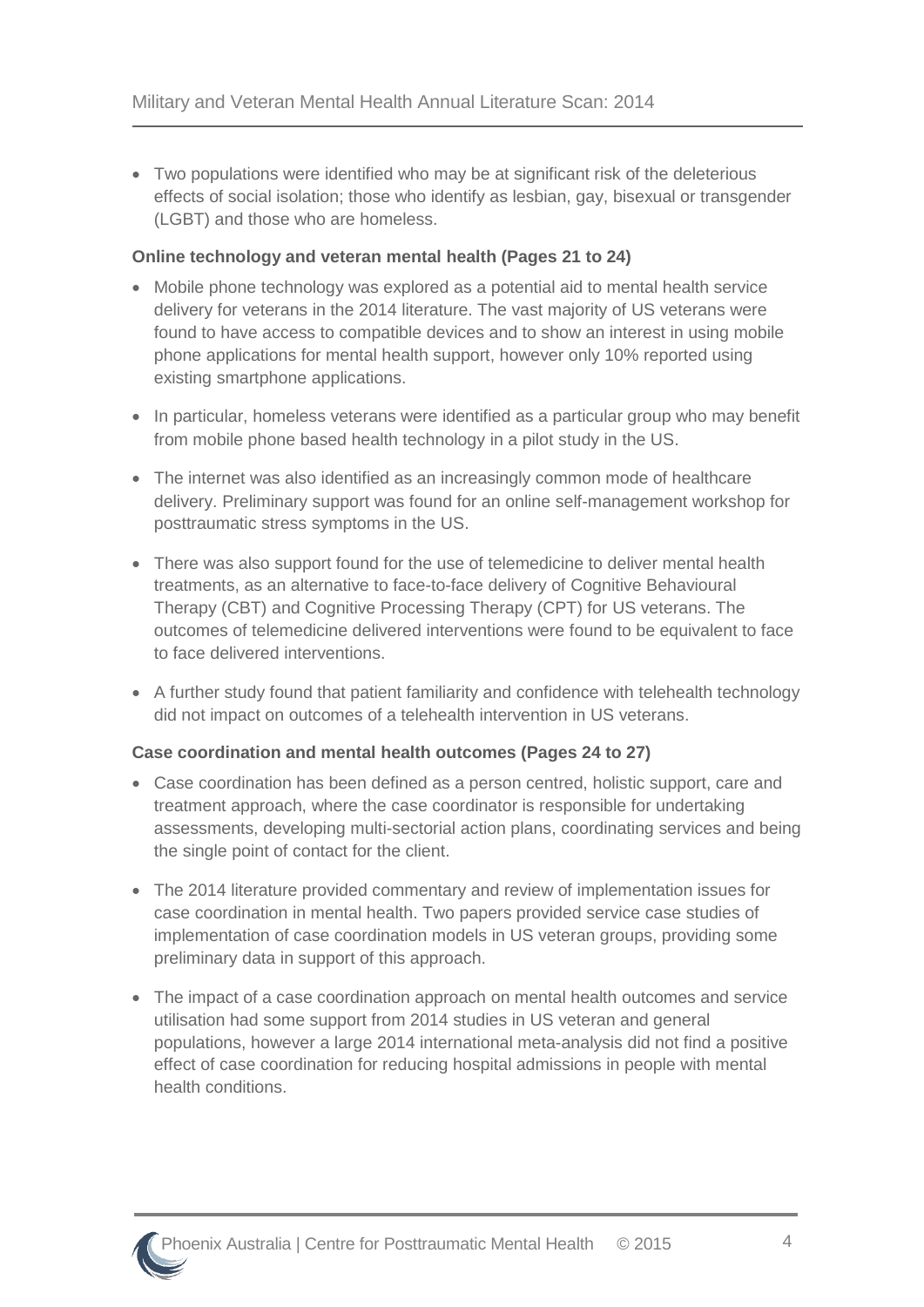#### **Suicide in military and veteran populations (Pages 27 to 32)**

- A large amount of literature was published in the area of suicide and suicidal behaviour in military and veteran populations in 2014, focussing on a large number of risk factors and correlates.
- A large US study found that PTSD alone did not contribute to suicide risk, but that comorbid major depressive disorder mediated the increased risk of suicide in people diagnosed with PTSD.
- Non-suicidal self-injury (NSSI) was found to be significantly associated with suicidal ideation, suicide planning and suicide attempts in US college student veterans, with NSSI tending to emerge prior to a first suicide attempt. It is suggested that NSSI may serve as a 'stepping stone' between suicidal ideation and attempt.
- Some evidence was found that sleep disturbance may be a risk factor for suicide and suicidal ideation in US veterans, but the 2014 evidence around this was equivocal, with evidence also emerging from Canada which suggested no link between sleep problems and suicidal ideation in active serving members and veterans.
- Two studies in 2014 from the US supported media campaigns as an effective and well received method of increasing help seeking and reducing suicide related emergency service call outs.
- A 2014 narrative review identified LGBT veterans as a group who may be particularly at risk of suicidal ideation and behaviour and highlighted that there is a paucity of research in this area. One new study in 2014 also provided data on this, suggesting that LGB US veterans have higher odds of lifetime suicidal ideation and attempts than heterosexual veterans.

#### **Military sexual trauma (Pages 32 to 35)**

- A US large study identified that military sexual trauma (MST) impacts up to 30% of female and five percent of male veterans. Importantly this equates to similar actual numbers of males and females experiencing MST.
- The underreporting of MST was identified as an ongoing issue in research and service delivery in this area
- Several vulnerability factors for MST in US active serving and veteran populations were identified in the 2014 literature, including childhood trauma, low levels of maternal care, younger age and minority ethnic status.
- MST and lifetime sexual violence were found to be related to worse mental health outcomes in several 2014 US studies. These outcomes included increased PTSD, depression, anxiety, eating disorders and alcohol use disorders.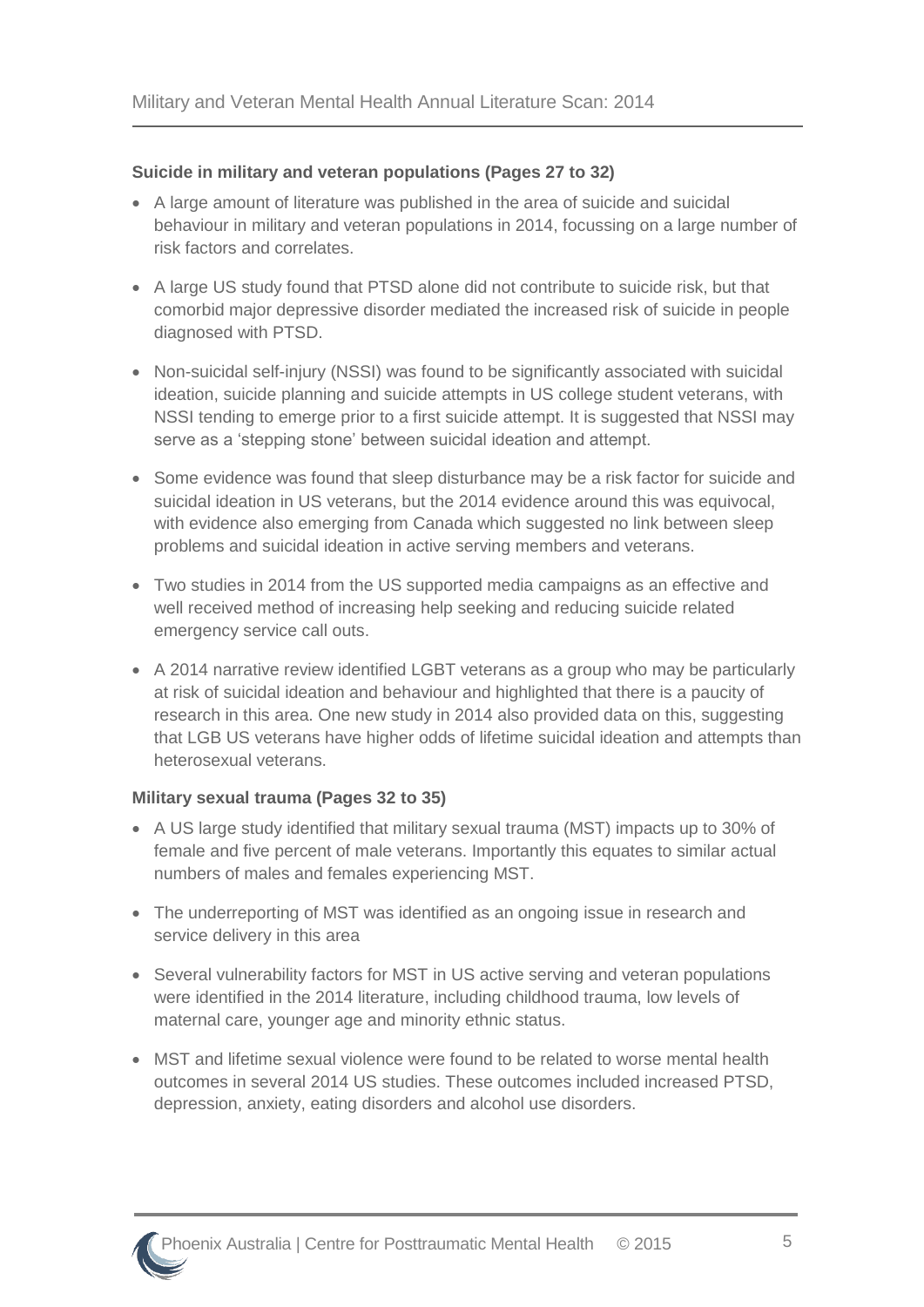# <span id="page-10-0"></span>**Introduction**

This annual scan of the military and veteran mental health and traumatic stress literature was produced by Phoenix Australia - Centre for Posttraumatic Mental Health for the Australian Government, Department of Veterans' Affairs (DVA). The aim is to provide an overview of literature pertaining to key topics of interest identified by DVA in consultation with Phoenix Australia. The scan is a narrative review of literature published in 2014 alone (any relevant literature published prior to, or after 2014 is not included in this report), which is deemed to be of quality and interest to DVA. The literature included in this scan has met broad inclusion criteria based on regular standards of academic review, but a systematic evaluation of all published research during this time period has not been made. Where there are discrepancies in the literature, these will be discussed, but the reader is cautioned against assuming that a single paper is sufficient to provide conclusive information. It is recommended that the reader source the original papers if they are interested in particular findings.

# <span id="page-10-1"></span>**Background**

In preparation for the 2014 annual literature scan, Phoenix Australia consulted with DVA to identify the key topics on which to focus the review. These were topics which DVA and Phoenix Australia identified to be areas of recent development in the literature and those with current relevance to the work of DVA. These eight topics were identified as: (1) DSM-5 changes to posttraumatic stress disorder (PTSD) diagnostic criteria; (2) ICD-11 changes to PTSD diagnostic criteria; (3) Anger in Veterans, (4) Social Isolation and Mental Health, (5) Online Technology and Veteran Mental Health, (6) Case-coordination and Mental Health Outcomes, (7) Suicide in Military and Veteran Populations, and (8) Military Sexual Trauma.

# <span id="page-10-2"></span>**Methodology**

The methodology used in this 2014 literature scan included having a defined literature search strategy and *a priori* inclusion/exclusion criteria. The search strategy included the following databases; PubMed, PsycINFO, Web of Science, Medline, Embase. The search terms used for each topic are outlined below in Table 1.

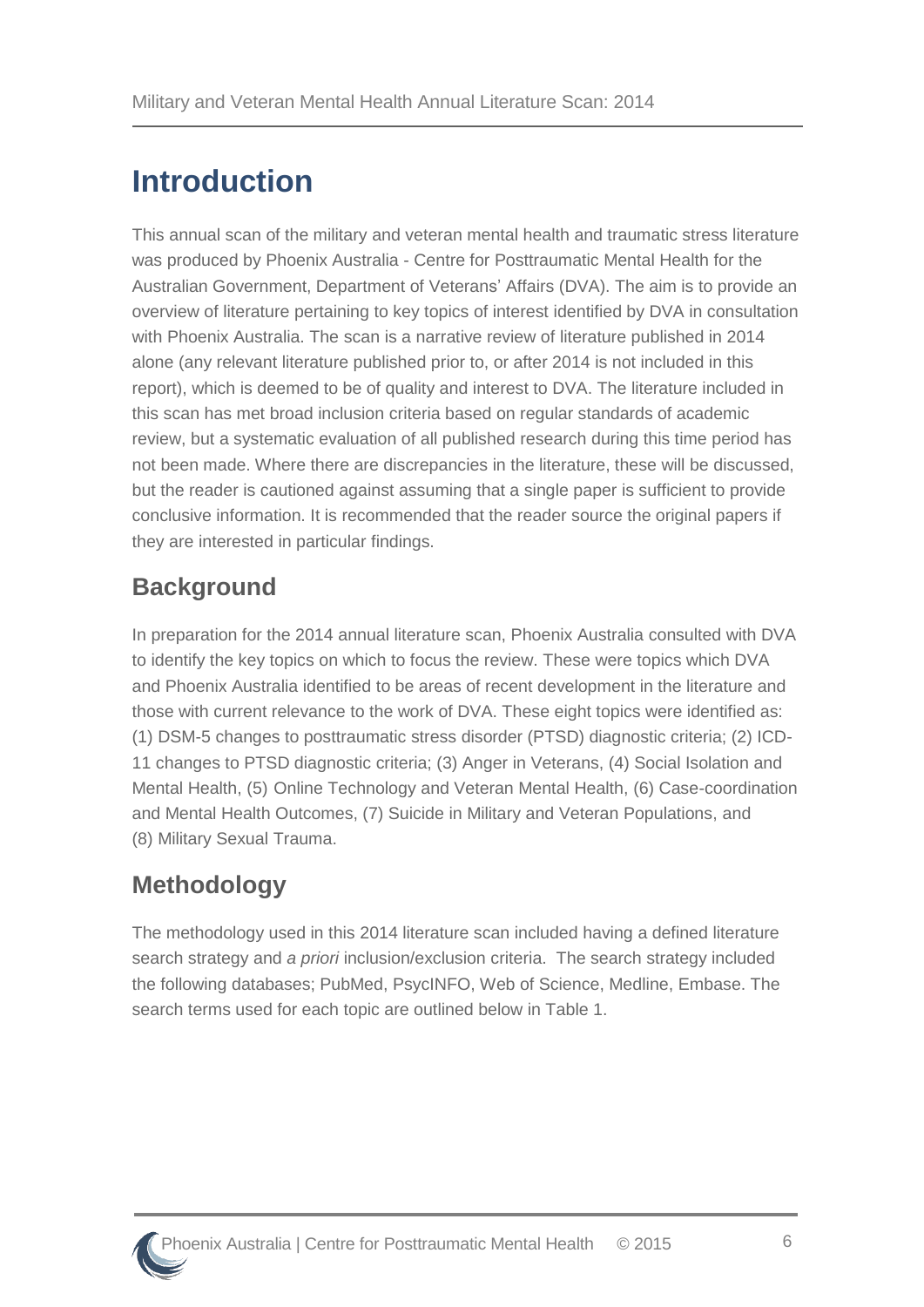#### Table 1. Search terms by topic

| <b>Topic area</b>                               | <b>Search terms</b>                                                                                                                                                                           |  |
|-------------------------------------------------|-----------------------------------------------------------------------------------------------------------------------------------------------------------------------------------------------|--|
| DSM-5 changes to PTSD<br>criteria               | <b>DSM-5 AND PTSD</b>                                                                                                                                                                         |  |
| ICD-11 changes to PTSD<br>criteria              | ICD-11 AND PTSD                                                                                                                                                                               |  |
| Anger in veterans                               | Anger AND veteran* OR military                                                                                                                                                                |  |
| Social isolation and mental<br>health           | Social isolation OR Social support OR social withdraw* AND<br>mental health OR wellbeing OR quality of life AND Military<br>OR veteran*                                                       |  |
| Online technology and veteran<br>mental health  | Online OR e-health OR online technology OR e-delivery OR<br>telemedicine OR telepsychiatry AND mental health OR<br>access to care OR quality of life OR wellbeing AND Military<br>OR veteran* |  |
| Case-coordination and mental<br>health outcomes | Care OR case AND Coordination OR Management AND<br>mental health OR Psychiatric AND wellbeing OR quality of<br>life OR outcome OR effectiveness OR efficacy                                   |  |
| Suicide in military and veteran<br>populations  | Suicide OR suicidality (abstract) AND Veteran* OR Military<br>(title)                                                                                                                         |  |
| Military sexual trauma                          | Military AND sexual trauma AND Military OR veteran*                                                                                                                                           |  |

#### **Inclusion and exclusion criteria for papers**

Abstracts yielded in the initial search were screened using the inclusion and exclusion criteria presented in Table 2. This included a prioritisation of review papers in line with NHMRC guidelines for evidence review. That is, systematic reviews and meta-analyses were prioritised for inclusion over general literature reviews. Priority for inclusion was given to papers which were published in impactful and prominent journals such as *British Journal of Psychiatry, Journal of the American Medical Association, Archives of General Psychiatry* (now called *JAMA Psychiatry*), *American Journal of Psychology*, and *Lancet*. In addition, literature relating themes considered to be of particular interest to DVA was also prioritised for inclusion. Two assessors provided quality assurance checks for the selection of papers. The total number of abstracts derived from the literature search contrasted with the number of papers selected for inclusion is seen in Table 3. It is noted that online first articles that were available from 2014, published, or to be published in hard copy in 2015, were included. This ensured that the most up to date literature was included.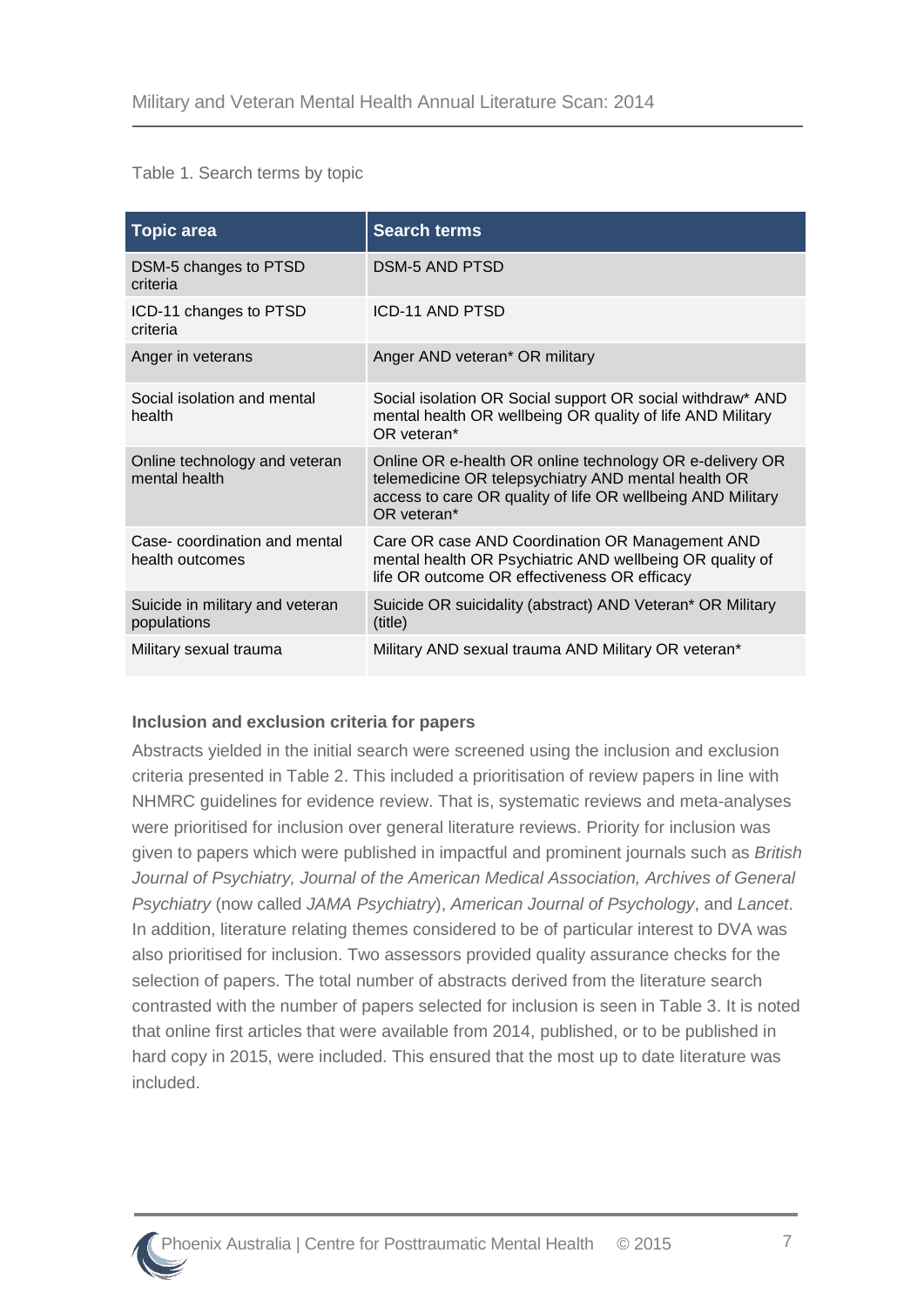#### Table 2. Inclusion and exclusion criteria

| <b>Inclusion criteria</b>                                                                                 | <b>Exclusion criteria</b>                                               |  |
|-----------------------------------------------------------------------------------------------------------|-------------------------------------------------------------------------|--|
| Literature published in 2014                                                                              | Qualitative studies without empirical data                              |  |
| Studies reporting empirical data<br>and findings                                                          | Single case studies                                                     |  |
| Studies published in high<br>quality, impactful journals                                                  | Grey literature (e.g., reports, newsletters, conference<br>proceedings) |  |
| Relevant review papers (e.g.,<br>systematic reviews, meta-<br>analyses)                                   | Studies with no relevance to veteran and military populations           |  |
| Exceptional commentary pieces                                                                             | Studies published in languages other than English                       |  |
| Papers drawn from other<br>populations where findings are<br>relevant to a veteran/military<br>population |                                                                         |  |

Table 3. Number of abstracts yielded from search and papers selected for annual literature scan

| <b>Topic area</b>                               | <b>Abstracts yielded</b> | <b>Papers included</b> |
|-------------------------------------------------|--------------------------|------------------------|
| DSM-5 changes to PTSD criteria                  | 48                       | 9                      |
| ICD-11 changes to PTSD criteria                 | 15                       | $\overline{7}$         |
| Anger in veterans                               | 19                       | 8                      |
| Social isolation and mental health              | 52                       | 10                     |
| Online technology and veteran<br>mental health  | 54                       | $\overline{7}$         |
| Case-coordination and mental<br>health outcomes | 29                       | 9                      |
| Suicide in military and veteran<br>populations  | 87                       | 20                     |
| Military sexual trauma                          | 51                       | 11                     |
| <b>Total</b>                                    | 355                      | 81                     |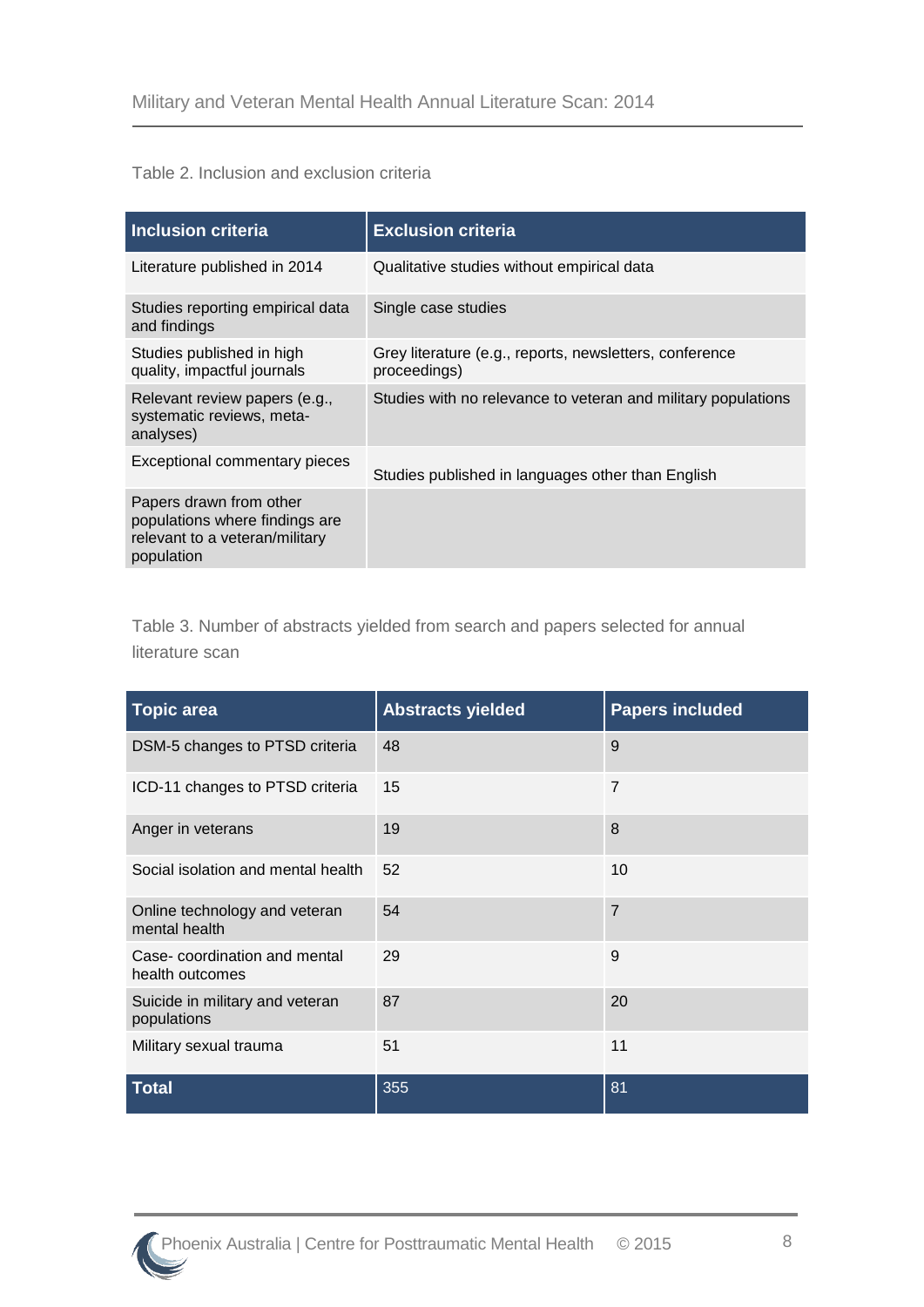# <span id="page-13-0"></span>**Literature scan**

### <span id="page-13-1"></span>**1. DSM-5 changes to PTSD diagnostic criteria**

#### **Overview of changes to PTSD diagnosis**

In May 2013, the Diagnostic and Statistical Manual of Mental Disorders (DSM) 5th editio[n](#page-40-1)<sup>1</sup> was released with major revisions to the diagnosis of posttraumatic stress disorder (PTSD). Such changes included PTSD being moved from the 'Anxiety Disorders' category into a new category called 'Trauma and Stressor-Related Disorders', the increase of the original 17 diagnostic symptoms to 20 and alterations to the criterion of what constitutes a traumatic event (referred to as Criterion A). In addition, the number of symptom clusters increased from three to four (*B: re-experiencing, C: active avoidance, D: negative alterations in cognitions and mood, and E: arousal and reactivity*). These changes are discussed in detail in the 2012 and 2013 annual literature scans and therefore will not be outlined in further depth here<sup>\*</sup>.

#### **Impact on prevalence rates**

The 2014 literature included four significant studies that suggest that changes to the diagnostic criteria for PTSD presented in the DSM-5 will not result in significant changes to the overall prevalence rates of PTSD in military or civilian populations. This included a study of Iraq and Afghanistan-era US veterans (n=414) of whom 38% met DSM-IV criteria at clinical interview and 37% met the DSM-5 criteria as retrospectively assessed with the readministering of four additional interview prompts<sup>[2](#page-40-2)</sup>. In another important study, Hoge et al[.](#page-40-3)<sup>3</sup> assessed Iraq and Afghanistan US infantry soldiers (n=1822) of whom 12% and 13% screened positive for PTSD according to DSM-5 and DSM-IV-TR diagnostic criteria using self-report scales. Another significant study was a large multi-national study involving civilians from 13 countries exposed to at least one lifetime traumatic event  $(n=23,936)^4$  $(n=23,936)^4$  $(n=23,936)^4$ . Structured clinical interviews found that 3.3% of this sample met the DSM-IV criteria for a diagnosis of PTSD. Retrospective assessment found 3.0% of the sample met the DSM-5 criteria for PTSD. It should be noted that the additional four symptoms of PTSD presented in the DSM-5 were not assessed and this incomplete operationalization of the DSM-5 diagnostic criteria for PTSD may have resulted in an underestimation of prevalence<sup>4</sup>[.](#page-40-5) O'Donnell et al.<sup>5</sup> also assessed prevalence rates of PTSD in a civilian population. Survivors of a traumatic injury (n=510) were assessed using structured clinical interview (with additional DSM-5 questions). The current

 $\overline{a}$ \* For reference, the 2012 and 2013 scans can be found here: [http://phoenixaustralia.org/wp](http://phoenixaustralia.org/wp-content/uploads/2015/03/ACPMH-2012-MMH-Literature-Review.pdf)[content/uploads/2015/03/ACPMH-2012-MMH-Literature-Review.pdf](http://phoenixaustralia.org/wp-content/uploads/2015/03/ACPMH-2012-MMH-Literature-Review.pdf) and here: [http://phoenixaustralia.org/wp-content/uploads/2015/03/ACPMH-2013-MMH-Literature-](http://phoenixaustralia.org/wp-content/uploads/2015/03/ACPMH-2013-MMH-Literature-Review.pdf)[Review.pdf.](http://phoenixaustralia.org/wp-content/uploads/2015/03/ACPMH-2013-MMH-Literature-Review.pdf)

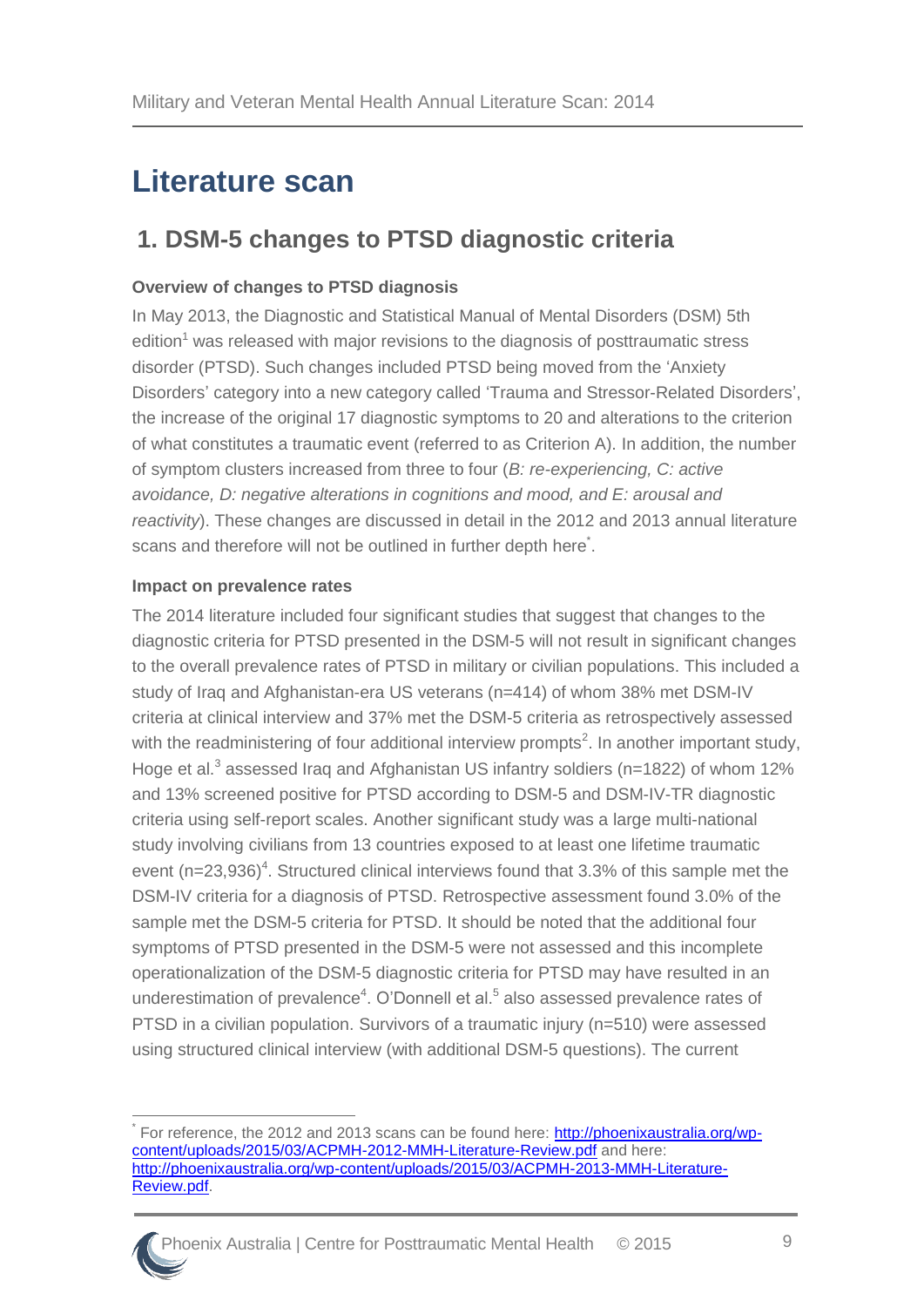prevalence of PTSD under DSM-5 scoring was not significantly different from DSM-IV (6.7% vs 5.9%).

In concert, the findings of these studies provide evidence that changes to the DSM-5 diagnostic criteria for PTSD, will have minimal impact on overall PTSD prevalence rates.

#### **Implications of DSM-5 changes to diagnostic criteria**

Whilst prevalence rates identified by the DSM-5 and DSM-IV diagnostic criteria remain similar, the findings published to date suggest that different groups of people with differing PTSD symptom profiles are identified by the two versions of diagnostic criteria. It is thought that the DSM-5 and DSM-IV diagnostic criteria for PTSD are each assessing different types of PTSD presentations. This influences the way symptoms are experienced at the individual level, but has little impact on the broader prevalence rates across populations<sup>[2,](#page-40-2)[4,](#page-40-4)[5](#page-40-5)</sup>. For example, the Hoge et al. study found that, of those who screened positive for PTSD according to DSM-IV diagnostic criteria, 30% did not meet the DSM-5 criteria for PTSD, and that 27% of the sample only met the DSM-5 criteria for PTSD<sup>3</sup>[.](#page-40-3) The authors noted the underlying discordance between those who met DSM-IV and DSM-5 diagnostic criteria had implications for clinical assessment and treatment, with those no longer meeting the criteria for PTSD according to DSM-5 possibly meeting the criteria for adjustment disorder, which is recommended in DSM-5 for sub-threshold PTSD. Hoge et al. also suggest that the adjustment disorder diagnosis carries greater stigma than PTSD in US militar[y](#page-40-3)<sup>3</sup>. The impact of these changes to the administration of veterans' benefits and access to care also needs to be considered for the group no longer considered to meet the diagnostic criteria for PTSD. McFarlane provided a commentary on the consequences of the discordance between people identified with PTSD [a](#page-40-6)ccording to either DSM-IV and DSM-5 criteria<sup>6</sup>. In the Hoge et al. study, failure to satisfy DSM-5 criteria for PTSD was attributed largely to criterion C changes, and McFarlane argued that the DSM-5 focus on avoidance symptoms is at odds with the disruption PTSD brings to people's ability to reflect and report on these types of symptoms. McFarlane proposed a transition period between the legal use of DSM-IV and DSM-5 so that the potential effects of the changes can be examined and those de[s](#page-40-6)erving of support and treatment are not denied their legal right to this<sup>6</sup>.

#### **The structure of PTSD**

The 2014 literature has continued to focus on adequately capturing the underlying symptom structure of PTSD[.](#page-40-2) Gentes et al. $<sup>2</sup>$  found that the best fit to their US veteran data</sup> was found with a five factor model of PTSD (including re-experiencing, active avoidance, emotional numbing, dysphoric arousal, and anxious arousal), although modest support was also found for the four factor model of PTSD presented in DSM-5. However, low factor loadings were found for the symptoms of 'psychogenic amnesia' (D1) and 'reckless or self-destructive behaviour' (E2 – a new symptom added into DSM-5). This caused the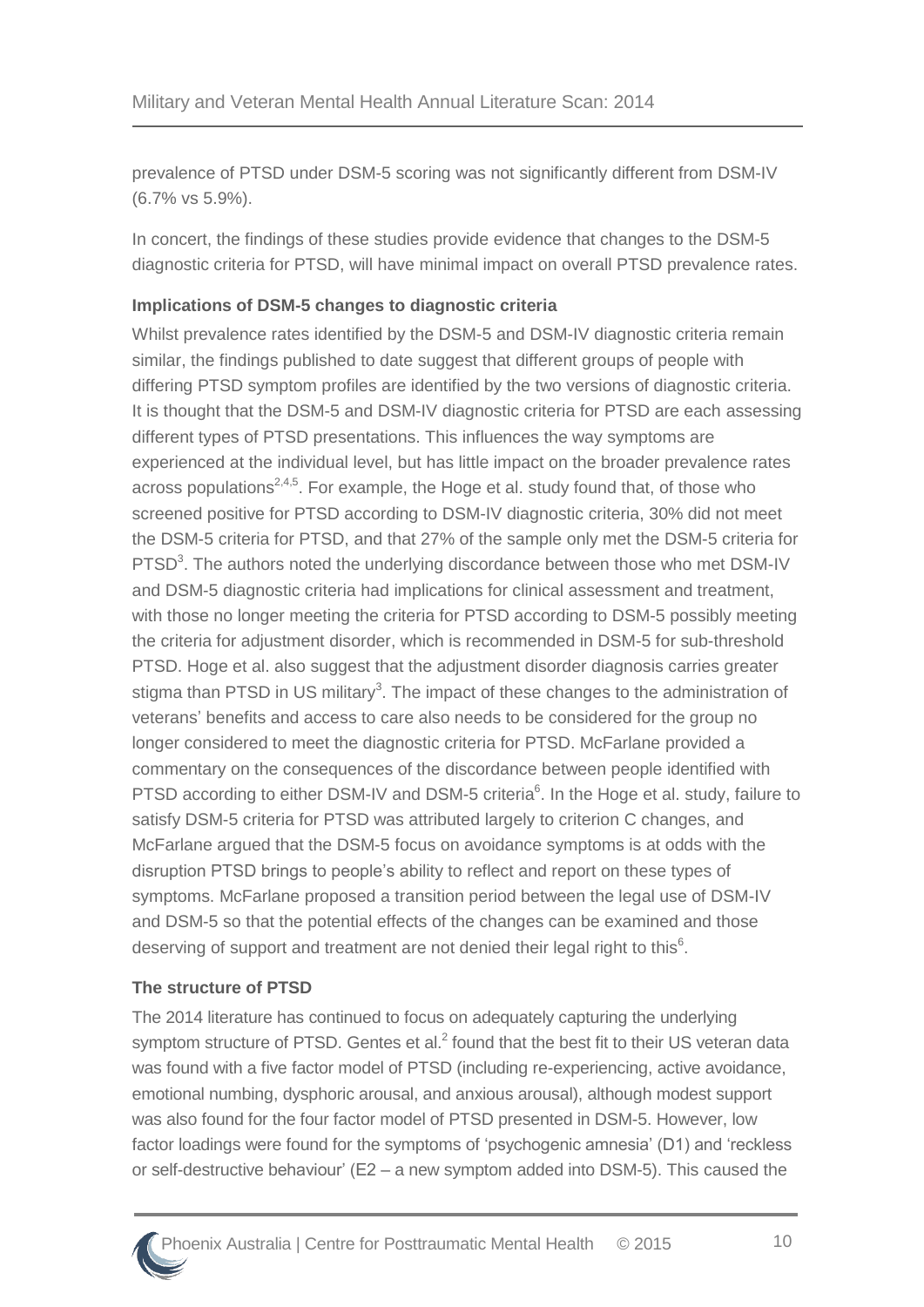authors to question the adequacy of the 'fit' between the symptoms of psychogenic amnesia and reckless or self-destructive behaviour and the core features of PTSD. Another study published in 2014 provided support for the temporal stability of the DSM-5 four factor model as measured by the Posttraumatic Stress Disorder Checklist for DSM-5 (PCL-5[\)](#page-40-7)<sup>7</sup>. The sample comprised US Iraq/Afghanistan veterans (n=507) undertaking an online intervention targeting problem drinking and combat-related stress. The PCL-5 was administered at baseline, 8-weeks post intervention and 3 months follow up, and factor analysis found the four factor model of PTSD to be stable over time. This was the first study published to date to demonstrate the temporal stability of the four factor model of PTSD as measured by the PCL-5, and suggests longitudinal studies could use this measure, and would be measuring the same construct over time.

Also of interest, Carmassi et al[.](#page-40-8)<sup>8</sup> found the E2 criterion (reckless or self-destructive behaviour) to be the only item endorsed statistically significantly more often by male than female respondents. This study involving civilian earthquake survivors in Italy (n=512) is the first to examine gender differences in symptom endorsement of the DSM-5 diagnostic criteria for PTSD. The gender difference was to such an extent that reporting 'reckless or self-destructive behaviour' was crucial to 31.2% of male diagnosis of PTSD and to only 3.9% of female diagnosis of PTSD. These mixed findings in relation to the new E2 criterion warrant further examination of the symptom clustering and core features of PTSD. The potential for this item to be crucial to male diagnosis of PTSD using the DSM-5 criteria is highly relevant to the military and veteran context, and better understanding how this hyper arousal symptom sits alongside other commonly observed mental health issues affecting serving and veteran populations such as anger and suicide, is warranted.

#### **Heterogeneity and comorbidity**

Several papers published in 2014 further examined heterogeneity, in particular the consequences of the large number of symptom combinations possible with the DSM-5 diagnostic criteria for PTSD with comorbid diagnoses<sup>[9-12](#page-40-9)</sup>. Young, Craig and Brandon<sup>[12](#page-40-10)</sup> found the number of symptom combinations in full poly-trauma to be over one quintillion. Using mathematical models, they considered PTSD symptoms in combination with the most commonly occurring comorbid conditions (Major Depressive Disorder, chronic pain, mild neurocognitive disorder (due to traumatic brain injury), alcohol use and premorbid personality disorder. Another study using mathematical models with two large US civilian datasets found those who met the DSM-5 criteria for both PTSD and MDD shared up to three-fifths of symptoms<sup>[11](#page-40-11)</sup>, highlighting that the reality of within-disorder heterogeneity with DSM-5 diagnosis that extends to clinical case presentation $11$ . Lockwood and Forbes<sup>[10](#page-40-12)</sup> point out that the literature to date support that high rates of comorbidity are maintained when using the DSM-5 diagnostic criteria for PTSD despite explicitly requiring avoidance symptoms in addition to numbing/negative alterations in cognitions

#### Phoenix Australia | Centre for Posttraumatic Mental Health © 2015 11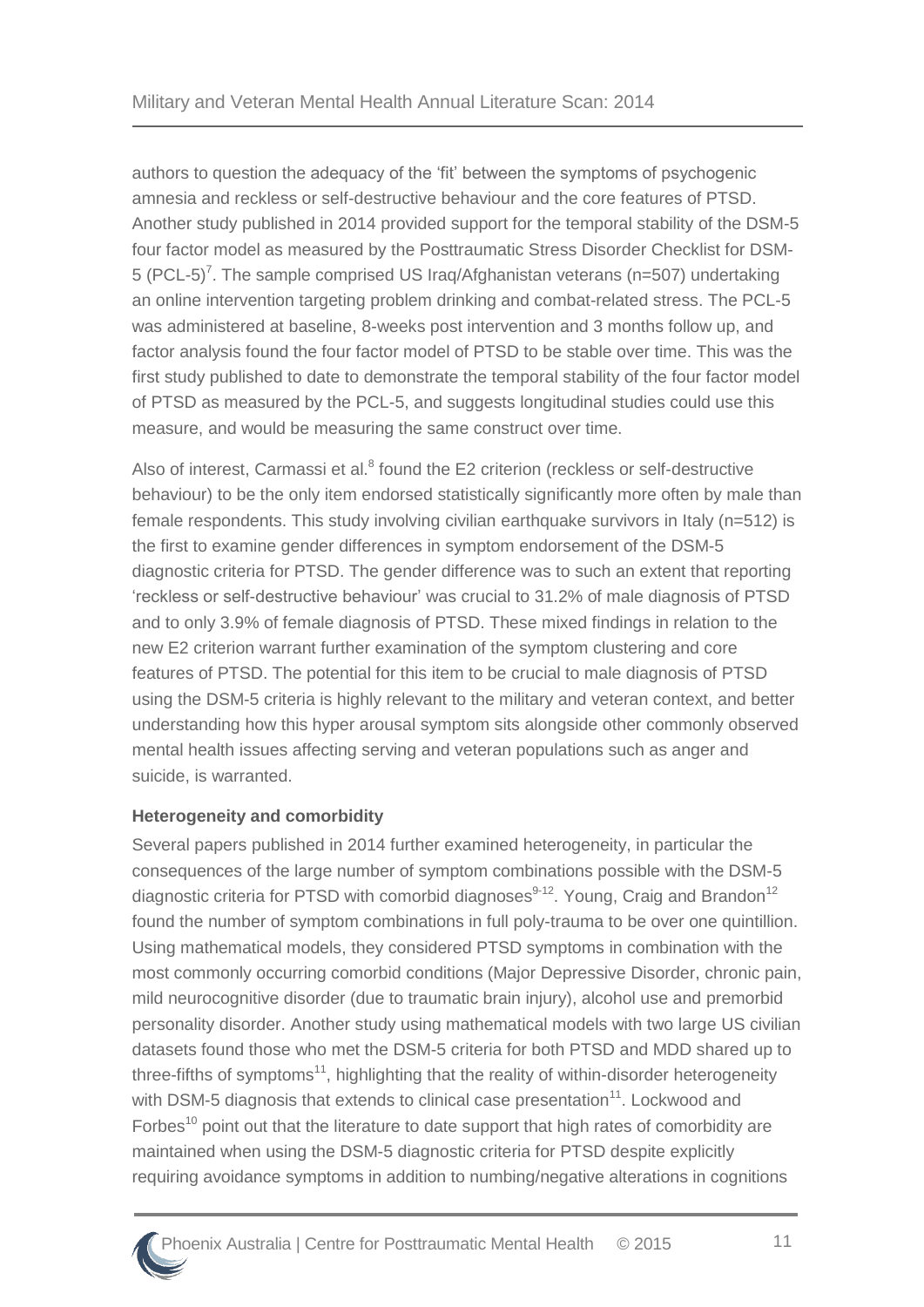and mood symptoms, and that this is perhaps the result of adding the new depressionladen symptoms to criterion  $D^{10}$  $D^{10}$  $D^{10}$ . Gallagher and Brown<sup>[9](#page-40-9)</sup> reported the findings of a study involving US civilians with a current or lifetime diagnosis of PTSD (n=253) that found a high degree of comorbidity between emotional disorders. The authors note that despite the separation of PTSD from anxiety disorders in DSM-5, the vast majority of people with PTSD will present with one or more emotional disorders. There is agreement that such issues of heterogeneity and comorbidity are remarkably unchanged across DSM-IV and DSM-5 diagnostic criteria for PTSD<sup>[3](#page-40-3)[,10,](#page-40-12)[11](#page-40-11)</sup>. The overlap between conditions is part of the challenge to researchers and clinicians working with diagnostic systems, and highlights the need for transdiagnostic approaches, in which treatments target a range of psychological outcomes, not just single disorders. In response to these issues, Young, Craig and Brandon<sup>[12](#page-40-10)</sup> recommended prioritising symptoms in disorders as primary (e.g. unique markers), secondary (e.g. core or essential) and tertiary (e.g. common, cross diagnostic), which may prove useful to clinicians and researchers continuing to navigate the ongoing issue of PTSD symptom heterogeneity and comorbidity with other emotional disorders.

### <span id="page-16-0"></span>**2. ICD-11 changes to PTSD criteria**

#### **Proposed changes**

The 11th version of the International Classification for Diseases (ICD-11), a diagnostic tool used worldwide to classify diseases and disorders, is now due for completion in 2017 [\(http://www.who.int/classifications/icd/revision\)](http://www.who.int/classifications/icd/revision). The working party for the 11th edition has proposed a number of changes to the diagnostic criteria and classification of PTSD<sup>[13](#page-40-13)</sup>.

Several changes to disorders associated with stress have been proposed for ICD-11. As seen in changes made in the DSM-5, the working party has proposed grouping PTSD and related disorders separately from anxiety disorders in the category of 'disorders specifically associated with stress<sup>[13](#page-40-13)</sup>. However, in an area of divergence from DSM-5, the ICD-11 has focussed on clinical utility by narrowing symptom requirements for PTSD to those considered to be the core elements of PTSD. The aim is to reduce symptom overlap with other disorders and capture PTSD as a distinct disorder<sup>[13](#page-40-13)</sup>. The proposed criteria comprise just three clusters with only two symptoms in each cluster: cluster 1: reexperiencing the traumatic event (flashbacks and nightmares); cluster 2: avoidance of reminders likely to produce re-experiencing (avoidance of thoughts and things); cluster 3: excessive sense of current threat (hypervigilance and startle)<sup>[14](#page-40-14)</sup>.

In addition, the inclusion of complex PTSD (CPTSD) as a separate disorder has been proposed (The DSM-5 working party, in comparison, concluded there was insufficient evidence to support the inclusion of complex PTSD). CPTSD is defined by the working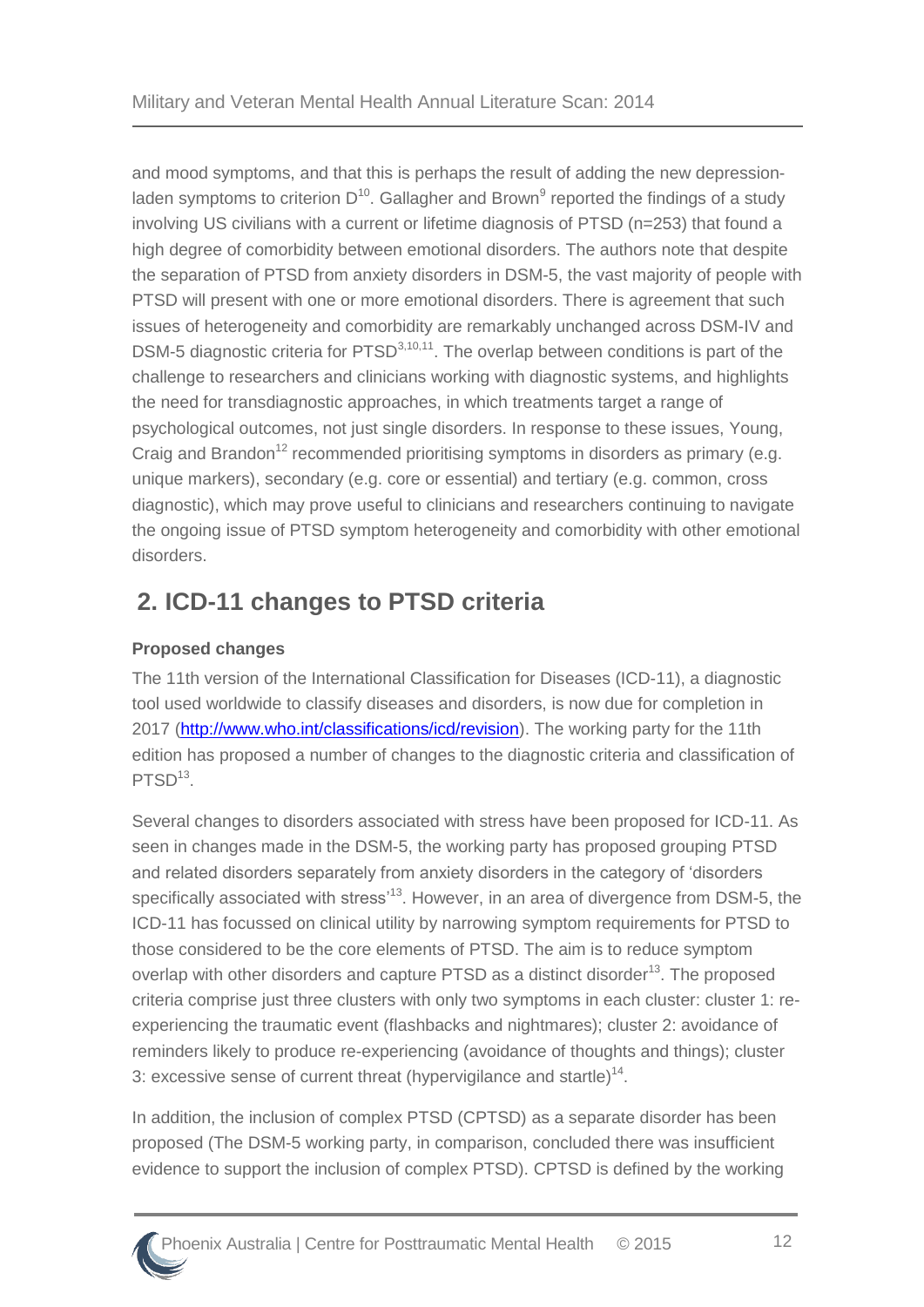group as an extensive reaction typically arising from severe and prolonged stressors, such as childhood abuse or torture<sup>[13](#page-40-13)</sup>. The working party for ICD-11 has proposed that complex PTSD consists of the above mentioned three core elements of PTSD, in addition to enduring disturbances in affect, self-concept and interpersonal relationships<sup>[14](#page-40-14)</sup>. To be diagnosed with complex PTSD, an individual must meet the full criteria for ICD-11 PTSD, as well as evidencing at least one symptom from each of the three complex PTSD symptom clusters<sup>[15](#page-40-15)</sup>. If the person meets the additional criteria for complex PTSD then this will be the only diagnosis as it is more encompassing, and includes all the features of PTSD<sup>[13](#page-40-13)</sup>. Overlap between the ICD-11 conceptualisation of complex PTSD and DSM-5 PTSD Criterion D ('Negative alterations in cognitions and mood') and Criterion E ('Alterations in arousal and reactivity') has raised questions whether complex PTSD may simply reflect a greater severity of PTSD as opposed to a distinct diagnosis<sup>[15](#page-40-15)</sup>.

#### **Impact on prevalence rates and comorbidity**

Morina et al.<sup>[16](#page-40-16)</sup>, retrospectively examined the impact of the ICD-11 changes on the prevalence of PTSD, as well as comorbid depression and anxiety across two samples. The first involved Kosovar civilian war survivors (n=560) who were assessed using a self-report measure and the second, British war veterans (n=142) who took part in a structured clinical interview. When compared to DSM-IV diagnostic criteria for PTSD, 87.5% of civilian war survivors and 91.5% of war veterans had an unchanged diagnostic status under the ICD-11 criteria. According to the DSM-IV assessments, 34.8% and 40.8% of both samples respectively met the criteria for PTSD, which was not significantly different to those who met the ICD-11 criteria (30.2% and 45.1% respectively). This is suggestive of little change to the overall prevalence between these two diagnostic systems. There were differences within the samples in terms of symptom endorsement, with significantly fewer people meeting the ICD-11 criteria for the reexperiencing criteria, and significantly more meeting the ICD-11 criteria for avoidance, while there were no differences between sets of criteria for hyper arousal symptoms. Rates of comorbidity were also found to be lower amongst those meeting only the ICD-11 diagnosis of PTSD. Morina et al. concluded that the ICD-11 may prove useful in reducing comorbidity with mood disorders, and that the symptoms selected for ICD-11 are those that do appear to distinguish PTSD most clearly from depression.

Stein et al.'s<sup>[4](#page-40-4)</sup> large multi-national study involving civilians from 13 countries exposed to at least one lifetime traumatic event (n=23,936) corroborated Morina et al.'s finding that the proposed ICD-11 criteria would not significantly affect overall prevalence rates of PTSD. Using structured clinical interview to assess for PTSD they found prevalence rates of 4.4% using ICD-10 criteria and 3.2% using ICD-11 criteria.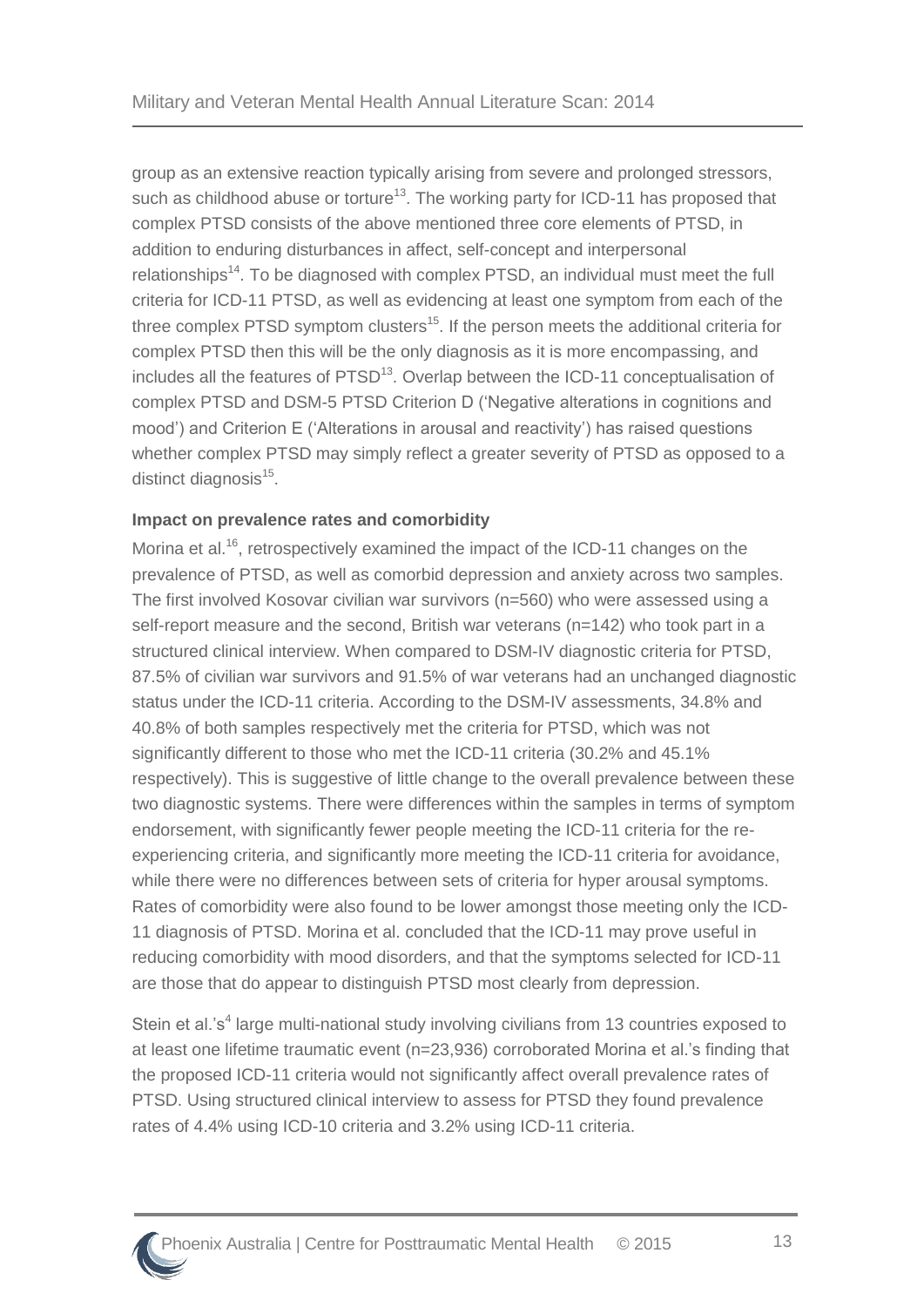In contrast, O'Donnell et al.'s study with Australian civilian injury patients (n=[5](#page-40-5)10)<sup>5</sup>, utilised structured clinical interview and found significant differences in prevalence rates between the old and new proposed ICD classification systems. The current prevalence of PTSD under ICD-11 criteria was significantly lower than ICD-10 criteria (3.3% vs 9.0%). It was also notable that the proposed ICD-11 criteria yielded significantly lower prevalence rates of PTSD than the DSM-5 criteria. In terms of comorbidity with depression (an issue that ICD-11 aims to address), there was no reduction from ICD-10 to ICD-11 (both yielded 56% levels of comorbidity). Those diagnosed with PTSD using DSM-5 had 11% higher comorbidity with depression in comparison to those diagnosed using ICD-11, though this difference did not reach significance (67% vs 56%). O'Donnell et al.'s findings suggest that the proposed ICD-11 would go some way to capturing a narrower PTSD symptom profile and to reducing comorbidity, but suggest that this will have an impact on the number of people qualifying for the diagnosis.

#### **The structure of PTSD**

In an online first article published in 2014, Forbes et al.<sup>[17](#page-41-0)</sup> examined the underlying symptom structure of PTSD using ICD-11 in an Australian civilian injury population. Interestingly, a two factor model, in which two symptoms were required from a combination of the re-experiencing and avoidance clusters, and one was required from the hyperarousal symptom cluster, produced a similar fit to the three factor model used in the ICD-11 criteria. The two factor model increased the prevalence rate and identified individuals with a similar level of disability.

#### **The impact of differences between DSM-5 and ICD-11 PTSD diagnostic criteria**

The potential for a divergence between diagnostic systems to significantly impact prevalence rates and the clinical composition of those identified with PTSD has been noted by experts in the field <sup>[4-6,](#page-40-4)[15](#page-40-15)</sup>. It is important for researchers, clinicians and service providers to consider the potential implications of this divergence.

Of importance is not just the potential change to overall prevalence rates, but to also the type of PTSD presentation being assessed by the different systems. O'Donnell et al. $5$ found that the majority of individuals with PTSD were identified by one but not the other revised system - only 42% met the criteria of both the ICD-11 and DSM-5 algorithm. Similarly, Stein et al.'[s](#page-40-4)<sup>4</sup> study found that 30% of those who met criteria for an ICD-11 diagnosis of PTSD failed to meet criteria for a DSM-5 diagnosis of PTSD. These findings indicate that as a result of their diverging emphasis, these classification systems may in fact be capturing a different PTSD phenotype.

This apparent divergence in patients with PTSD identified by ICD-11 and DSM-5 is a key finding. A review by Miller et al.<sup>[15](#page-40-15)</sup> noted that the existence of two diagnoses with the same name but different symptoms that apply to different groups of people has the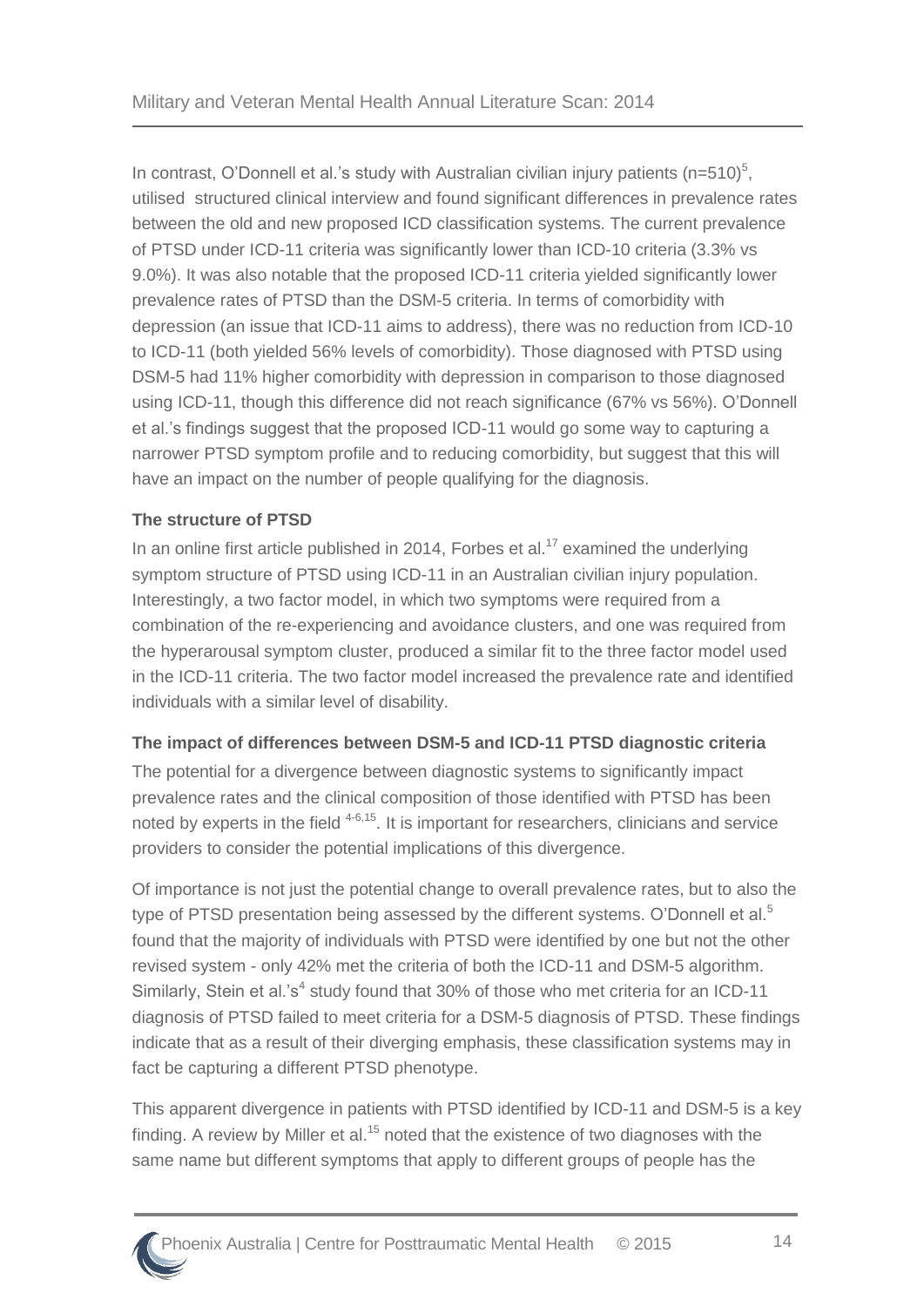potential to introduce significant confusion to researchers, clinicians, patients and policy makers alike.

O'Donnell et al[.](#page-40-5)<sup>5</sup> outline that there are both potential scientific and clinical consequences of having diagnostic systems that are not parallel. From a scientific perspective, attempts to understand the mechanisms underpinning PTSD may be hampered by differing diagnostic constructs. This is especially important for international research given that many countries around the world employ the ICD, and research outcomes that use this system may be based on different study populations than those using DSM-based formula. From a clinical perspective, there are important implications for compensation and service delivery. By using one system or another, it appears that service providers and funders would be missing a significant group of people who would meet criteria under the other system. Also, clinical interventions that may have been validated under one system may not be equally valid for the clinical manifestation of PTSD diagnosed under the alternate system. This leaves questions regarding evidence based treatment options and may have particular implications in an Australian context, in which clinicians on the ground tend to use ICD, whereas academic research has typically utilised DSM.

It is important therefore that work aimed at refining and reconciling the diagnostic criteria for PTSD continues, with the aim of achieving an empirically based unitary construct that accurately represents the disorder.

#### **A new diagnosis of Complex PTSD**

The proposed addition of a separate diagnosis of Complex PTSD (CPTSD) has also been the subject of analysis in the 2014 literature, with two important studies assessing the postulates and diagnostic structure of CPTSD.

Wolf et al.<sup>[18](#page-41-1)</sup> assessed trauma exposure and proposed ICD- 11 PTSD and CPTSD symptoms in a representative US civilian community sample (n= 2695) and a US veteran sample (n= 323). The prevalence of CPTSD in the community and veteran samples was 0.6% and 13% respectively. A high degree of overlap was found, with a quarter of the community sample and half of the veteran sample who met criteria for PTSD also meeting criteria for CPTSD. Of particular note, fundamental assumptions of the ICD-11 proposal regarding CPTSD were not supported. CPTSD was not associated with greater trauma exposure, nor with exposure to physical or sexual assault particularly. Across both samples, the best fitting structural model did not distinguish trauma exposed individuals on the basis of distinct symptoms, but rather suggested that groups differed from one another in terms of their level of severity. The authors suggest that it may be more appropriate to simply conceptualise CPTSD symptoms as associated features of PTSD that are most often seen in individuals with a severe form of PTSD, rather than as a distinct disorder.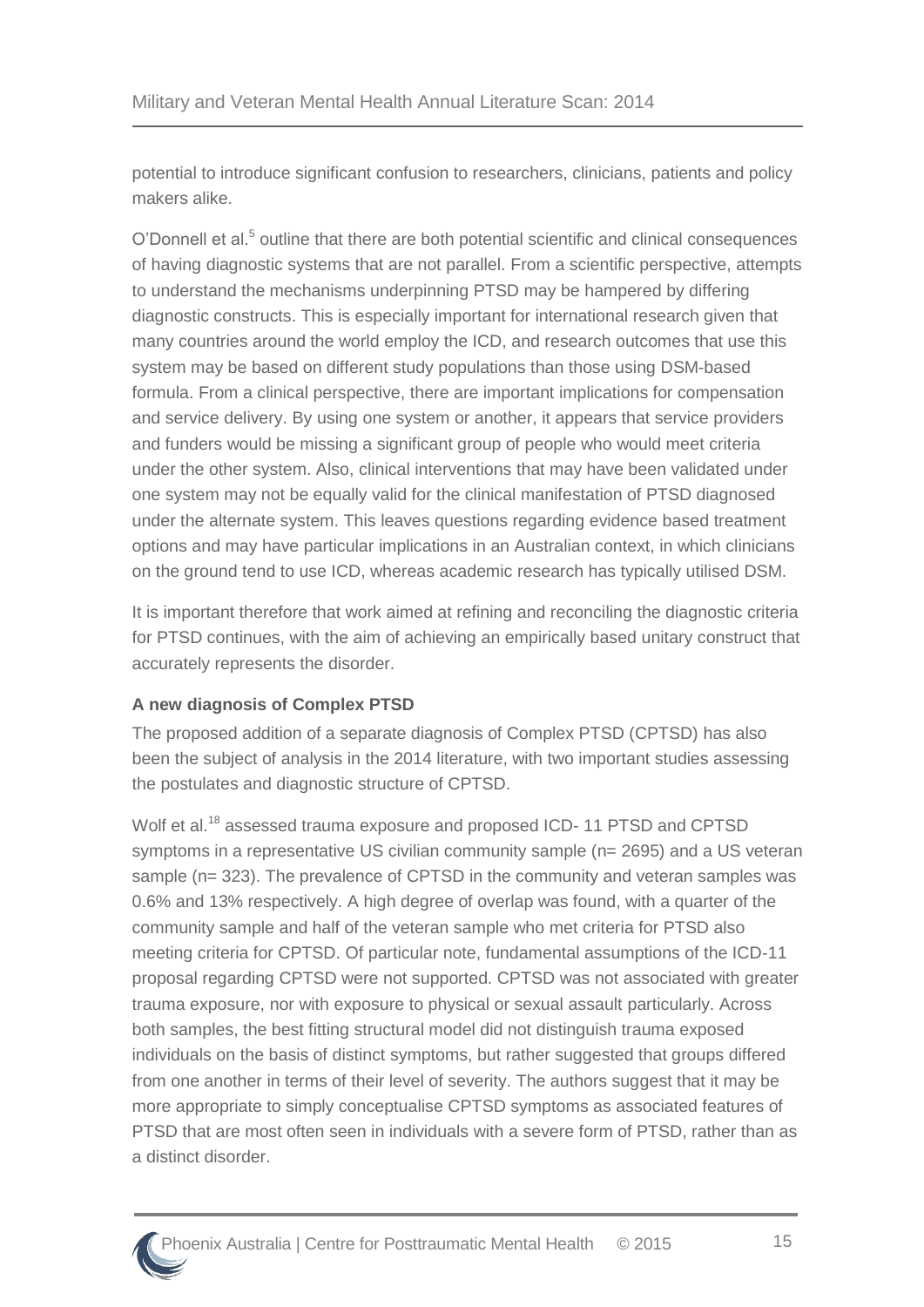Elkit, Hyland and Shevlin<sup>[19](#page-41-2)</sup> also explored the validity of the distinction between the proposed ICD-11 PTSD and CPTSD diagnoses across three Danish samples; bereaved parents (n=607), survivors of a sexual assault (n=350), and survivors of a physical assault (n=214). Using latent class analysis of symptom profiles, they identified three discrete groups; a group with an ICD-11 PTSD diagnosis, a group with a CPTSD diagnosis and a group who were low on all symptoms. The CPTSD group were also found to have the highest levels of psychopathology and impairment. In contrast to the findings of Wolf et al., these findings are in line with the proposal of the ICD-11 to classify two distinct diagnoses (PTSD and CPTSD) based on symptom presentation rather than trauma history.

Research into the proposed category of CPTSD is in its early stages and further research is required to understand the validity and utility of this diagnosis across different populations as well as the service and treatment implications of this.

# <span id="page-20-0"></span>**3. Anger in veterans**

Anger is an important element of veterans' mental health and wellbeing. The following section outlines the 2014 literature in relation to; the measurement of anger, anger and gender, and anger and forgiveness. These emerged as prominent areas of interest in the 2014 literature.

#### **Measurement of anger in veterans**

Following potentially traumatic events, anger plays a key role in the development and maintenance of posttraumatic mental health disorders, such as PTSD, and their responsivity to treatment<sup>[20](#page-41-3)</sup>. This association is particularly evident amongst combat veterans<sup>[20](#page-41-3)</sup>. The 2014 literature has shown that anger is a prominent concern for veterans themselves and has a negative impact on treatment seeking<sup>[21,](#page-41-4)[22](#page-41-5)</sup>. The capacity to screen for anger as part of routine mental health assessments following potentially traumatic events, and to monitor anger over the course of clinical treatment is therefore imperative. Despite this, the measurement of anger in multicomponent, self-report batteries and clinical assessments has been hampered by the length of the tools available. Over two iterations, the Dimensions of Anger Reactions (DAR) scale<sup>[23](#page-41-6)</sup>, and the shortened DAR-5 version<sup>[24](#page-41-7)</sup> (5 items across 5 response options) were developed in response to these issues. The DAR was initially validated against the leading measure of anger (the State Trait Anger Expression Inventory - STAXI) with combat veterans in 2004<sup>[23](#page-41-6)</sup>, and again in  $2012^{25}$  $2012^{25}$  $2012^{25}$ . The DAR-5 version of the scale was developed when it was found that omitting two items did not influence the measure's sensitivity to detect clinical change, and reductions in the number of response options improved psychometric strength.

The psychometric properties of the DAR-5 were evaluated across two samples in 2014. The first study found the DAR-5 to be a reliable and valid screening measure for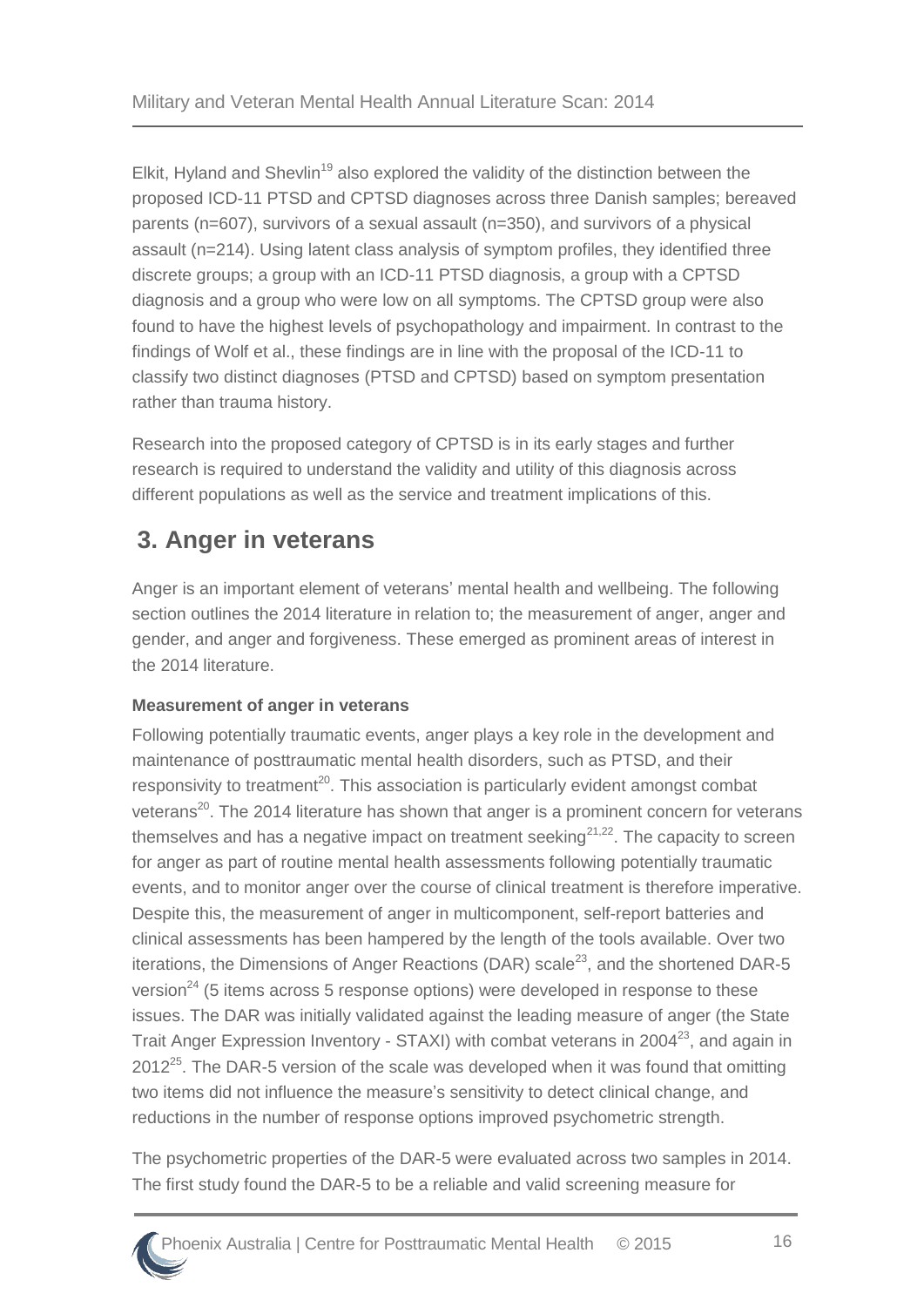common anger reactions amongst a large sample of US college students  $(n=486)^{20}$  $(n=486)^{20}$  $(n=486)^{20}$ . The second study validated the use of the DAR-5 in clinical settings, with trauma-affected Australian combat veterans who had a PTSD diagnosis ( $n=163$ )<sup>[26](#page-41-9)</sup>. Both studies confirmed the utility of the DAR-5 as a brief measure of problematic anger across general and trauma effected populations and suggest the utility of including the DAR-5 in routine mental health assessments with trauma affected populations. Both studies found the DAR-5 demonstrated high internal reliability, strong convergent, concurrent and discriminant validity as a measure of anger. Further support was found for the cut-point score of 12 to identify problematic anger. These findings support the effectiveness of the DAR-5 as a screening measure for problematic anger for inclusion in longitudinal and cross sectional studies, and as a measure of anger in PTSD treatment outcome batteries.

One further study considered anger as part of a screening tool for problems with violence developed for military veterans<sup>[27](#page-41-10)</sup>. In a large sample of Iraq and Afghanistan veterans in the US who were surveyed (n=1,090) or took part in in-depth assessments (n=197 dyads of veterans and collateral informants), anger associated with PTSD was identified as one of five risk factors for problems with violence amongst veterans. The other risk factors included lacking money for basic needs, combat experience, alcohol misuse and history of violence and arrests. Together these risk factors comprised the five item screening tool called the 'Violence Screening and Assessment of Needs (VIO-SCAN). Although further evaluations are required, the screening tool appears to provide a rapid, systematic method for identifying veterans at higher risk of violent behaviour<sup>[27](#page-41-10)</sup>.

#### **Emerging trends regarding anger and gender in military and veteran populations**

The 2014 literature scan noted an increasing number of papers published regarding female veterans' experiences. In relation to anger, two studies published in 2014 highlight that problematic anger is just as relevant to the female veteran experience as it is to male veterans, and that care needs to be taken to assess for and treat anger, irrespective of gender. Worthen et al. $^{28}$  $^{28}$  $^{28}$  found that anger problems were common and experienced by a similar proportion of male (53.0%) and female (51.3%) service members in a representative cohort of US Reserve and National Guard service personnel (n=1293; male n=1036; female n=257). Anger was also positively associated with PTSD symptom severity. A non-significant gender difference was noted, with the association between anger and PTSD stronger among females than males. The study had a low number of PTSD cases, and the role of gender differences in the cooccurrence of PTSD and anger needs to be examined further. The findings do, however, highlight that anger is an important issue for female veterans $^{28}$  $^{28}$  $^{28}$ .

The study by Castillo et al.<sup>[29](#page-41-12)</sup> assessed female US veterans with PTSD ( $n=254$ ) who were seen at an outpatient PTSD clinic and further explored the relationship between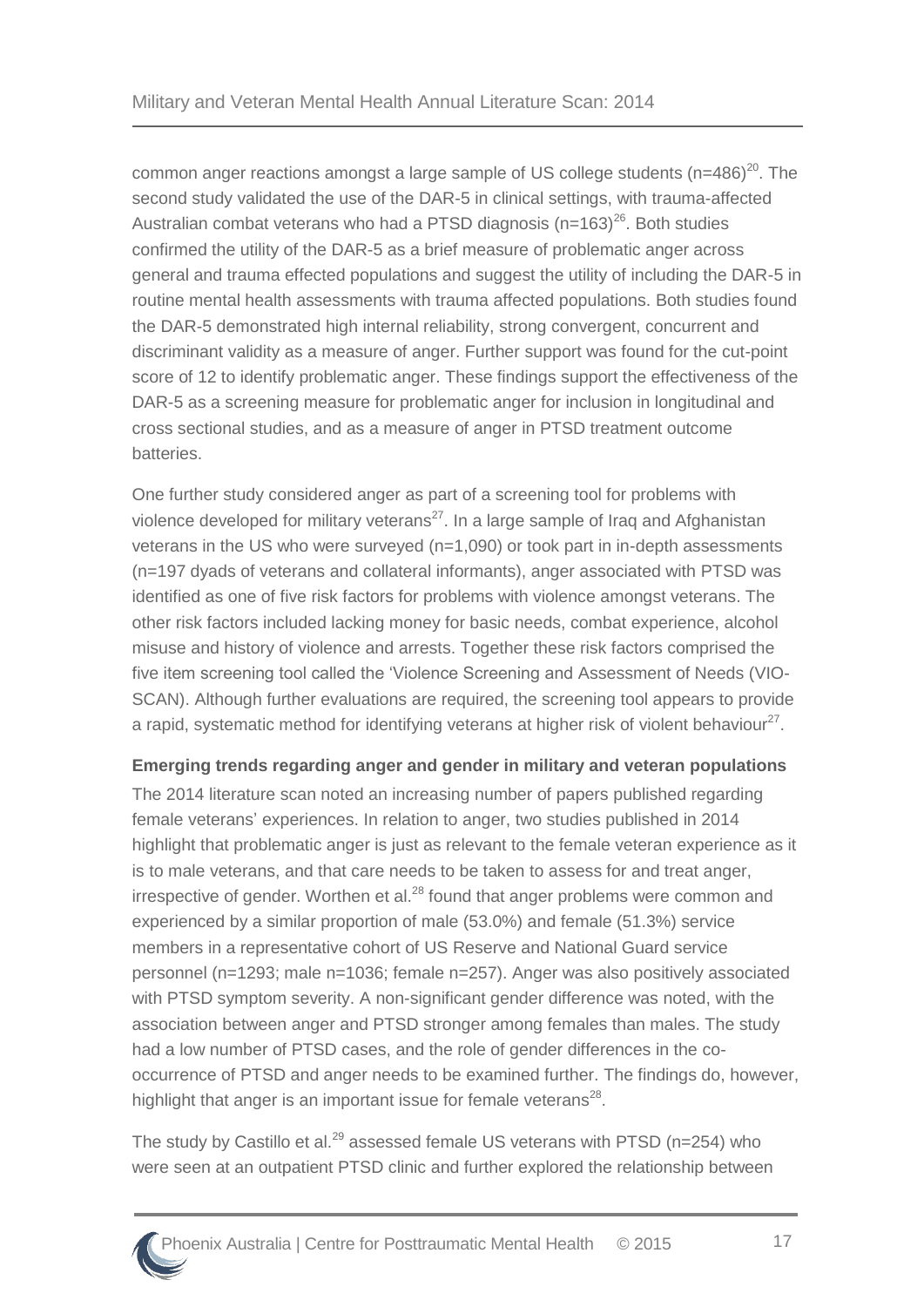anger and PTSD. Cluster analysis of a personality measure identified externalising, internalising and simple PTSD groups. The female veterans with PTSD in the externalising group were high in aggression, alcohol use and antisocial personality disorder; and those in the internalising group were high in depression and anxiety symptoms. The externalising group reported higher behavioural anger (assault and verbal hostility) than the other two groups, and both the externalising and the internalising groups reported higher cognitive anger (resentment and suspicion) than the simple PTSD group. Of all the types of anger measured, cognitive anger recorded the greatest means for each of the three groups. In line with emerging trends regarding anger, PTSD and gender, this study highlights that female veterans with PTSD may equally fit an externalising profile with attendant antisocial, substance and aggression problems, and further, that high levels of cognitive anger such as resentment and suspicion may be present across all profiles in this population of veteran women. This has implications for prevention and treatment programs targeting veteran women.

When considered together, these papers illustrate that anger is common among female serving personnel and veterans, and has a bearing on the clinical features of PTSD and other psychiatric diagnoses.

#### **Anger and forgiveness**

An interesting study published in 2014 examined the relationship between dispositional forgiveness (including a tendency for self-forgiveness, forgiveness of others and forgiveness of situations), anger, depression and PTSD among a sample of Turkish Armed forces combat veterans injured during compulsory service at some point over 1984 to 2010 ( $n=247$ )<sup>[30](#page-41-13)</sup>. Using path analysis, anger and negative affect were found to fully mediate the relationship between the combat veterans dispositional forgiveness and both PTSD and PTSD with comorbid depression. The association between dispositional forgiveness and anger was negative, and thus, veterans who reported a high level of dispositional forgiveness had lower levels of anger, which in turn were associated with both PTSD and PTSD with comorbid depression. Understanding the role anger plays in PTSD and comorbid depression is clinically important for treatment, and the findings from this paper suggest that the concept of forgiveness may also be useful to explore in assessment and treatment.

### <span id="page-22-0"></span>**4. Social isolation and veteran mental health**

#### **Social isolation: Impact on mental health**

A review of the 2014 literature showed that there is continuing interest in the relationship between social support and various veteran mental health outcomes.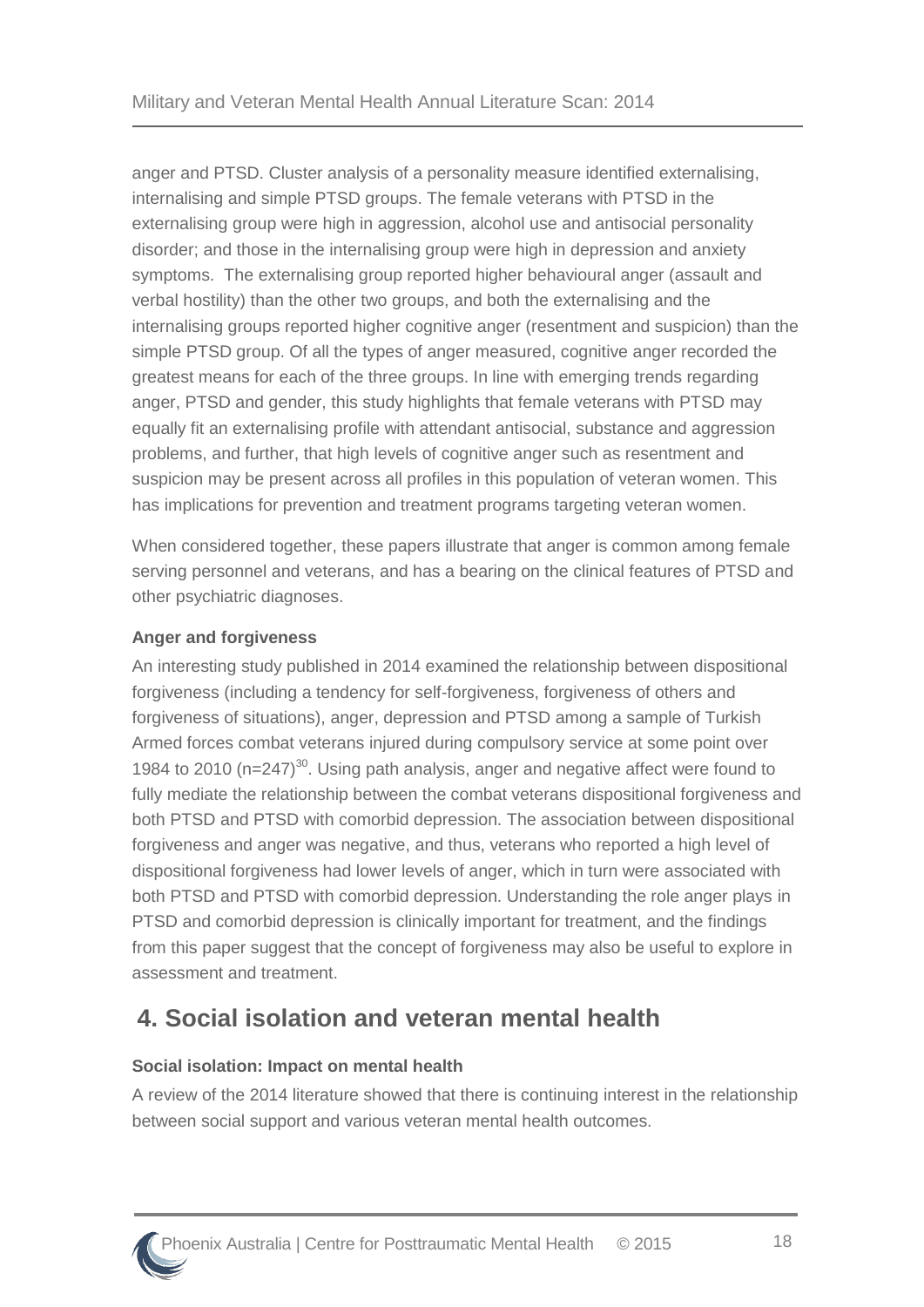An interesting study examining the relationship between social support, psychological distress and psychiatric diagnosis in US veterans (n=1825) found that for those with no disorder or a non-PTSD diagnosis, social support appeared to have a buffering effect on psychological distress<sup>[31](#page-41-14)</sup>. However, interestingly, only a minimal buffering effect of social support against psychological distress was found for those with a PTSD diagnosis. Distress was found to be alleviated by only five percent for each higher social support quartile for those with a PTSD diagnosis, compared to nearly 25% reductions in distress for the no diagnosis and non PTSD diagnosis groups. The authors posit that the buffering influence of social support may be compromised for those with a PTSD diagnosis due to core symptoms of the diagnosis (avoidance, emotional numbing, and detachment), which may impede an individual's ability to seek and engage in support from their network<sup>[31](#page-41-14)</sup>.

In a study of US OIF/OEF veterans (n=536) post-deployment it was found that social support in general, as well as emotional hiding (a facet of social support defined to involve withholding personal information from close others), was significantly associated with the development of PTSD<sup>[32](#page-41-15)</sup>. Specifically, it was found that for every one unit increase in reported social support there was an eight percent decrease in odds for screening positive for PTSD. More emotional hiding was associated with a significantly greater risk of screening positive for PTSD, and when holding social support constant, emotional hiding from the immediate family was still associated with a 31% increase in odds of screening positive for PTSD. These two studies have somewhat contrasting results regarding the role of social support in PTSD, however both highlight that the way in which someone engages with their support system is of importance.

In addition to the role social support plays in PTSD, the 2014 literature also focussed on its association with other veteran mental health outcomes. Cigrang et al. $^{33}$  $^{33}$  $^{33}$  found that, in US Air Force security forces assigned to a one year, high threat mission in Iraq (n= 164), overall social support from family, friends and significant others during the postdeployment period differed across those classified as resilient (in terms of PTSD, depression, and alcohol use) and those classified as deteriorating. That is, those who demonstrated resilience reported more social support than those showing severe deterioration. In fact, the ability to talk about problems with family reduced the likelihood of experiencing severe deterioration at post-deployment by more than half, from 37.5% to 15.9%.

Elbogen et al.<sup>[34](#page-42-1)</sup> also found that more social support is associated with less aggressive and violent behaviour in US veterans, and that social support is a particularly strong protective factor against violence in veterans if these veterans are otherwise considered to be high-risk for violent/aggressive behaviour (high risk vs. low risk was determined by number of other risk factors present).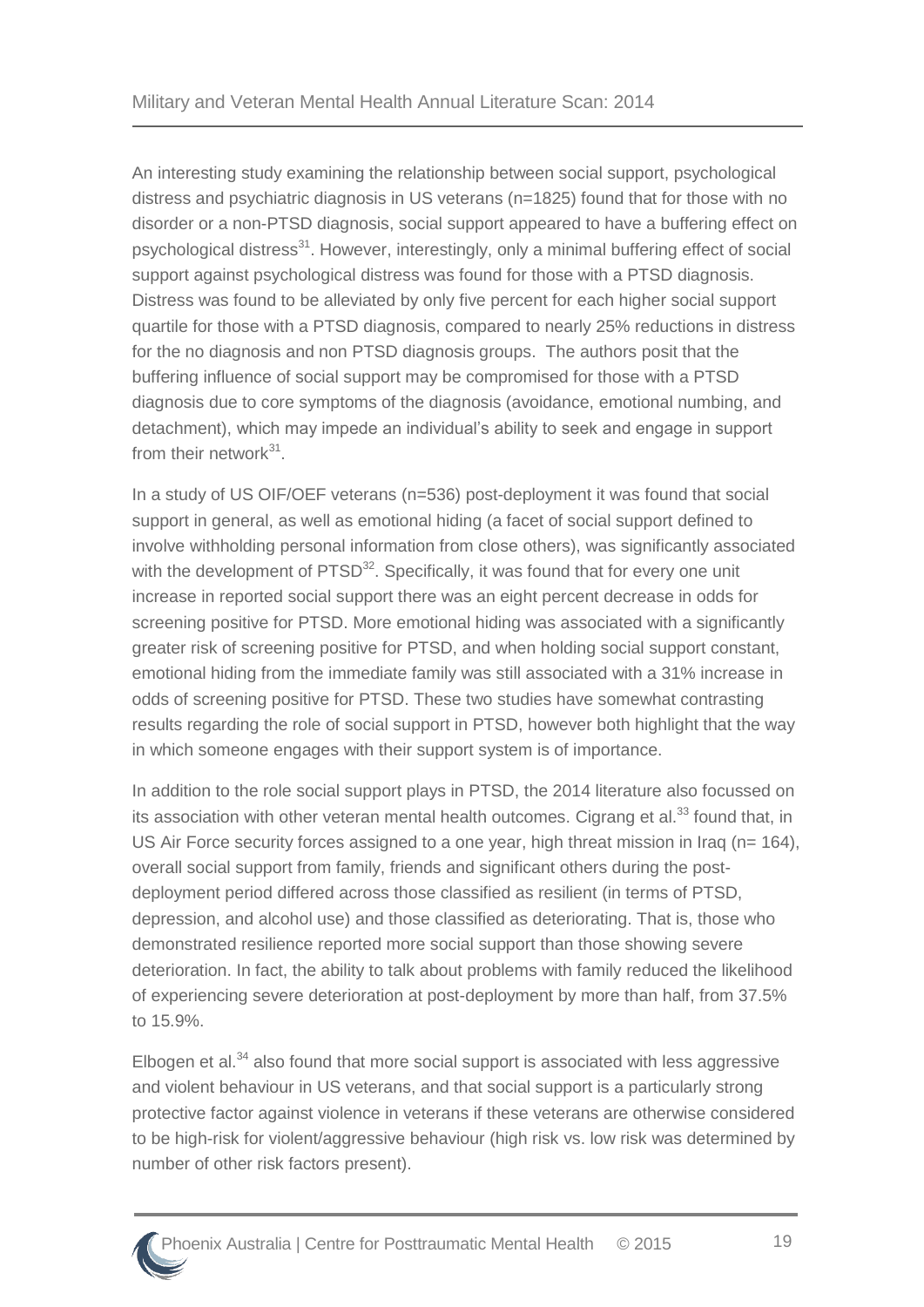In a cross sectional study of 3154 Canadian veterans it was also found that the odds of the veterans experiencing disability, including physical and mental health problems or needing assistance with activities of daily living, were increased in those who reported low social support<sup>[35](#page-42-2)</sup>. Social support was lowest in the group that reported the highest degree of disability, and this group also reported the weakest feelings of community belonging. Due to the cross sectional nature of this study, causality cannot be assumed. Longitudinal research would help to further understand that role that social support plays in disability.

Taken together, these findings suggest that there is a substantial association between social isolation and mental health outcomes, suggesting that increasing social support and protecting veterans from social isolation should be a focus of care and interventions for this population, as it may help mitigate potential adverse outcomes after military service, and/or may prevent the further deterioration of mental health.

#### **Timing of social support**

The impact of social support on mental health and other post-service outcomes is well documented and supported, but only recently is this research taking into account the timing of the support. Specifically, research is starting to address whether social support before, during or after deployment or service is most potent for longer term outcomes. A study with US veterans found that around 20% of veterans report that social support is a concern post-deployment<sup>[36](#page-42-3)</sup>, indicating that the period post-deployment may be an especially critical time.

A longitudinal study conducted with US army (n=835) and National Guard soldiers (n=173) found that the timing of unit social support plays a significant role in predicting post-deployment PTSD severity<sup>[37](#page-42-4)</sup>. Specifically, there was no significant relationship between unit support before deployment and post-deployment PTSD severity. However, greater unit support during deployment was significantly associated with lower PTSD severity after deployment; this association was only significant among active duty soldiers. Greater post-deployment social support was also significantly associated with lower post-deployment PTSD severity. In addition, another US study also found that post-deployment social support predicted better overall mental health and less posttraumatic stress symptom severity, alcohol, and drug use<sup>[38](#page-42-5)</sup>.

Overall, these findings suggest that during and post-deployment are times when social support is particularly critical in how military personnel adjust to their experiences longterm, and may be a window of opportunity for services to decrease risk of social isolation.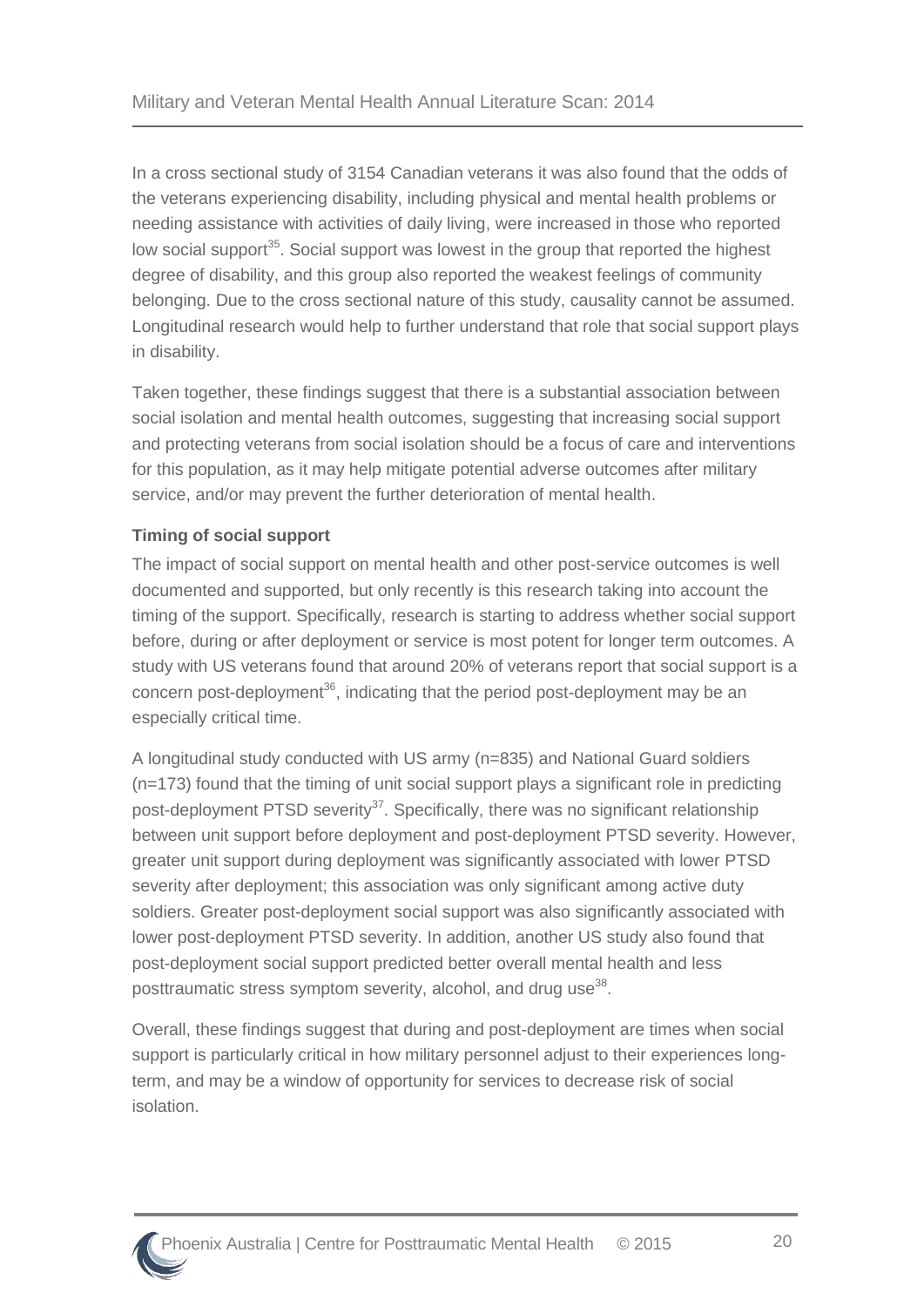#### **Populations at specific risk**

Another emerging theme in the 2014 literature relating to the relationship between social isolation and mental health outcomes in the veteran population regards specific sub-groups who may be at increased risk. A narrative literature review by Matarazzo et al.<sup>[39](#page-42-6)</sup> found that social isolation and victimisation are particularly relevant to consider in lesbian, gay, bi-sexual, and transgender (LGBT) military personnel when looking at suicide risk. Specifically, the review found that across studies looking at social support in LGBT veteran populations, as well as LGBT community populations, those who reported lower social support were at increased risk for suicide, and those who reported more social support and social cohesion within their service units were much less likely to engage in self-directed aggressive behaviour<sup>[39](#page-42-6)</sup>. However, this review only identified two studies that looked at LGBT veterans specifically. Further research is therefore required before any inferences can be drawn about the role of social support among LGBT veterans in particular.

Focusing on another important, and also under-researched sub-group of veterans, Van den Berk-Clark et al.<sup>[40](#page-42-7)</sup> found that social support is especially critical for homeless US veterans. The study found that receiving more social support increased the trust of homeless veterans in service providers, resulting in those with more support to attend more of their appointments. This may indicate that decreasing social isolation in this vulnerable group may increase their likelihood of utilizing services, which may in turn aid them in transitioning back into non-itinerant life.

### <span id="page-25-0"></span>**5. Online technology and mental health**

Only a few studies were identified in the 2014 literature which evaluated online or technology-based interventions and aids for veterans. The papers included in this review focus on the usefulness and perceptions of various delivery formats and resources that may be used as adjuncts or alternatives to traditional care. This research has predominantly emerged from the US.

#### **Mobile phones**

Access to mobile phones is extremely common, and this provides an interesting avenue for providing support to veterans, both as stand-alone applications or as adjunctive aids to more traditional therapy approaches. Veterans referred for outpatient PTSD treatment in the US were asked about their individual access, utilisation and interest in mobilebased healthcare programs (henceforth referred to as mHealth). The study found that the vast majority (76%) of these veterans had access to mHealth capable devices (such as smartphones or tablets), and age was a significant predictor of this. Specifically, younger veterans were significantly more likely to own such a device than older veterans. However, despite this pervasive access, less than 10% actually reported using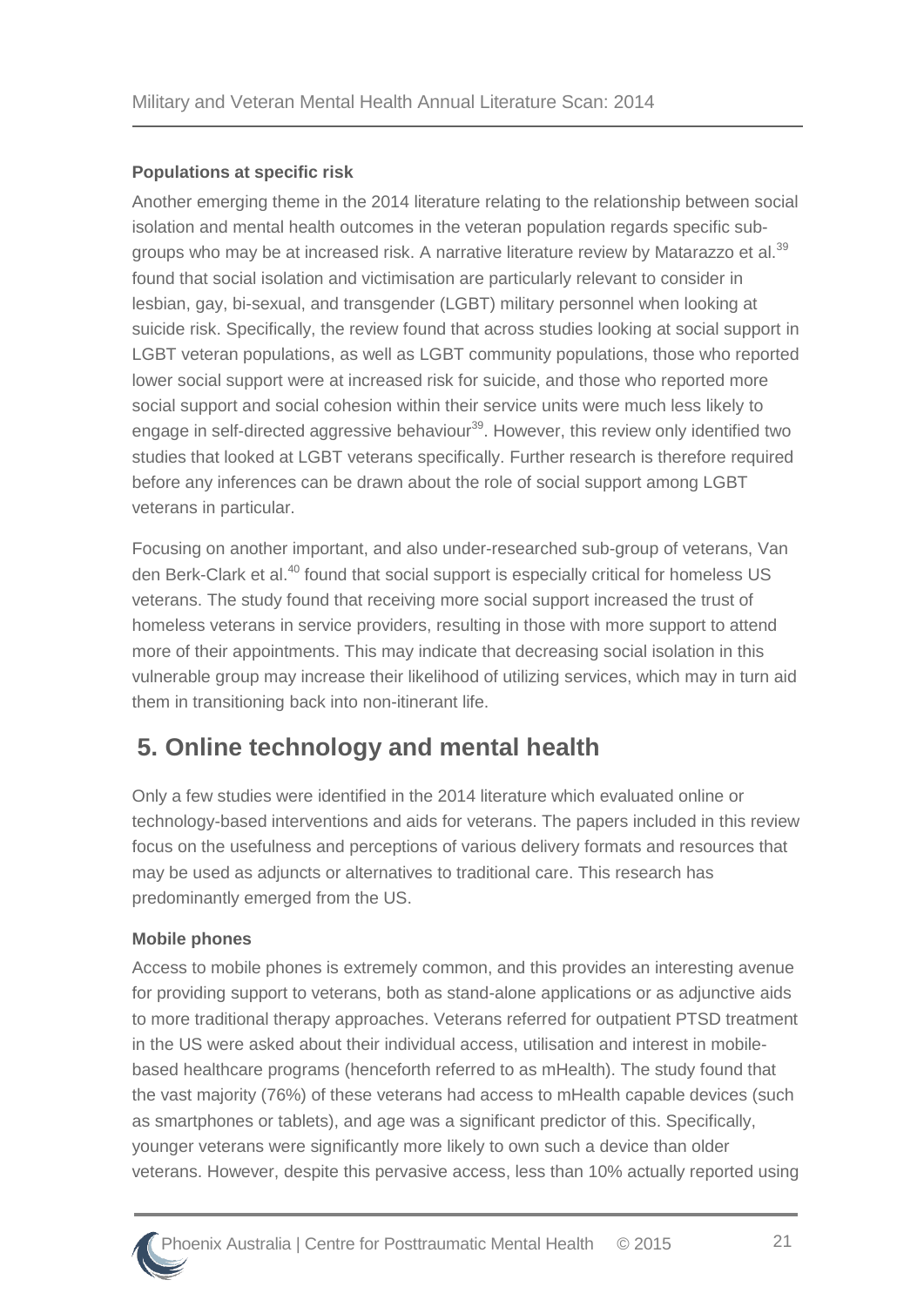already available and existing mHealth programs. Despite this small percentage of current users, more than half of the veterans asked indicated that they would be interested in using mHealth applications for problems such as anger management, sleep hygiene or management of anxiety symptoms $41$ . This indicates that mHealth applications may have the potential to increase access to care, and therefore should continue to be developed and trialled with veterans, especially considering the current younger generations of veterans who almost exclusively have access to, and make persistent use of, mobile phones and tablets. It also suggests that attention needs to be paid to the uptake of these applications amongst interested veterans. Attention could also be paid to increasing access to these interventions for older veteran groups, ensuring that developments in technology can also benefit this demographic.

In addition to this, the 2014 literature highlighted that homeless veterans are a specific group who may benefit from mobile phone based health technology. A recent evaluation of the access to information technologies among homeless veterans across various sites in the US found that a great majority (89%) of homeless veterans have access to mobile phones, and similarly many use the internet (76%). Further, out of those with a mobile phone, 71% used this for text messaging. Ninety three percent of the homeless veterans reported being interested in receiving text or call reminders for upcoming healthcare appointments, and 88% said they would want to receive an outreach call or text to schedule an appointment if they had not been seen by a healthcare provider in over a year. Many homeless veterans also reported already using information technologies for information related to healthcare, jobs or housing<sup>[42](#page-42-9)</sup>. While there are obvious barriers to using information technologies in healthcare provision to homeless veterans, such as uncharged batteries (reported by 35% of the study participants), number changes (45%), or cost (16%), further investigation and trialling of mobile technologies among homeless veterans is warranted.

#### **Websites**

Another resource that is becoming increasingly common in the delivery of healthcare and service provision to veterans is internet based interventions. Websites can be used to provide self-guided interventions, workshops, psycho-education and resources, as well as linking individuals with face to face services. One study in 2014 found that there was some success of an online self-management Post-traumatic stress workshop for student OEF/OIF veterans in the US  $(n=11)^{43}$  $(n=11)^{43}$  $(n=11)^{43}$ . The workshop was developed for Deployment.org, a website specifically designed in the US for serving and ex-serving military personnel, and the workshop itself included eight online multimedia sessions. The sessions focussed on normalising the experience of symptoms and training users in the self-management of intrusive memories, avoidance and hyper-arousal symptoms. This included teaching strategies such as graded exposure, cognitive re-framing, and relaxation. Of the 11 participants, five demonstrated statistically significant reductions in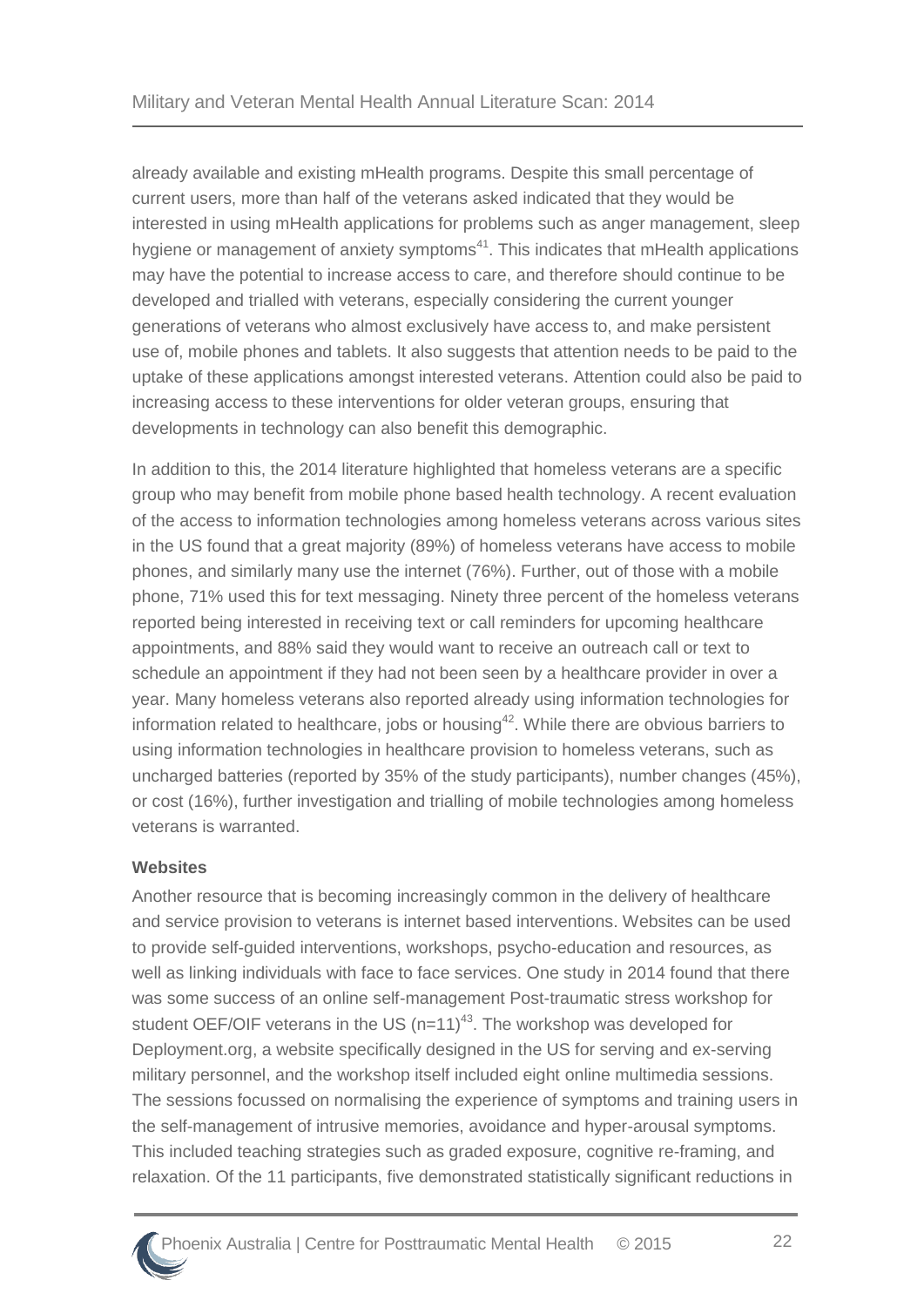symptoms of PTSD from baseline to post-intervention. Although this provides an interesting demonstration of the potential uses of the internet for providing services to veterans, investigations with more rigorous methodologies are first required. Particularly, this study excluded veterans who reported significant distress at intrusive memories related to their military service, limiting the generalisability of these results to veterans with higher levels of distress.

#### **Online or phone-based interventions compared to normal treatment**

Increasingly, technology-based interventions are offered as alternatives to traditional care, and research is evaluating their efficacy compared to standard face-to-face treatment. A randomised controlled trial (RCT) was conducted comparing 12 sessions of in-person with video-teleconferencing (VTC) Cognitive Processing Therapy treatment offered to 125 rural US veterans with PTSD<sup>[44](#page-42-11)</sup>. The results showed significant decreases in symptoms of PTSD post-treatment in both groups, and these reductions were maintained at 3 and 6 months follow-up. Overall, VTC was non-inferior to in-person treatment on clinical and process outcomes. Further, participants in both groups reported high levels of satisfaction with the treatment and good therapeutic alliance. Treatment compliance was also high, with between 75.4 and 78.1% of participants completing at least 10 sessions in the VTC and in-person groups, respectively.

A similar study with rural OEF/OIF veterans in the US with PTSD also found a trend supporting the equivalence of CBT telemedicine with in-person therapy<sup>[45](#page-42-12)</sup>. Specifically, among 18 veterans with diagnosed PTSD, 10 weekly sessions of face-to-face or telemedicine were offered; 13 completed the sessions, and a clinically significant decrease in PTSD scores was found for 69% of participants, and there was no significant difference between the two treatment modalities in this change. Greater satisfaction with the treatment was reported by the telemedicine group, but the paper did not report whether the differences in satisfaction ratings were statistically significant (mean satisfaction ratings of 98.1% compared to 92.1%). In addition, given the extremely small sample size, further replication of these findings is required to evaluate the effectiveness of telemedicine CBT.

A common concern in the delivery of telehealth is that limited confidence or familiarity with using this mode of communication may affect uptake and outcomes. One 2014 study specifically examined the moderating effect of familiarity with telehealth on treatment response<sup>[46](#page-42-13)</sup>. Fifty nine US combat veterans completed 8 sessions of Behavioural Activation and Therapeutic Exposure, a transdiagnostic exposure based psychotherapy aimed at treating comorbid symptoms of PTSD and depression. The treatment was delivered by masters level therapists via home based telehealth technologies, including Skype or use of an analogue videophone. Symptoms severity for both depression and PTSD decreased as a result of treatment. Further, familiarity with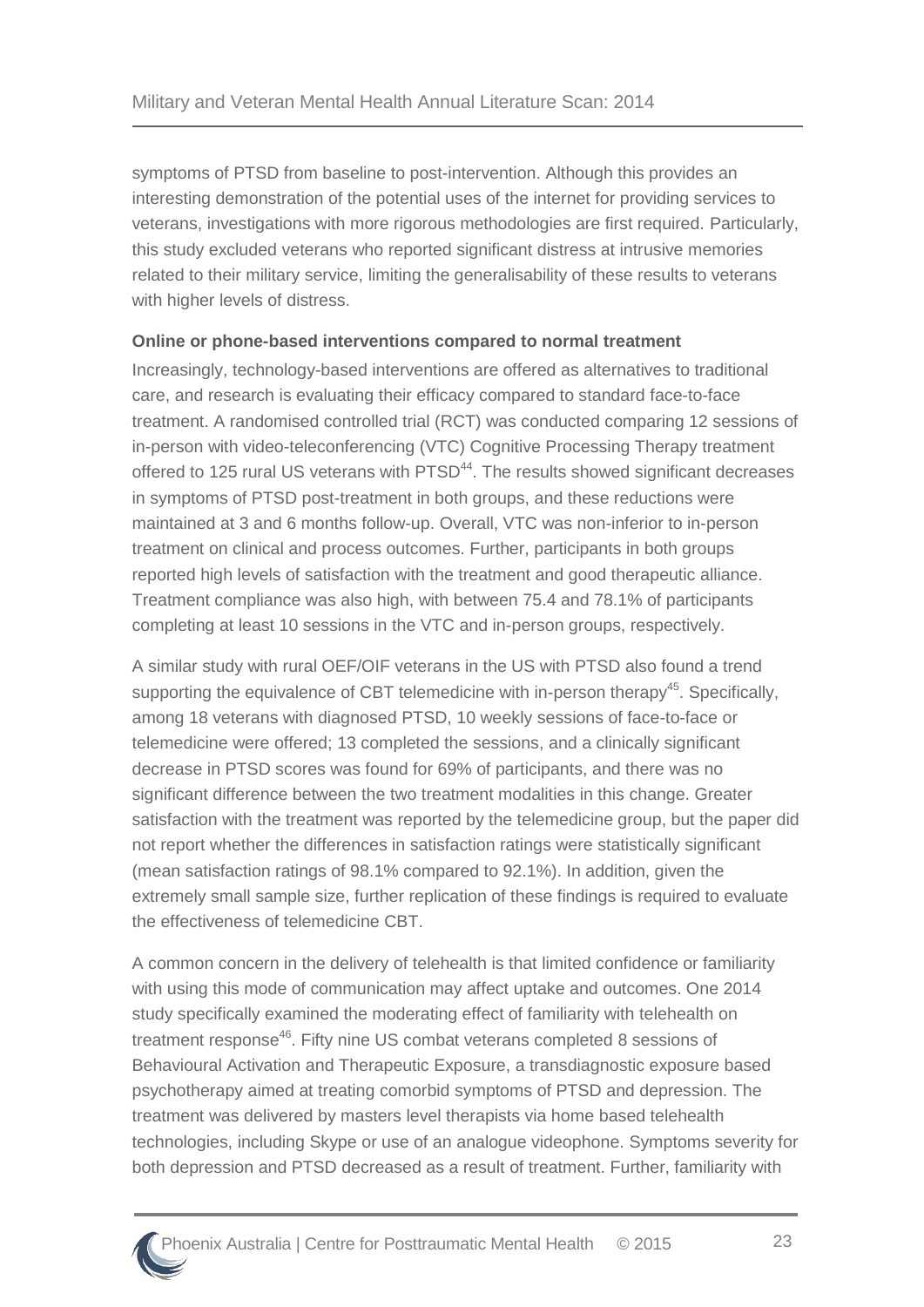and confidence in the technology were found to be unrelated to symptom change. This suggests that once veterans use the telehealth device, their perceptions of telehealth are unrelated to outcomes for mental health treatment. This speaks to the potential usefulness of telehealth options for veteran populations in general, regardless of an individual's pre use confidence and familiarity with the technology involved. Perception barriers to initial uptake of the technology however still need to be considered and addressed.

Overall, information technologies such as mobile phones, the internet and online or phone-based interventions are a valuable resource for veteran services to explore and expand, as they allow access to a wide range of veterans, and may be especially valuable for those otherwise difficult to reach (e.g. homeless veterans). An additional benefit for this may be that an analysis showed that coordinated telehealth for US veterans resulted in a 4% decrease in total annual healthcare cost within a year, compared to a 48% increase for US veterans who continued with usual care $47$ .

# <span id="page-28-0"></span>**6. Case coordination and mental health outcomes**

In the Australian literature, an integrated, coordinated, multi-disciplinary approach to the treatment of mental health disorders is known as care coordination or case coordination, with preference for the term case coordination. This approach is outlined in the Australian Department of Health's *Co-ordinated Care and Flexible Funding for People with Severe, Persistent Mental Illness and Complex Care Needs* program, now called the *Partners in Recovery* initiative, funded in 2012 as part of the A\$2.2 billion investment over five years in the National Mental Health Reform package. A significant characteristic of the National Mental Health Reform is the recognition that supporting people with severe or complex mental health difficulties requires collaboration across a range of sectors other than health services to include housing, financial support, education and employment. Brophy et al.<sup>[48](#page-43-0)</sup> conducted a narrative review of the literature regarding best practice in the area of case coordination, and how this applies to the *Partners in Recovery* initiative. Brophy et al. defined case coordination to be a person centred, holistic support, care and treatment approach, where the case coordinator is responsible for undertaking assessments, developing multi-sectorial action plans, coordinating services and being the single point of contact for the client.

#### **Implementation of case coordination**

Key findings of the Brophy et al.<sup>[48](#page-43-0)</sup> review reflected the importance of having case coordinators who are well prepared for the role, can demonstrate competent practice and achieve better systemic responses that are focussed on the needs of the client<sup>[48](#page-43-0)</sup>. It was noted that focussing on these aspects provided the best opportunity to overcome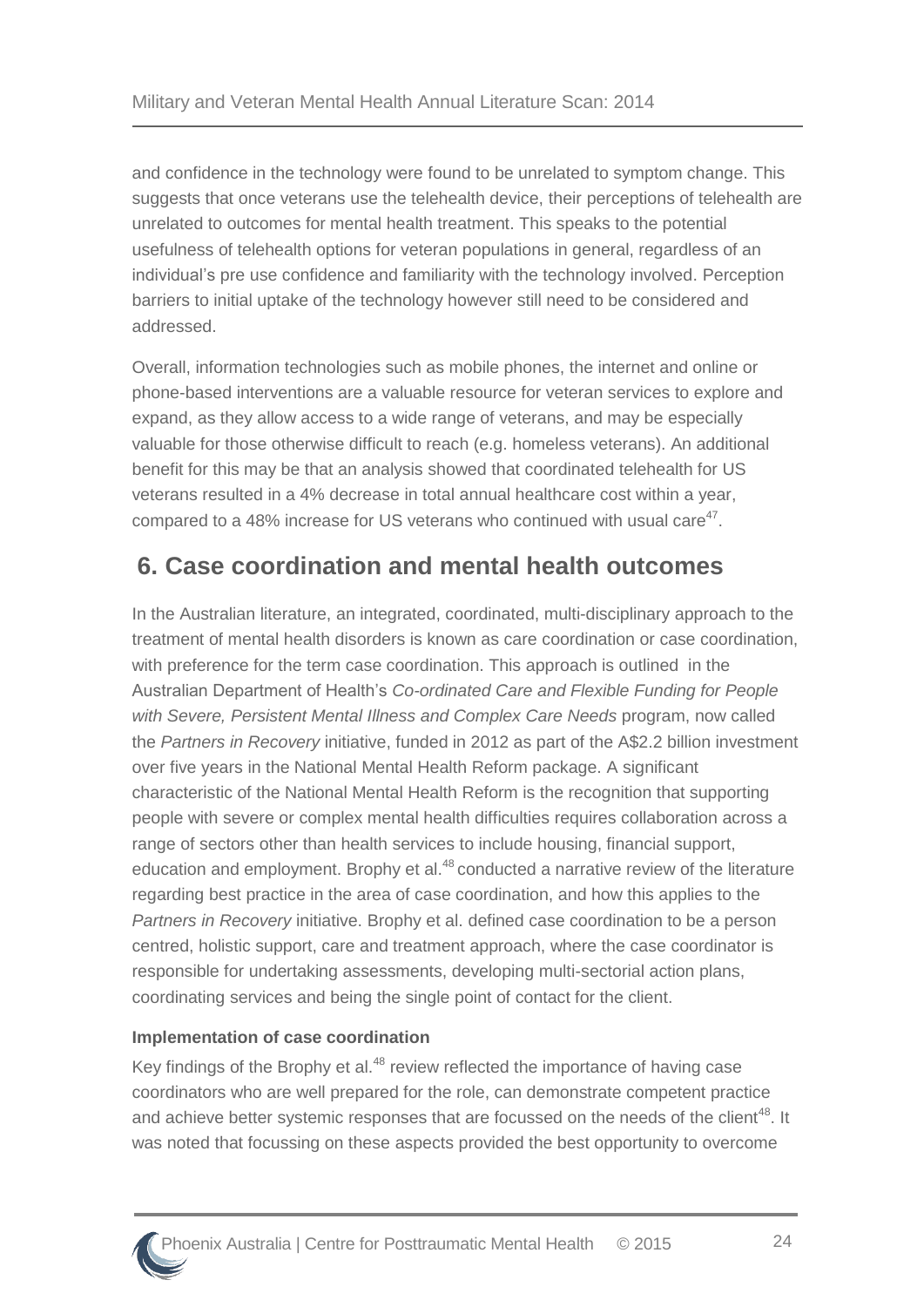barriers to effective care and treatment experienced by individuals with persistent mental health and complex care needs across what are complex service delivery systems.

Overseas, collaborative care and coordinated care are terms that have been used to define an integrated approach to the treatment of mental health disorders in primary care settings where case managers, psychiatrists, and medical practitioners work together to manage mental disorders using a similar approach to the management of chronic disease<sup>[49](#page-43-1)</sup>. Two papers were published in 2014 that presented service case studies on this topic. The first, by Gurewich et al.<sup>[50](#page-43-2)</sup> regarded the coordination of medical and substance use disorder services at community health centres in the US. The authors found that integrating certain staff (in this situation the behavioural health staff) within the primary health care team was particularly critical to support care, and transitions between different aspects of care<sup>[50](#page-43-2)</sup>. A case study by Eghaneyan et al.<sup>[49](#page-43-1)</sup> examined the interdisciplinary relationships and approaches that supported the implementation of a collaborative care program to treat anxiety and depression in a community based primary health clinic in the US. The study found the implementation of the collaborative care program was influenced in this setting by; organisational change, communication, processes and outcomes of the program, and barriers to implementation. Similar to the narrative review by Brophy et al.<sup>[48](#page-43-0)</sup> regarding csre coordination in Australia, the Eghaneyan et al.<sup>[49](#page-43-1)</sup> case study found that adequate training, acceptance and support from key personnel, communication barriers, tools for systematic follow-up and measurement and organisational stability all had significant bearing on the success of the collaborative care model implementation.

Two studies considered implementation of case coordination with US veterans. Zulman et al.<sup>[51](#page-43-3)</sup> described the process underpinning the redesign and implementation of services for high-need, high-cost patients with VA healthcare services in the US. Results found high-need, high-care patients accounted for over half of VA facility patient costs, and that most (94%) had three or more chronic conditions and that 60% had a mental health diagnosis. The results revealed a need for intensive case management, case coordination, transitions support, social support and additional services. In response to this, as part of the research, care processes were developed to meet these needs, and included direct access to team members (including after hours), chronic disease management protocols, case management, and rapid interventions in response to health changes or acute service use. Zulman et al.<sup>[51](#page-43-3)</sup> reported that uptake and retention in the program had been good, with two thirds of invited participants enrolling in the program, and 87% remaining with the program 9 months later. This model has now been adopted as a national VA intensive management demonstration project. Mallen et al.<sup>[52](#page-43-4)</sup> presented a template of how one Midwestern Veteran Affairs Medical Centre provided case coordination to high-risk OEF/OIF veterans returning from combat and reintegrating to civilian life after one or more deployments. The 'Seamless Transition Committee' is used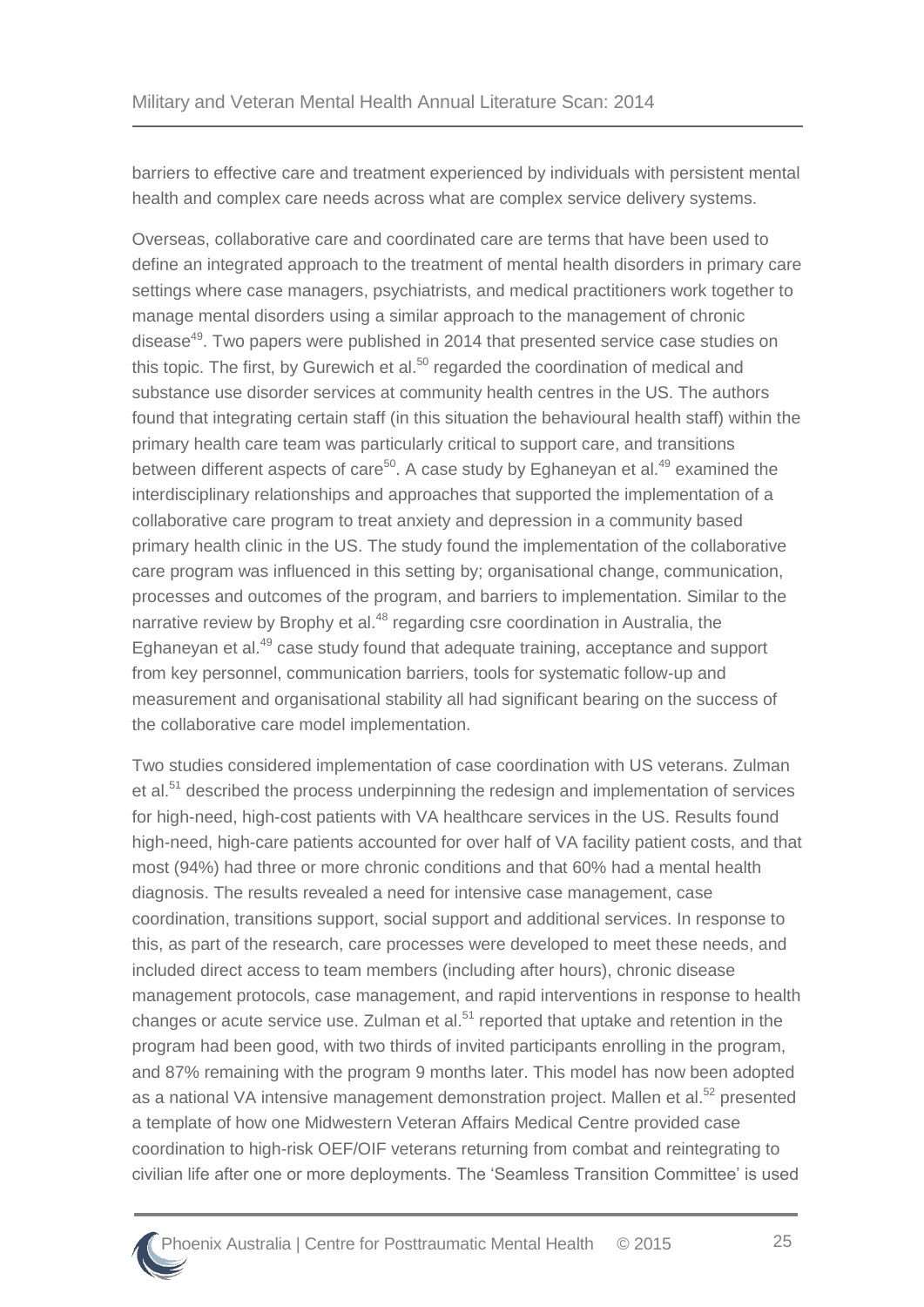to coordinate care in this model, and comprises staff from all relevant disciplines and departments involved with the care, support and treatment of high-risk veterans. Through meeting to case manage and coordinate care, the veterans are expediently referred to appropriate services spanning multiple service areas.

In summary, it is apparent from these studies examining the implementation of case coordination in predominantly community based primary health care settings, that certain factors are critical to the success of the approach. These include role clarity for the position of case coordinator and training competencies, effective communication as part of the interdisciplinary relationships inherent to the case coordination process, integrating key staff within teams, and organisational support for the approach. Users also consistently report appreciating the person centred, client centred approach, having one person as the primary point of contact, and higher levels of satisfaction with the service.

#### **Outcomes of case coordination**

There were a limited number of papers published in 2014 in relation to the outcomes of a case coordination approach. One of the most rigorous studies to examine the evidence base for case coordination<sup>[53](#page-43-5)</sup>, utilised a meta-analytic approach. This study included 36 RCTs and 14 companion reports (total patients n=7494) where case coordination was the intervention applied with frequent health service users (this included both physical health and mental health services). The meta-analysis found significantly fewer patients in the intervention group who received coordinated care were admitted to hospital than in the control group. However, subgroup analysis found this pattern held for chronic medical conditions only, and not for those with mental illnesses. Tricco et al.<sup>[53](#page-43-5)</sup> concluded that quality improvement strategies for case coordination reduced hospital admissions for those with chronic conditions other than mental illness, and noted that novel strategies may be required for patients with mental health conditions.

In contrast, Salkever, Gibbons and  $\text{Ran}^{54}$  $\text{Ran}^{54}$  $\text{Ran}^{54}$  reported the findings of a two-year randomised trial of a comprehensive treatment and employment intervention for US adults (n=2,238) with severe and persistent mental disorders. The intervention comprised a nurse case coordinator with responsibilities to coordinate the care team's delivery of medication management, individual placement and support, supported employment and other behavioural health or related services. The study found significant treatment group reductions across four outcome measures; hospital stays and days, ER visits for mental health problems, and psychiatric crisis visits. Salkever, Gibbons and Ran<sup>[54](#page-43-6)</sup> estimated that this intervention would create annual hospital treatment cost savings in excess of approximately US\$900-1,400 per inpatient.

In the Mallen et al.<sup>[52](#page-43-4)</sup> study described earlier, administrative data was used to compare service utilisation rates for high risk US OEF/OIF veterans (n=146) in the six months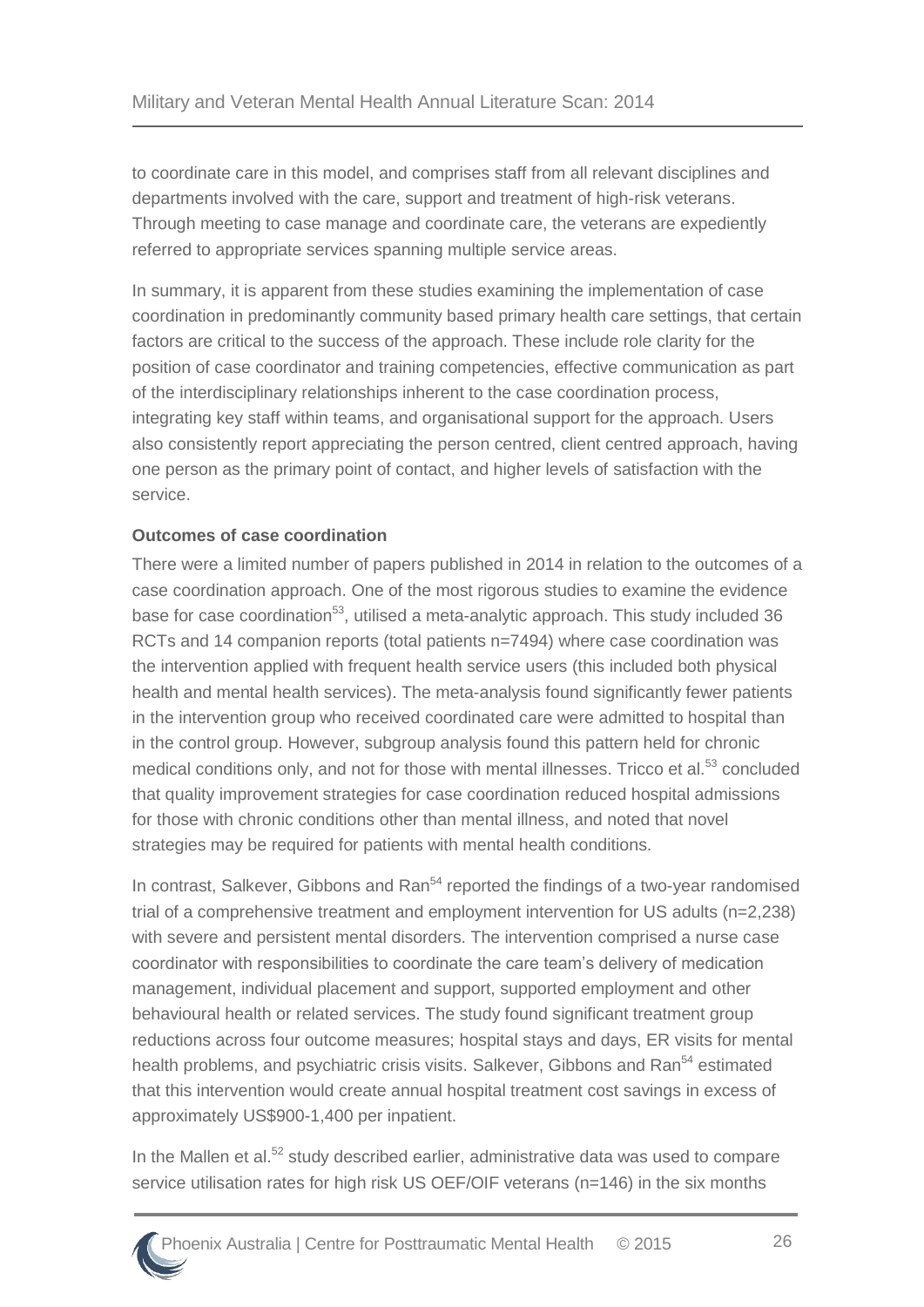prior to the first Seamless Transition Committee (STC) meeting, and the six months after this meeting. Visits to mental health clinics increased significantly, and there was a significant decline in psychiatric hospitalisation rates. Staff survey (n=32) found the STC approach to case coordination to be popular, and the perception that it improved veterans standard of care (84.4%) and saved clinicians time in formulating or implementing an appropriate treatment plan (65.6%). In summary, Mallen et al. concluded that the level of care and leadership provided through the case coordination approach increased the likelihood that veterans would return from deployment and receive the services required to meet their complex psychological and social issues in a timely manner.

Another term commonly used in the literature regarding case coordination in the US was community-based case management. This refers to a case coordination approach which is delivered through community health settings, rather than hospital settings. Joo and Huber et al.<sup>[55](#page-43-7)</sup> performed an integrative review that included 18 studies regarding community-based case management and its outcomes from 2000 – 2013. Of these 18 studies, six (33%) related to mental health disorders, and the remaining 10 (56%) to chronic illness and two (11%) to cancer. The review found community-based case management resulted in positive outcomes for clients, including fewer readmissions to hospital, improved cost effectiveness and clinical outcomes, and patient satisfaction. Joo and Huber<sup>[55](#page-43-7)</sup> concluded that there is an evidence base supporting the effectiveness of community-based case management that calls for the use of this approach with major case coordination<sup>[55](#page-43-7)</sup>.

### <span id="page-31-0"></span>**7. Suicide in military and veteran populations**

A large amount of literature was published in the area of suicide and suicidal behaviour in military and veteran populations in 2014. This literature focussed on a wide range of risk factors and correlates of suicidal behaviour following military service, including; involvement in interpersonal violence  $56$ , minority status  $57$ , beliefs of burdensomeness and hopelessness<sup>[58](#page-43-10)</sup>, worse physical health<sup>[59](#page-43-11)</sup> and history of prior traumatic brain injury<sup>[60](#page-43-12)</sup>. Factors such as comprehensibility (having 'made sense' of a stressor) $61$ , and more social support<sup>[62](#page-43-14)</sup> were associated with lower odds of mental health problems and suicidal ideation and attempts. Spiritual health was also explored as an important factor to consider in the mental health context of veterans, such that veterans who reported suicidal ideation more often rated their spiritual wellbeing as bad/unsatisfactory<sup>[63](#page-44-0)</sup>. Given the range of areas and variables explored in the 2014 literature, for the purposes of this narrative review, three of the most common themes were identified and are explored in greater depth: non-suicidal and self-injuring behaviour, sleep, and the effectiveness of media prevention campaigns. A brief update is given on the relationship between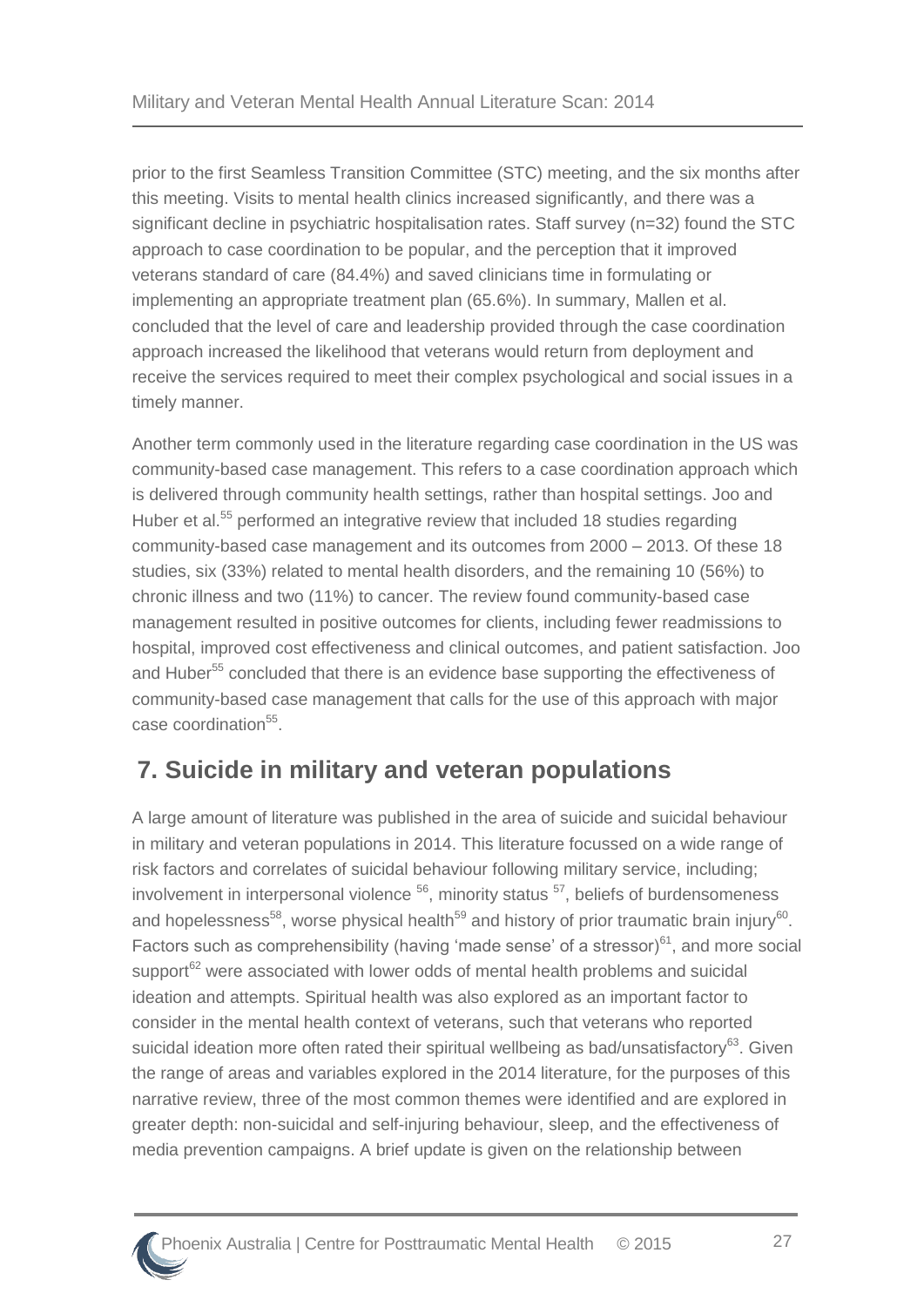psychiatric morbidity and suicide, and suicide among at-risk sub-populations is discussed.

#### **PTSD, comorbid disorders and suicide**

A cross-sectional study on more than five million Veteran's Health Administration (VHA) users in the US found that 0.6% had died by suicide, and PTSD was associated with increased suicide risk. However, after adjusting for comorbid psychiatric disorders, PTSD was associated with decreased suicide risk, with major depressive disorder having the largest impact on the relationship between suicide and PTSD<sup>[64](#page-44-1)</sup>. Although this study was unable to assess directionality of risk given the study design, the findings of this large-sample evaluation underline the importance of assessing for a range of psychiatric symptoms among veterans when evaluating risk for suicide.

**Non-suicidal and self-injuring behaviour and its relationship to suicide in veterans**  Non-suicidal self-injury (NSSI) is an important risk factor for future suicidal thoughts and behaviours and traumatic stress symptoms may play an important role in the development and maintenance of NSSI, as NSSI may be a way to cope with traumatic experiences<sup>[65](#page-44-2)</sup>.

In a study of student veterans in the  $US^{66}$  $US^{66}$  $US^{66}$  14% reported lifetime NSSI, and 3% reported NSSI in the past year. No significant differences were found in the likelihood of NSSI by veteran status or history of deployment, but different types of deployment were associated with different likelihoods of NSSI. Specifically, student veterans who had deployed to a combat mission were significantly less likely to report NSSI (12.9%) compared to students who had not deployed to a combat mission (18.2%), but those who had been deployed to a combat support mission were significantly more likely to report NSSI (24.4%) compared to those who had not deployed to a combat support mission (10.3%). Further, student veterans who reported more NSSI also reported exposure to significantly more trauma during their lifetime. NSSI was also significantly associated with suicidal ideation, suicide planning and suicide attempts.

Using the same sample, a second investigation was conducted to identify the trajectories of NSSI and suicide<sup>[67](#page-44-4)</sup>. It was found to be more common for suicidal ideation to emerge before NSSI (67%). NSSI emerged before the first suicide attempt for the majority (91%), compared to only 9% who reported the first suicide attempt to precede NSSI. The authors concluded that NSSI may serve as a "stepping stone" from suicidal ideation to attempt. This makes NSSI a very relevant behaviour to explore further in research, and also gives clinicians a salient risk factor to screen for when assessing risk of suicide in veteran groups.

It should be noted that the samples in both studies were US student veterans enrolled in college classes, the veterans were younger than the average veteran (mean=36.67,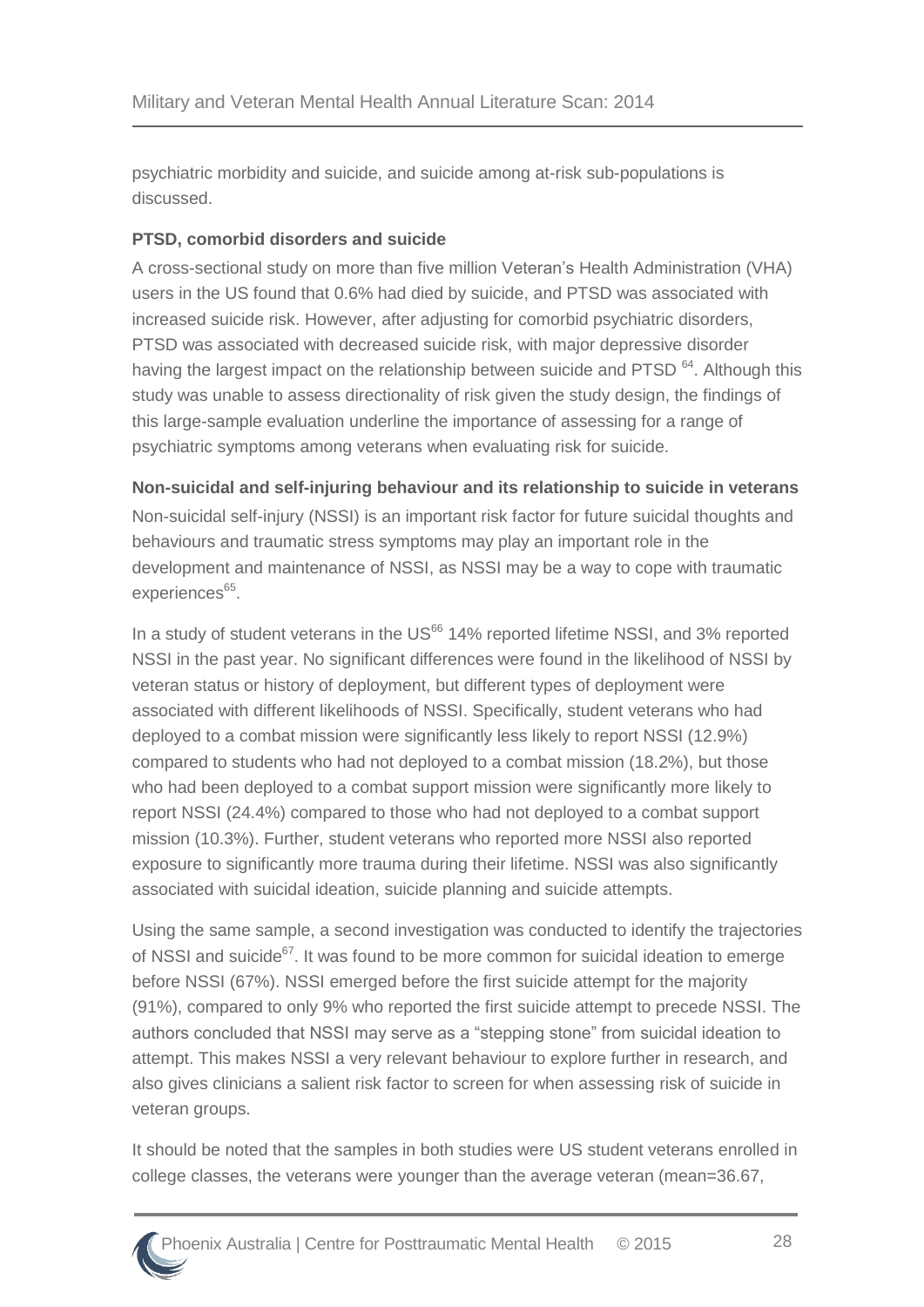SD=10.59), and in the US it is possible to get governmental financial support for university studies after serving in the military. This may have been an additional motive/reason for serving, and it is not possible to determine how this may have impacted their military experience. Despite these limitations, this research provides a valuable evaluation of NSSI in a veteran population. Future research will need to include more representative veteran samples, and a longitudinal, rather than cross-sectional, design.

#### **Sleep and its relationship with suicide**

Sleep disturbance is a common symptom reported by people experiencing mental health difficulties, such as depression, PTSD and anxiety. Sleep duration, latency (time taken to fall asleep) and quality can have a significant impact on an individual's physical and mental well-being, and research in the past has suggested that insomnia may be directly related to suicidal ideation in military personnel $68$  as well as completed suicide  $69$ .

In a 2014 study evaluating the relationship between sleep and suicide risk, it was found that sleep disturbance, along with mental health conditions and suicidal ideation, was significantly greater in veterans who had completed suicide compared with controls in a sample of US veterans<sup>[70](#page-44-7)</sup>. A major drawback to these findings is that sleep disturbance in the suicide cases included any mentioned difficulty with sleep, nightmares or sleep apnoea, limiting the inferences that can be drawn from the findings.

In another study, data was extracted from medical charts of US veterans referred from primary care, who had previously completed sleep-related assessments<sup>[71](#page-44-8)</sup>. Inadequate sleep quality was significantly associated with suicidal ideation, but sleep latency and habitual sleep duration were not. A limitation of these findings is that the study sample only included veterans who met criteria for hazardous drinking, and these findings may therefore not generalize to other veterans. The measure of sleep quality also relied on the answer to a single-item question asking about sleep quality, and answers were dichotomized as either "good" or "bad". Further research is required to substantiate these findings.

In contrast, another 2014 study of Canadian Forces members and veterans found that while many reported problems with sleep, these problems did not significantly predict suicidal ideation<sup>[72](#page-44-9)</sup>. Specifically, 86.9% reported having had problems falling or staying asleep in the past month, and a third reported being bothered by nightmares that were related to military traumatic events. However, neither sleep disturbance nor nightmares significantly predicted suicidal ideation. A major limitation of these findings was that sleep disturbance and nightmares were assessed using two single items from the PTSD-Checklist Military version (PCL-M). While stand-alone items from these measures may be useful in describing the prevalence of specific symptoms in these samples, it is not an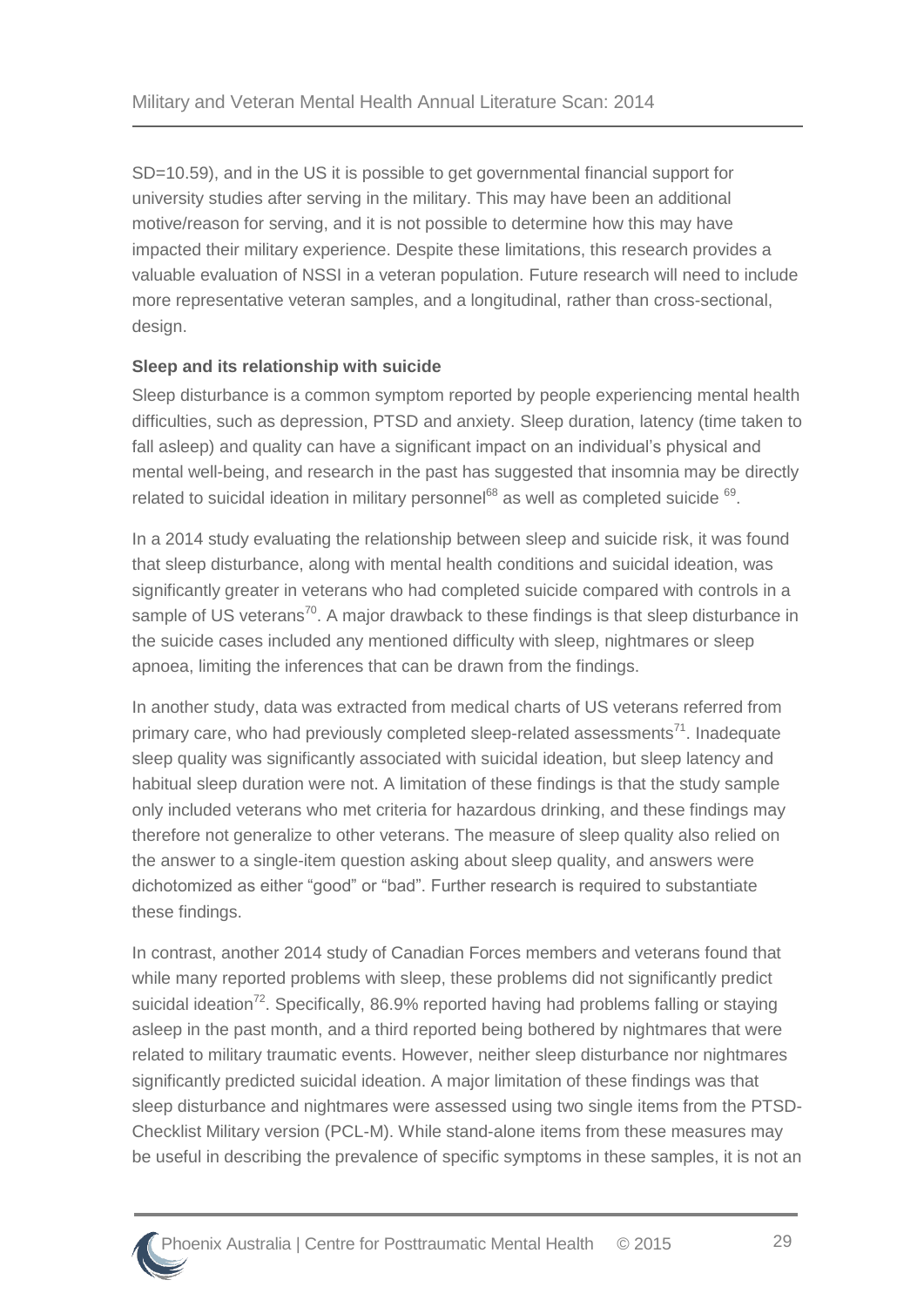adequate measure of a complex construct such as sleep, and is likely to explain the insignificant result.

Overall, there is some early evidence emerging that sleep difficulties, including worse sleep quality, greater sleep latency and more nightmares, may have a direct and meaningful association with suicidal ideation and behaviour. However, more research with more rigorous methodologies using validated sleep measures is required to further explore these findings, and to substantiate some of the preliminary evidence to date.

#### **The usefulness of media campaigns to prevent suicide in veterans**

Two studies from the 2014 literature outlined the evaluation of media campaigns within the community in the US to prevent suicides among military personnel.

In an evaluation of a media campaign designed by the US Department of Veterans Affairs, it was found that there was a statistically significant increase in calls to suicide prevention lifelines after the roll-out of a suicide prevention campaign in some US cities<sup>[73](#page-44-10)</sup>. The campaign involved placards placed around the community, with messages to call the lifelines if in "emotional crisis" tailored to military personnel (e.g. depicting an American soldier in uniform with an American flag), and the placards were up for an average 12 weeks across various US cities. Further to the increase in number of calls made to the lifelines after the campaign, there was a decrease in number of rescues made in the first half after the campaign, but a steady increase in the number of rescues, meaning the dispatch and/or coordination of local emergency services, made towards the end of the campaign and immediately following the campaign implementation.

A further study used telephone interviews to evaluate the perception of media campaigns among US veteran households<sup>[74](#page-44-11)</sup> with 33% of veterans reported having seen a suicide prevention message in the past month, and 48% reported that they'd be very likely to make use of a suicide prevention hotline if the need arose. Those who reported having seen a prevention media message in the past month were significantly more likely to say they would be very likely to use a suicide prevention hotline. In addition, those who knew someone who had used a suicide prevention hotline in the past also reported they'd be more likely to use one themselves. Males were less likely to report a high intent to use suicide hotlines in the future compared to females. This is in line with previous research, and underlines the need for suicide prevention campaigns tailored to male veterans as they may be less likely to seek psychological aid when needed.

In the future, such media campaigns may prove to be a valuable additive to other suicide prevention campaigns, but more research is required to evaluate the most effective type and medium of such campaigns.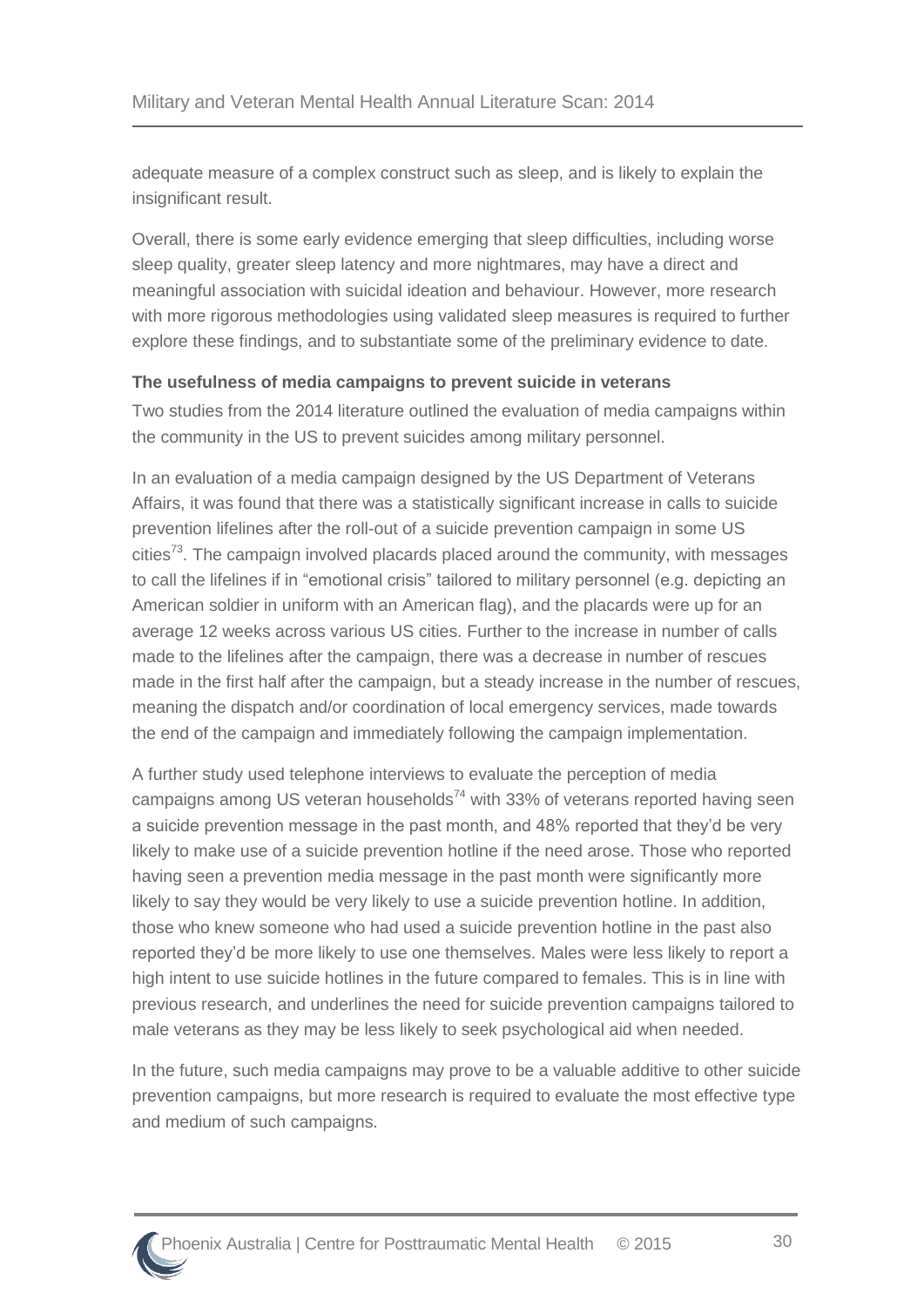#### **At-risk subpopulations**

Recent research has focussed on sub-groups of veterans who may present with a unique risk or set of risk factors for suicide and suicidal ideation. A group who may require special consideration in the assessment and prevention of suicide among veterans is those who identify as Lesbian, Gay, Bisexual, or Transgender (LGBT).

#### **LGBT**

The mental health outcomes of veterans and military personnel who identify as LGBT are beginning to be evaluated, as there are unique factors that may put this group at increased risk for post-service mental health problems. Two papers were identified in the 2014 literature that directly evaluated the suicide risk among LGBT veterans and military personnel; one of these papers is a review of past research in this area.

Only two past papers were identified in the narrative literature review looking at suicide rates among LGBT veterans specifically, speaking to the paucity of research on this vulnerable population to date<sup>[39](#page-42-6)</sup>. These studies were conducted in US veteran populations. Across research studies on suicide in LGBT military and community groups, the review found that LGB individuals have an approximate threefold greater risk of suicidal ideation and attempts compared to individuals who identify as heterosexual and who report never having engaged in same-sex sexual activity. The review identifies bisexual individuals as being at particular risk for suicide. The review also notes that there is no research to date that compares prevalence of suicide risk among transgender individuals to the general population, highlighting the urgent need for such research to be conducted. More broadly the review also looked at protective factors against suicide in the LGBT community in general, and found that good social support, less victimisation, and better mental health are buffers. Specifically, they found that worse social support and more mental health problems explained the relationship between LGB identity and suicide risk.

Another paper, which was not included in the review above due to its recent publication, also evaluated the prevalence of suicidal ideation and attempts in LGB US veterans compared to heterosexual US veterans $75$ . Specifically, it was found that LGB veterans did not significantly differ from heterosexual veterans in the prevalence of suicidal ideation or attempts in the past 12 months. However, LGB veterans had higher odds of lifetime suicidal ideation (47.0%) than heterosexual veterans (22.1%). Lifetime suicide attempts were also higher in LGB veterans compared to heterosexual veterans, and although this difference did not reach statistical significance (22.6% vs. 7.6%, respectively) it is a considerable difference that warrants additional investigation.

Although qualitative research was purposefully excluded in this review, a brief mention of a mixed-methods study is included here to further highlight the need of assessing LGBT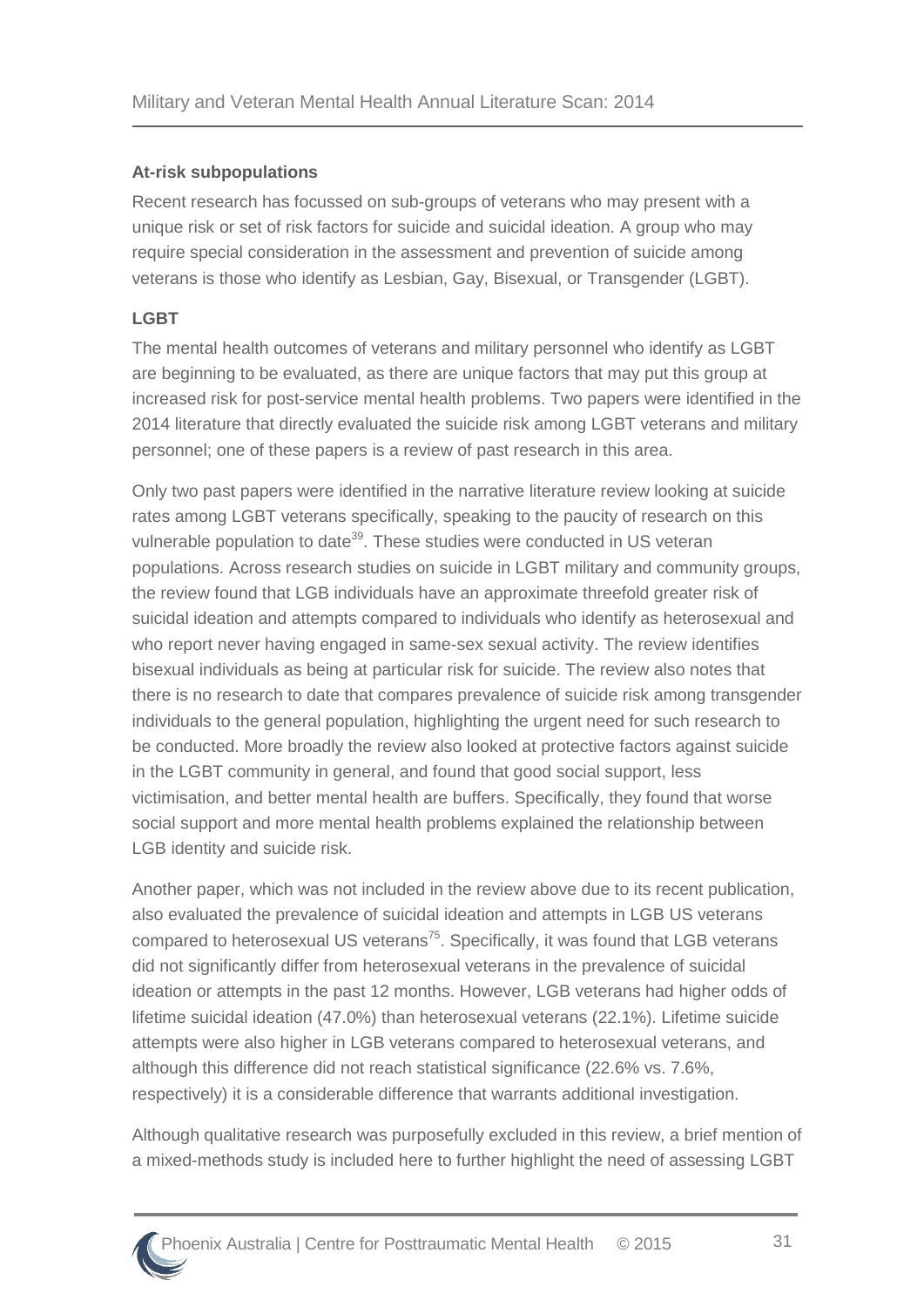identity among veterans<sup>[76](#page-44-13)</sup>. It was found that less than one third of LGBT veterans and VA service providers viewed the US VA system as welcoming to LGBT veterans, and half of VA service providers indicated that they do not assess for sexual identity/orientation. Further, only 25% of all the VA service providers in this sample (N=202), altered their treatment plans even when they knew of the patient's sexual minority status.

Further evaluation is needed of the prevalence rates of suicidal ideation, attempts and completed suicides among LGBT veterans, particularly transgender veterans as there is a paucity of evidence in this area.

### <span id="page-36-0"></span>**8. Military sexual trauma**

In the US, Military sexual trauma (MST) impacts up to 30% of female veterans and five percent of male veterans<sup>[77](#page-44-14)</sup>. A modest number of papers regarding MST were identified in the 2014 literature and all of these related to research conducted in the US. This review focuses on the prevalence of MST, including differences by gender, age and demographics and underreporting issues. The impact of MST on the health, mental health and wellbeing reported by veterans is then examined, and an emerging trend regarding pre-existing vulnerabilities to encountering MST is presented.

#### **Prevalence**

MST has been defined by the US Department of Veterans Affairs as 'sexual harassment that is threatening in character, or physical assault of a sexual nature that occurred while the victim was in the military, regardless of geographic location of the trauma, gender of the victim or the relationship to the perpetrator<sup> $77$ </sup>. In an important paper in the 2014 literature, Klingensmith et al. reported current estimates of the prevalence of MST drawn from the National Health and Resilience in Veterans Study. This study comprised a contemporary, nationally representative sample of 1,484 US veterans (surveyed online over September-October 2013). Overall, 7.6% of veterans reported MST. Markedly higher rates were reported by female veterans in comparison to those reported by male veterans (32.4% vs 4.8%). Younger veterans aged 18-29 years also reported much higher rates of MST than older veterans aged 60+ years (22.8% vs  $4.5\%$ )<sup>[77](#page-44-14)</sup>.

It is generally observed that female veterans tend to report less combat exposure than male veterans, but greater exposure to other stressors of war, including MST<sup>[77,](#page-44-14)[78](#page-44-15)</sup>. Female veterans are the fastest growing segment of the US veteran population. Approximately 200,000 of the 2.6 million OEF/OIF and Operation New Dawn (OND) veterans are women<sup>[79](#page-45-0)</sup>. Many are seeking care in both the Veteran Administration and the civilian sector<sup>[79](#page-45-0)</sup>.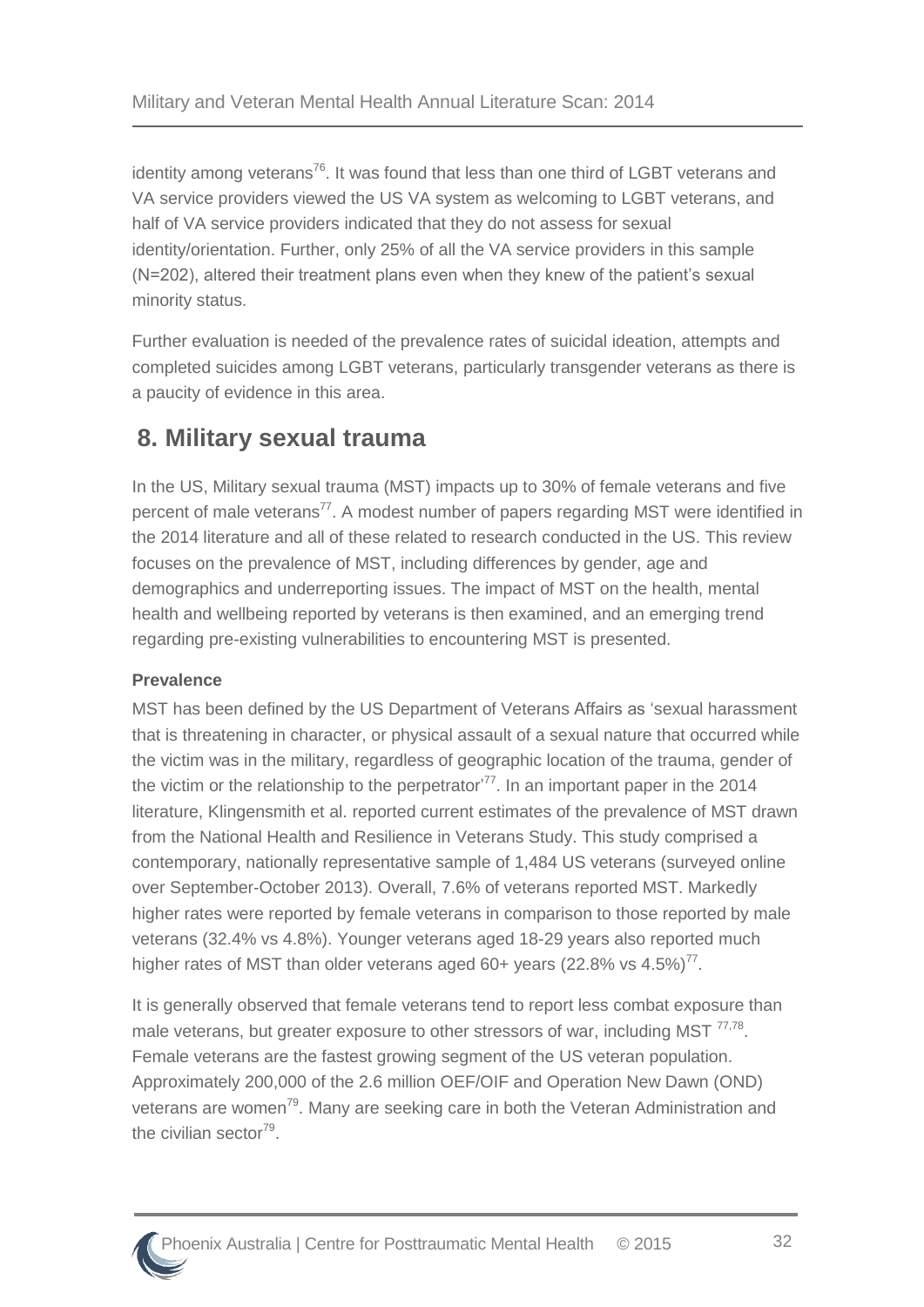Due to the fact that men report MST at significantly lower percentage rates than women, they are not often the focus of research in this area, and much less is known about the experience and impact of MST on men $^{80}$  $^{80}$  $^{80}$ . A narrative review published on this topic by Morris et al <sup>[80](#page-45-1)</sup> further interpreted prevalence rates in respect to gender. For example, from a large sample of veterans accessing VA Medical Centres (n=100,095), 2.3% reported MST. When prevalence was divided by gender, 21.9% of female veterans and 1.1% of male veterans endorsed MST. In real world numbers, this equated to 53,295 women and a comparable 46,[80](#page-45-1)0 men. Hence, Morris et al. $^{80}$  surmised that there are approximately equal numbers of men and women that screen positive for MST.

#### **The issue of underreporting of MST**

Underreporting is an issue that affects prevalence estimates of sexual assault in all populations. In the military context there may be additional barriers experienced by veterans that influence prevention, reporting and seeking treatment for issues associated with MST that exacerbate factors related to underreporting. For example, Rossiter et al.<sup>[79](#page-45-0)</sup> cited US Department of Defense figures that stated 3,347 cases of sexual assault were reported in 2012, but estimated that as many as 26,000 cases went unreported in that year. This type of discrepancy between what is reported, and what is experienced by veterans must be considered in every appraisal of the prevalence of MST in this population.

A qualitative study by Burns et al. $81$  explored some of the systemic factors that influence the occurrence of MST, as well as reporting and treatment seeking behaviours of female veterans in a series of interviews (n=22) with US servicewomen deployed overseas between 2002 and 2011. The interviews probed the servicewomen's experience and perception of MST, including reporting issues and related services. Burns et al.<sup>[81](#page-45-2)</sup> found several factors contributed to MST, including; deployment dynamics, military culture, and lack of consequences for the perpetrators. Issues around reporting, specifically the underreporting of MST were attributed to perceived negative reactions to making a report, blame from peers and supervisors, and associated stigma. There were ongoing concerns about the fidelity of confidentiality. Interestingly, unit cohesion was seen as both a facilitator and a barrier to reporting, suggesting that this aspect of military culture could be wisely targeted by prevention programs. Issues around accessing services and support were similar to those surrounding reporting, with confidentiality concerns and stigma again cited. The qualitative analysis found support for strengthening consequences for perpetrators as a way to address MST. Burns et al. called for the barriers around reporting and seeking services relating to confidentiality, stigma and blaming to be considered by policymakers to improve MST prevention and intervention services<sup>[81](#page-45-2)</sup>.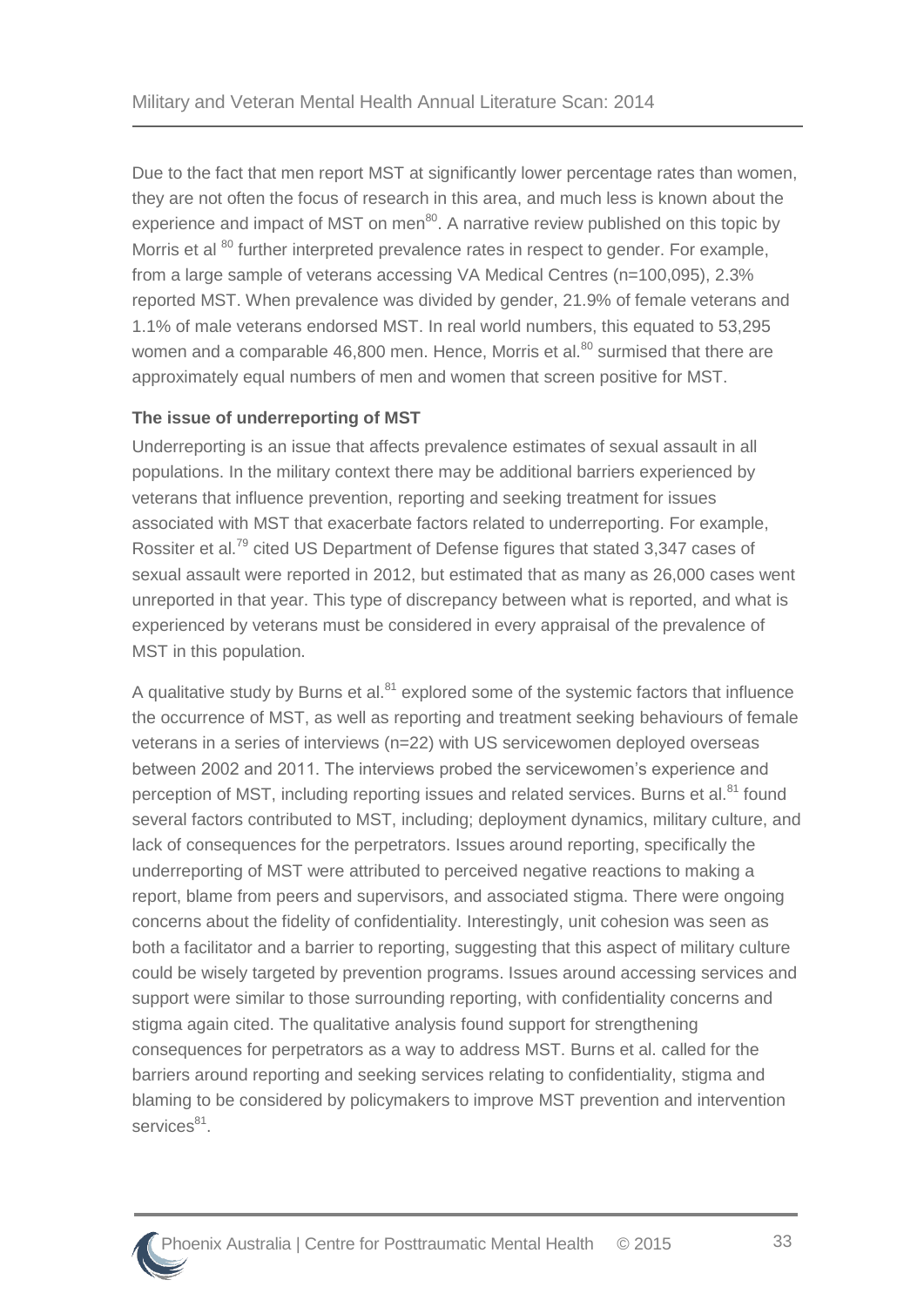#### **Pre-existing vulnerability**

A small number of papers were published in the literature in 2014 supporting a link between childhood sexual abuse, assault and maternal care and later experiences of MST. For example, Cobb et al. $^{82}$  $^{82}$  $^{82}$  found high rates of childhood trauma (59.7%) and MST  $(s$ exual assault = 14.7%, sexual harassment = 34.8%) co-occurred in the US Women Veterans Cohort Study, a sample of female veterans who served in Iraq and Afghanistan over 2008 to 2011 (n=365). Subsequent analysis found active duty status, childhood trauma, combat exposure and MST were independently associated with increased severity of military related PTSD.

Wilson et al.<sup>[83](#page-45-4)</sup> found rates of MST to be higher among US Irag and Afghanistan combat veterans (n=197) who reported childhood sexual abuse and low levels of maternal care (43%) compared to those who reported childhood sexual abuse and high levels of maternal care (11%). The authors suggested that maternal care may be protective, with high levels of maternal care future proofing veterans to further victimisation when in service<sup>[83](#page-45-4)</sup>.

Koo et al.<sup>[84](#page-45-5)</sup> also noted in a narrative review that for US female veterans, a history of MST was significantly associated with younger age, minority ethnicity, higher education levels, middle income level, high utilisation of VHA in the past year, service connection, fair/poor health status, no Medicare coverage or health insurance, and a mental health clinic visit.

In terms of interpersonal violence, Tinney $^{85}$  $^{85}$  $^{85}$  and Gerber et al. $^{86}$  $^{86}$  $^{86}$  noted the commonality of this experience for female veterans. Tinney presented findings for the US Centers for Disease Control and Prevention's 2010 National Intimate Partner and Sexual Violence Survey that compared between military (n=1,408 active duty women and n=1,428 wives of active duty men) and civilian women (n=9,000). Interpersonal violence (IPV) was measured in this study as actual or threatened physical violence, or unwanted sex from an intimate partner. Decreased rates of IPV were found among active duty women compared to civilian women. However, higher rates of lifetime IPV were found among women who had served in the military compared with those who had not served in the military (33% vs 25%). Gerber et al. surmised that IPV is a common experience of female veterans, particularly those who access US VA health services. The need to consider this in planning services and providing access to evidence based treatment was acknowledged<sup>[86](#page-45-7)</sup>.

#### **Impact**

A narrative review by Koo et al.<sup>[84](#page-45-5)</sup> examined mental health correlates of MST. In one sample of OEF/OIF/OND veterans seeking US VA care, women reporting MST were four times more likely to have a PTSD diagnosis, and men three times more likely than those without MST histories. MST was also associated with higher rates of comorbid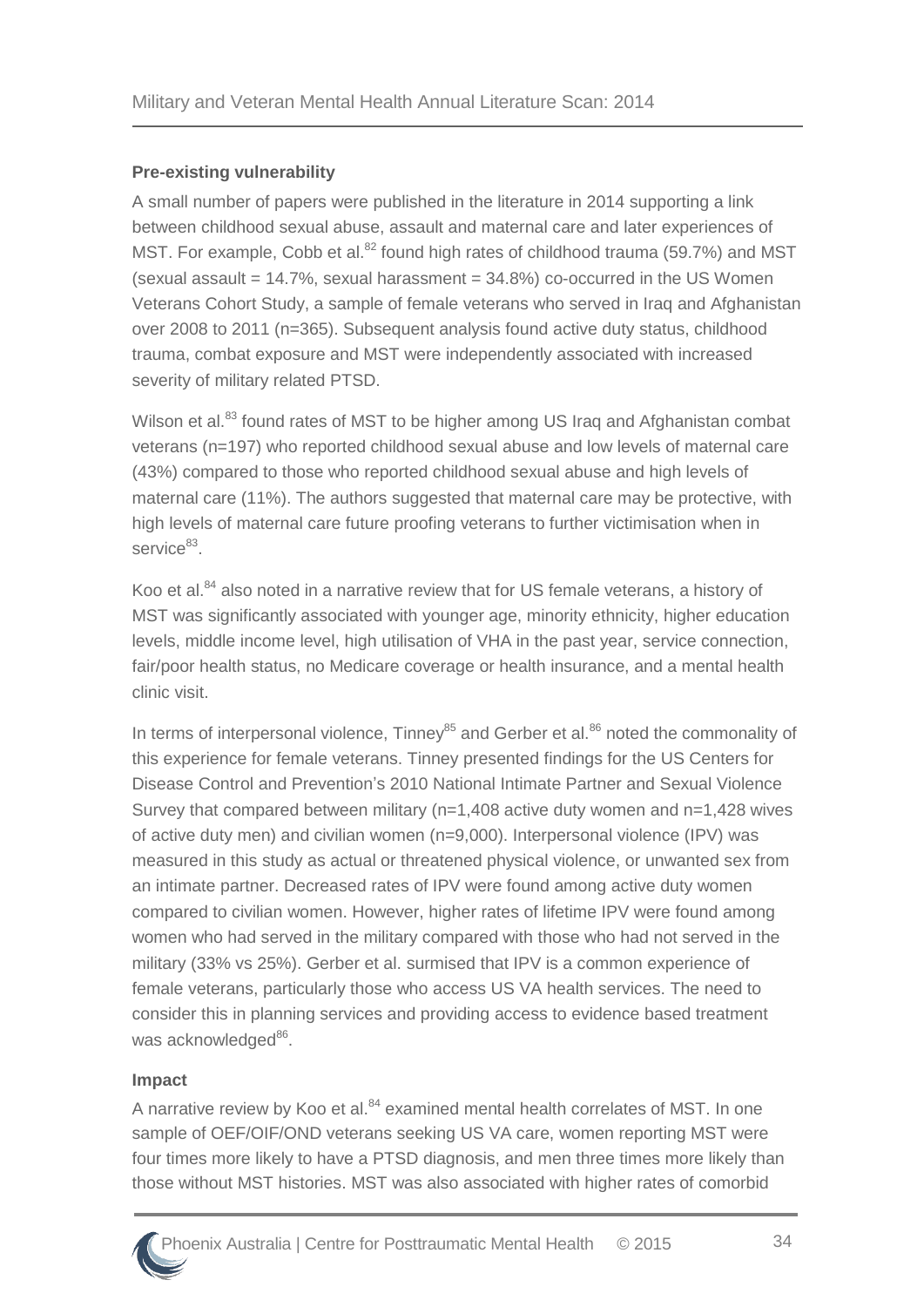mental health diagnoses among this sample of veterans. For example, the female veterans with PTSD and MST were more likely to have comorbid depression (75% of women were diagnosed with PTSD and depression), anxiety (42%), and eating disorders (4%) than their male counterparts, while men with PTSD and MST were more likely than their female counterparts to have alcohol use disorder (27% of men).

Cobb et al.<sup>[82](#page-45-3)</sup> surveyed US female veterans (n=365) assessing for combat exposure, military sexual trauma, military-related posttraumatic stress symptomatology (PTSS) and demographic, life history, and other psychopathology variables. They found that active duty status, childhood trauma, combat exposure, and MST were independently associated with increased severity of military-related PTSS. Moreover, a significant interaction emerged between MST and combat exposure in predicting military-related PTSS, suggesting that the relationship between combat exposure and PTSS was altered by MST status. Specifically, under conditions of high combat exposure, female veterans with MST had significantly higher PTSS compared to female veterans without MST.

Also of interest in understanding the mental health outcomes of sexual violence in military cohorts is a finding by Walsh et al. $87$ . Walsh et al. conducted telephone interviews with US Reserve and National Guard soldiers (n=1030 reserve, 23% female, and 973 national guard, 15% female). They assessed lifetime and deployment related sexual violence, PTSD and depression in order to examine whether exposure to lifetime sexual violence was associated with increased burden of psychopathology. Lifetime sexual violence prevalence was 37% and 28% among Reserve and National Guard women, and 4% among both Reserve and National Guard men. Recent deploymentrelated sexual violence ranged from 1 to 3% for women and was 0% for men. Those who had experienced lifetime sexual violence had 3.5 times greater odds of probable lifetime PTSD, 2.5 times greater odds of probable past-year PTSD, and 1.5 times greater odds of reporting probable lifetime depression, relative to those without a history of sexual violence. Due to the low reported prevalence of deployment related sexual violence in this cohort, these results represent any past lifetime sexual violence and therefore the particular impact of sexual violence on deployment or in the military environment cannot be surmised. Regardless of this, these results highlight that a lifetime history of sexual violence may have a significant impact on mental health outcomes in military personnel.

The 2014 literature points towards high levels of exposure to MST, particularly for female current and ex-serving personnel, and MST and lifetime sexual violence as having important implications in mental health outcomes. This highlights the need for prevention efforts to protect military personnel and veterans from exposure to MST and for interventions to mitigate any potential detrimental effects. It should be noted that all of the 2014 literature relating to MST reported here emerged from the US, and therefore caution should be taken when generalising to an Australian context.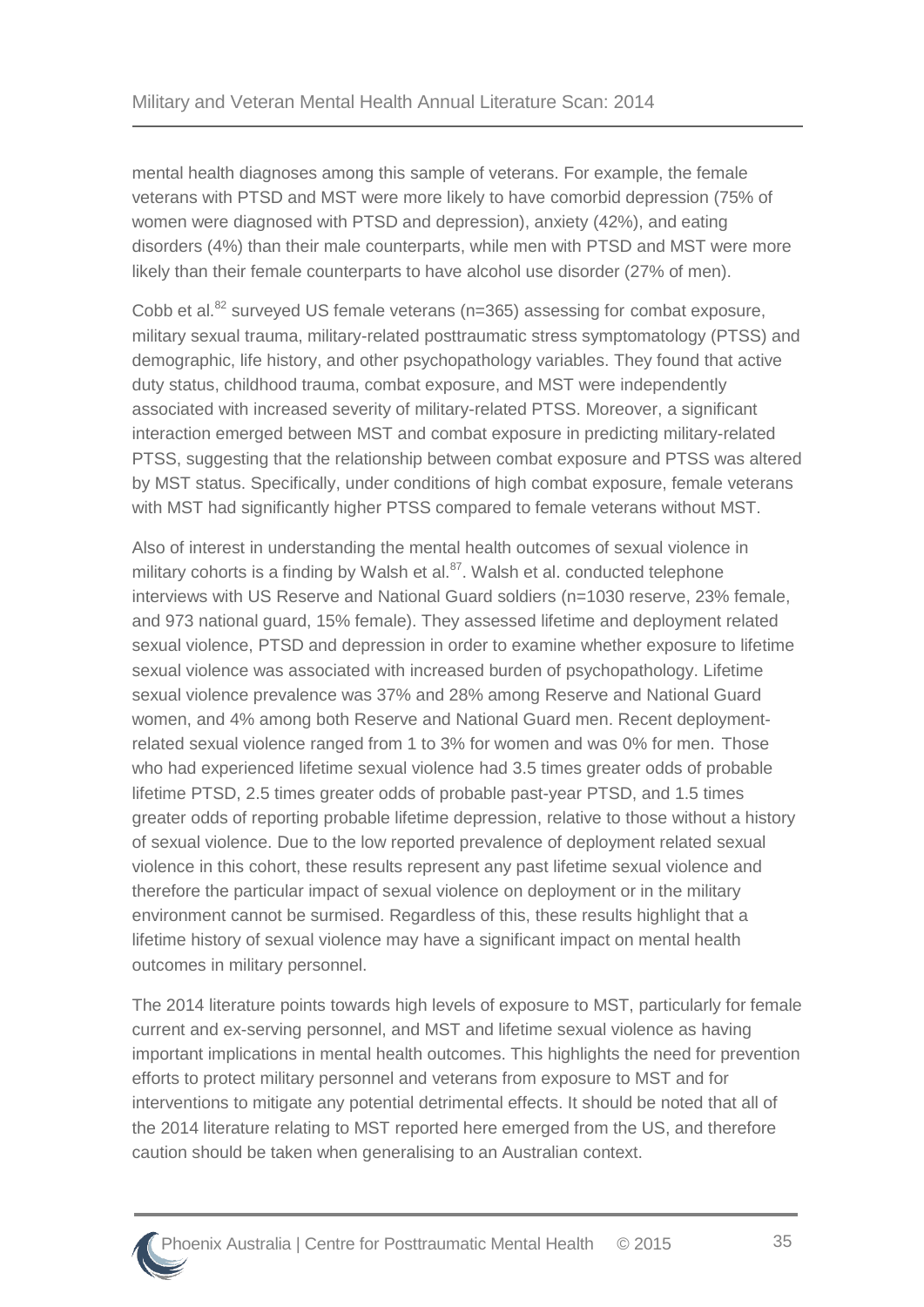# <span id="page-40-0"></span>**References**

- <span id="page-40-1"></span>1. American Psychiatric Association. *Diagnostic and statistical manual of mental disorders (5th ed.).* Arlington, VA: American Psychiatric Publishing; 2013.
- <span id="page-40-2"></span>2. Gentes EL, Dennis PA, Kimbrel NA, Rissling MB, Beckham JC, Calhoun PS. DSM-5 posttraumatic stress disorder: Factor structure and rates of diagnosis. *Journal of Psychiatric Research.* 2014:60.
- <span id="page-40-3"></span>3. Hoge CW, Riviere LA, Wilk JE, Herrell RK, Weathers FW. The prevalence of post-traumatic stress disorder (PTSD) in US combat soldiers: a head-to-head comparison of DSM-5 versus DSM-IV-TR symptom criteria with the PTSD checklist. *The Lancet Psychiatry.* 2014;1(4):269.
- <span id="page-40-4"></span>4. Stein DJ, McLaughlin KA, Koenen KC, et al. DSM-5 AND ICD-11 DEFINITIONS OF POSTTRAUMATIC STRESS DISORDER: INVESTIGATING 'NARROW' AND 'BROAD' APPROACHES. *Depression & Anxiety (1091-4269).* 2014;31(6):494- 505.
- <span id="page-40-5"></span>5. O'Donnell ML, Alkemade N, Nickerson A, et al. Impact of the diagnostic changes to post-traumatic stress disorder for DSM-5 and the proposed changes to ICD-11. *British Journal of Psychiatry.* 2014;205(3):230.
- <span id="page-40-6"></span>6. McFarlane AC. Comment: PTSD and DSM-5: unintended consequences of change. *The Lancet Psychiatry.* 2014.
- <span id="page-40-7"></span>7. Keane TM, Rubin A, Lachowicz M, et al. Temporal Stability of DSM-5 Posttraumatic Stress Disorder Criteria in a Problem-Drinking Sample. *Psychological Assessment.* 2014;26(4):1138-1145.
- <span id="page-40-8"></span>8. Carmassi C, Akiskal HS, Bessonov D, et al. Research report: Gender differences in DSM-5 versus DSM-IV-TR PTSD prevalence and criteria comparison among 512 survivors to the L׳Aquila earthquake. *Journal of Affective Disorders.*  2014;160:55-61.
- <span id="page-40-9"></span>9. Gallagher MW, Brown TA. Bayesian analysis of current and lifetime comorbidity rates of mood and anxiety disorders in individuals with posttraumatic stress disorder. *Journal of Psychopathology and Behavioral Assessment.* 2014.
- <span id="page-40-12"></span>10. Lockwood E, Forbes D. Posttraumatic Stress Disorder and Comorbidity: Untangling the Gordian Knot. *Psychological Injury & Law.* 2014;7(2):108.
- <span id="page-40-11"></span>11. Olbert CM, Gala GJ, Tupler LA. Quantifying Heterogeneity Attributable to Polythetic Diagnostic Criteria: Theoretical Framework and Empirical Application. *Journal of Abnormal Psychology.* 2014;123(2):452-462.
- <span id="page-40-10"></span>12. Young G, Lareau C, Pierre B. One Quintillion Ways to Have PTSD Comorbidity: Recommendations for the Disordered DSM-5. *Psychological Injury and Law.*  2014(1):61.
- <span id="page-40-13"></span>13. Maercker A, Brewin CR, Bryant RA, et al. Diagnosis and classification of disorders specifically associated with stress: proposals for ICD-11. *WORLD PSYCHIATRY.* 2013;12(3):198-206.
- <span id="page-40-14"></span>14. Maercker A, Brewin CR, Bryant RA, et al. Proposals for mental disorders specifically associated with stress in the International Classification of Diseases-11. *The Lancet.* 2013;381(9878):1683-1685.
- <span id="page-40-15"></span>15. Miller MW, Wolf EJ, Keane TM. Posttraumatic Stress Disorder in DSM-5: New Criteria and Controversies. *Clinical Psychology: Science & Practice.*  2014;21(3):208-220.
- <span id="page-40-16"></span>16. Morina N, Emmerik AAP, Andrews B, Brewin CR. Comparison of DSM-IV and Proposed ICD-11 Formulations of PTSD Among Civilian Survivors of War and War Veterans. *JOURNAL OF TRAUMATIC STRESS.* 2014(6):647.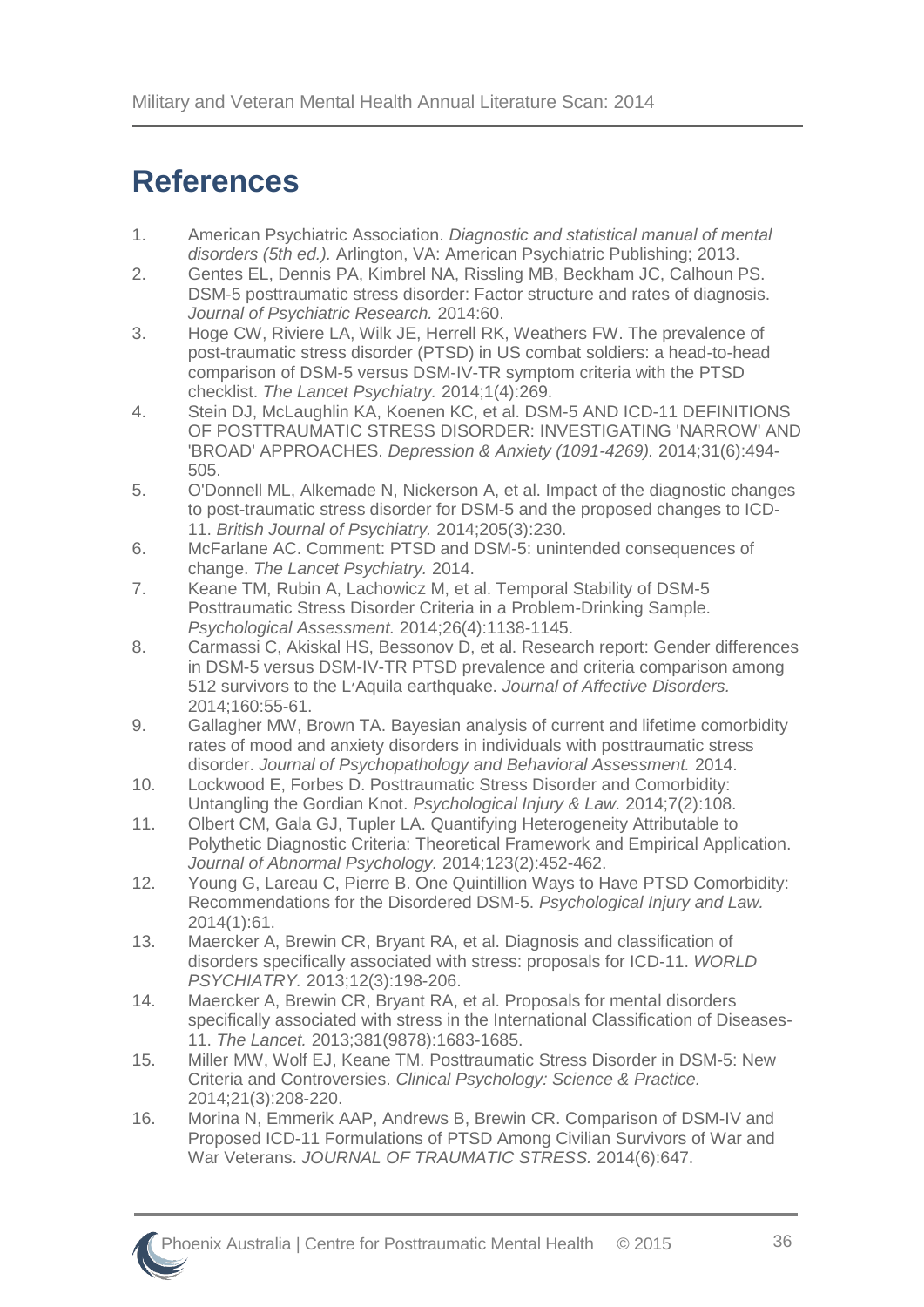- <span id="page-41-0"></span>17. Forbes D, Lockwood E, Creamer M, et al. Latent structure of the proposed ICD-11 post-traumatic stress disorder symptoms: implications for the diagnostic algorithm. *British Journal of Psychiatry.* Mar 2015;206(3):245-251.
- <span id="page-41-1"></span>18. Wolf EJ, Miller MW, Kilpatrick D, et al. ICD-11 Complex PTSD in US National and Veteran Samples: Prevalence and Structural Associations with PTSD. *Clinical psychological science : a journal of the Association for Psychological Science.*  Mar 2015;3(2):215-229.
- <span id="page-41-2"></span>19. Elklit A, Hyland P, Shevlin M. Evidence of symptom profiles consistent with posttraumatic stress disorder and complex posttraumatic stress disorder in different trauma samples. *European Journal of Psychotraumatology.* 2014;5.
- <span id="page-41-3"></span>20. Forbes D, Alkemade N, Mitchell D, et al. UTILITY OF THE DIMENSIONS OF ANGER REACTIONS-5 (DAR-5) SCALE AS A BRIEF ANGER MEASURE. *Depression and anxiety.* 2014;31(2):166-173.
- <span id="page-41-4"></span>21. Bloeser K, McCarron KK, Batorsky B, Reinhard MJ, Pollack SJ, Amdur R. Mental Health Outreach and Screening Among Returning Veterans: Are We Asking the Right Questions? *U.S. Army Medical Department Journal.* 2014:109-117.
- <span id="page-41-5"></span>22. Strong J, Ray K, Findley PA, Torres R, Pickett L, Byrne RJ. Psychosocial concerns of veterans of operation enduring freedom/operation iraqi freedom. *Health and Social Work.* February 2014;39(1):17-24.
- <span id="page-41-6"></span>23. Forbes D, Hawthorne G, Elliott P, et al. A Concise Measure of Anger in Combat-Related Posttraumatic Stress Disorder. *JOURNAL OF TRAUMATIC STRESS.*  2004;17(3):249-256.
- <span id="page-41-7"></span>24. Hawthorne GJDRW. Response categories and anger measurement: do fewer categories result in poorer measurement? *Social Psychiatry & Psychiatric Epidemiology.* 2006;41(2):164-172.
- <span id="page-41-8"></span>25. Novaco RW, Swanson RD, Gonzalez OI, Gahm GA, Reger MD. Anger and Postcombat Mental Health: Validation of a Brief Anger Measure with U.S. Soldiers Postdeployed from Iraq and Afghanistan. *Psychological Assessment.*  2012;24(3):661-675.
- <span id="page-41-9"></span>26. Forbes D, Alkemade N, Hopcraft D, et al. Evaluation of the Dimensions of Anger Reactions-5 (DAR-5) Scale in combat veterans with posttraumatic stress disorder. *JOURNAL OF ANXIETY DISORDERS.* December 01 2014;28(8):830- 835.
- <span id="page-41-10"></span>27. Elbogen EB, Cueva M, Wagner H, et al. Screening for violence risk in military veterans: Predictive validity of a brief clinical tool. *The American Journal of Psychiatry.* Jul 2014;171(7):749-757.
- <span id="page-41-11"></span>28. Worthen M, Ahern J. The Causes, Course, and Consequences of Anger Problems in Veterans Returning to Civilian Life. *Journal of Loss & Trauma.*  2014;19(4):355-363.
- <span id="page-41-12"></span>29. Castillo DT, Joseph JS, Tharp AT, et al. Externalizing and internalizing subtypes of posttraumatic psychopathology and anger expression. *JOURNAL OF TRAUMATIC STRESS.* Feb 2014;27(1):108-111.
- <span id="page-41-13"></span>30. Karairmak O, Guloglu B. Forgiveness and PTSD among veterans: The mediating role of anger and negative affect. *PSYCHIATRY RESEARCH.* 30 Nov 2014;219(3):536-542.
- <span id="page-41-14"></span>31. Brancu M, Thompson NL, Beckham JC, et al. The impact of social support on psychological distress for US Afghanistan/Iraq era veterans with PTSD and other psychiatric diagnoses. *PSYCHIATRY RESEARCH.* Jun 2014;217(1-2):86-92.
- <span id="page-41-15"></span>32. Duax JM, Bohnert KM, Rauch SAM, Defever AM. Posttraumatic stress disorder symptoms, levels of social support, and emotional hiding in returning veterans. *Journal of Rehabilitation Research and Development.* 2014;51(4):571-578.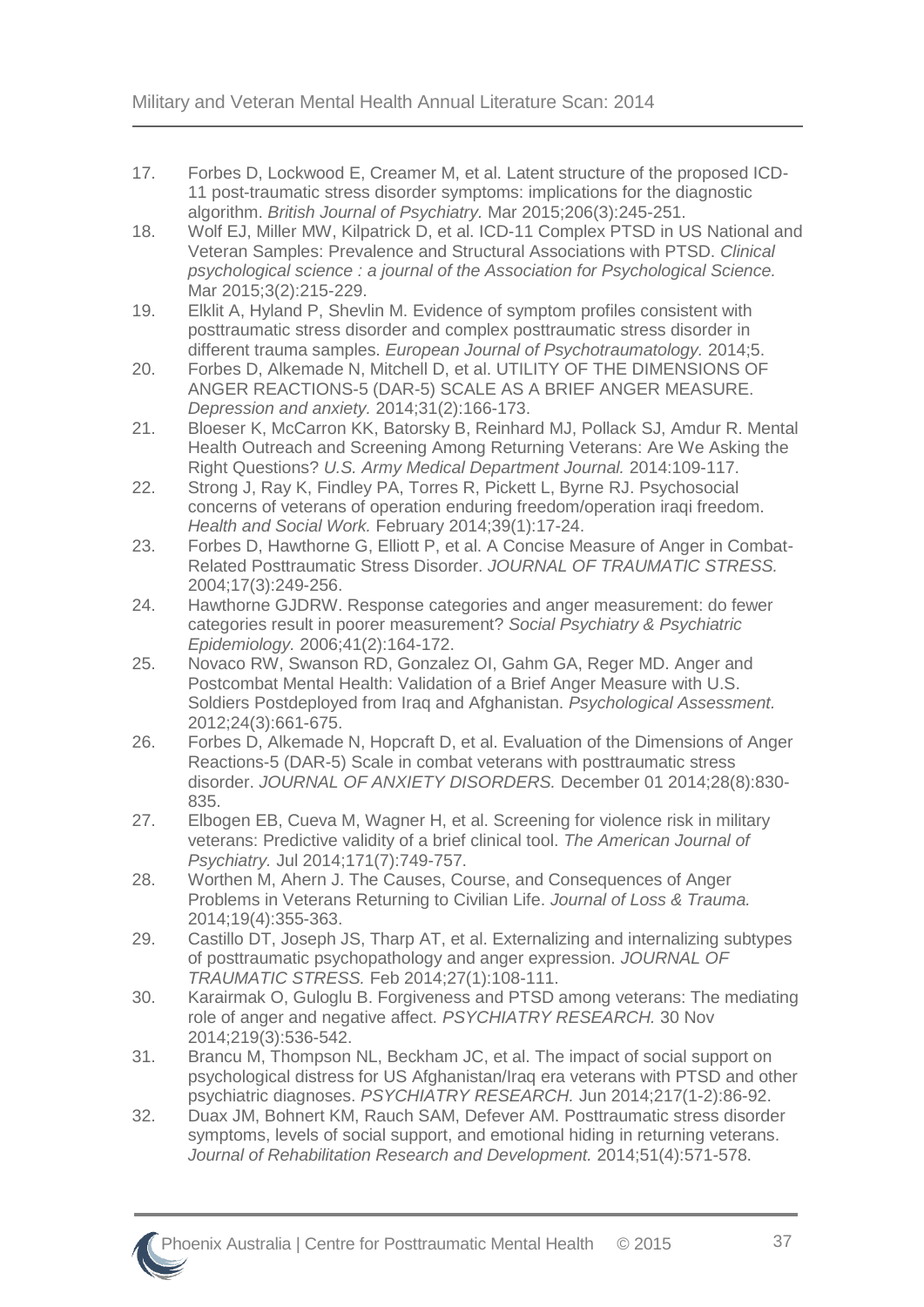- <span id="page-42-0"></span>33. Cigrang JA, Talcott G, Tatum J, et al. Impact of combat deployment on psychological and relationship health: A longitudinal study. *Journal Of Traumatic Stress.* Feb 2014;27(1):58-65.
- <span id="page-42-1"></span>34. Elbogen EB, Johnson SC, Newton VM, et al. Protective Mechanisms and Prevention of Violence and Aggression in Veterans. *Psychological Services.* May 2014;11(2):220-228.
- <span id="page-42-2"></span>35. Thompson JM, Pranger T, Sweet J, et al. Disability correlates in Canadian Armed Forces Regular Force Veterans. *Disability and rehabilitation.* Sep 9 2014:1-8.
- <span id="page-42-3"></span>36. Strong J, Ray K, Findley PA, Torres R, Pickett L, Byrne RJ. Psychosocial Concerns of Veterans of Operation Enduring Freedom/Operation Iraqi Freedom. *Health & Social Work.* Feb 2014;39(1):17-24.
- <span id="page-42-4"></span>37. Han SC, Castro F, Lee LO, et al. Military unit support, postdeployment social support, and PTSD symptoms among active duty and National Guard soldiers deployed to Iraq. *Journal of Anxiety Disorders.* Jun 2014;28(5):446-453.
- <span id="page-42-5"></span>38. Eisen SV, Schultz MR, Glickman ME, et al. Postdeployment resilience as a predictor of mental health in operation enduring freedom/operation iraqi freedom returnees. *American journal of preventive medicine.* Dec 2014;47(6):754-761.
- <span id="page-42-6"></span>39. Matarazzo BB, Barnes SM, Pease JL, et al. Suicide Risk among Lesbian, Gay, Bisexual, and Transgender Military Personnel and Veterans: What Does the Literature Tell Us? *Suicide and Life-Threatening Behavior.* Apr 2014;44(2):200- 217.
- <span id="page-42-7"></span>40. van den Berk-Clark C, McGuire J. Trust in Health Care Providers: Factors Predicting Trust among Homeless Veterans over Time. *Journal of Health Care for the Poor and Underserved.* Aug 2014;25(3):1278-1290.
- <span id="page-42-8"></span>41. Erbes CR, Stinson R, Kuhn E, et al. Access, Utilization, and Interest in mHealth Applications Among Veterans Receiving Outpatient Care for PTSD. *Mil Med.* Nov 2014;179(11):1218-1222.
- <span id="page-42-9"></span>42. McInnes DK, Sawh L, Petrakis BA, et al. The Potential for Health-Related Uses of Mobile Phones and Internet with Homeless Veterans: Results from a Multisite Survey. *Telemedicine and E-Health.* Sep 2014;20(9):801-809.
- <span id="page-42-10"></span>43. Bush NE, Prins A, Laraway S, O'Brien K, Ruzek J, Ciulla RP. A Pilot Evaluation of the AfterDeployment.org Online Posttraumatic Stress Workshop for Military Service Members and Veterans. *Psychological Trauma-Theory Research Practice and Policy.* Mar 2014;6(2):109-119.
- <span id="page-42-11"></span>44. Morland LA, Mackintosh MA, Greene CJ, et al. Cognitive Processing Therapy for Posttraumatic Stress Disorder Delivered to Rural Veterans via Telemental Health: A Randomized Noninferiority Clinical Trial. *Journal of Clinical Psychiatry.*  May 2014;75(5):470-476.
- <span id="page-42-12"></span>45. Ziemba SJ, Bradley NS, Landry LAP, Roth CH, Porter LS, Cuyler RN. Posttraumatic Stress Disorder Treatment for Operation Enduring Freedom/Operation Iraqi Freedom Combat Veterans Through a Civilian Community- Based Telemedicine Network. *Telemedicine and E-Health.* May 2014;20(5):446-450.
- <span id="page-42-13"></span>46. Price M, Gros DF. EXAMINATION OF PRIOR EXPERIENCE WITH TELEHEALTH AND COMFORT WITH TELEHEALTH TECHNOLOGY AS A MODERATOR OF TREATMENT RESPONSE FOR PTSD AND DEPRESSION IN VETERANS. *International Journal of Psychiatry in Medicine.* 2014;48(1):57- 67.
- <span id="page-42-14"></span>47. Darkins A, Kendall S, Edmonson E, Young M, Stressel P. Reduced Cost and Mortality Using Home Telehealth to Promote Self-Management of Complex Chronic Conditions: A Retrospective Matched Cohort Study of 4,999 Veteran Patients. *Telemedicine and E-Health.* Jan 2015;21(1):70-76.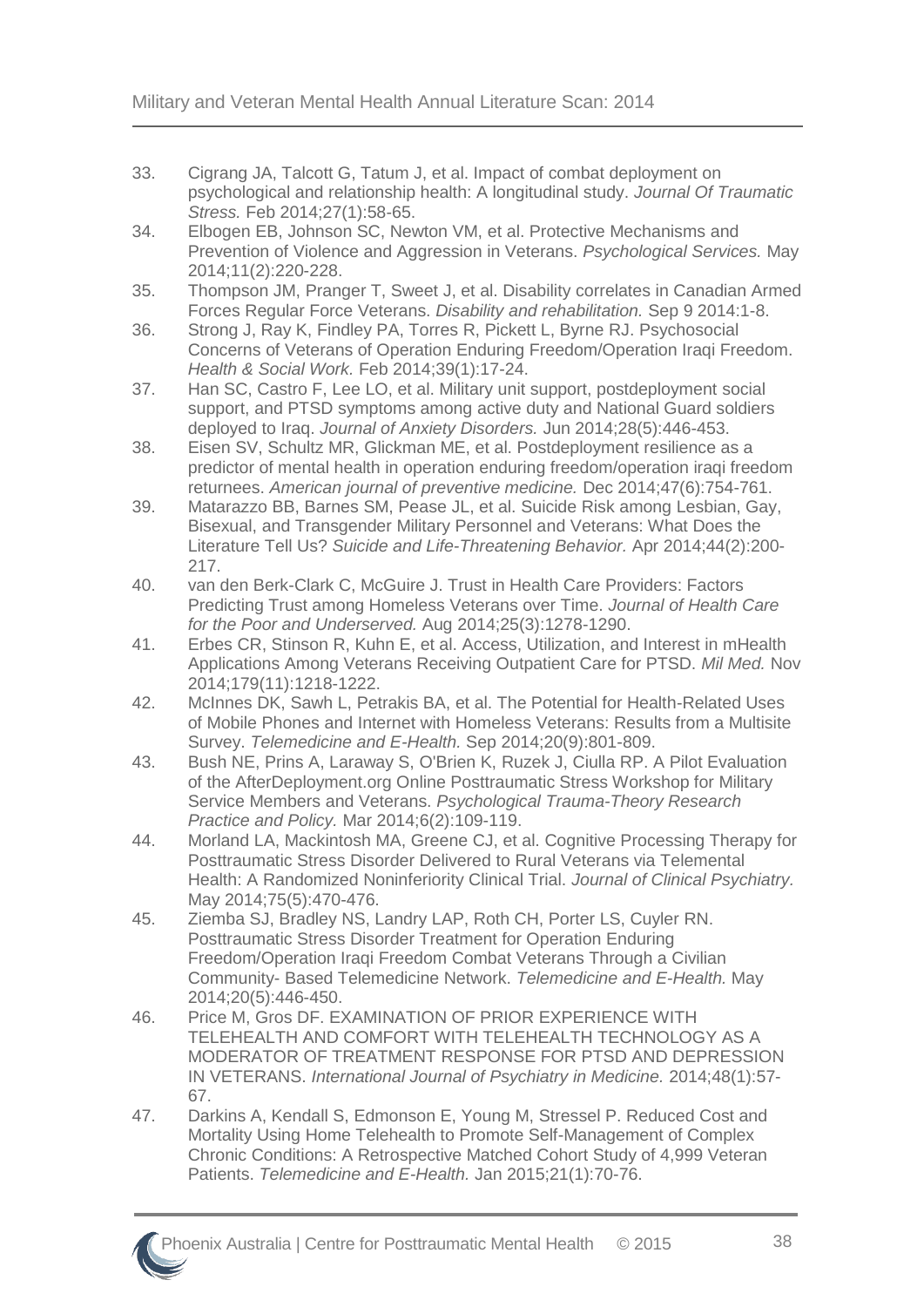- <span id="page-43-0"></span>48. Brophy L, Hodges C, Halloran K, Grigg M, Swift M. Impact of care coordination on Australia's mental health service delivery system. *Australian Health Review.*  2014;38(4):396-400.
- <span id="page-43-1"></span>49. Eghaneyan BH, Sanchez K, Mitschke DB. Implementation of a collaborative care model for the treatment of depression and anxiety in a community health center: results from a qualitative case study. *Journal of Multidisciplinary Healthcare.*  2014:503.
- <span id="page-43-2"></span>50. Gurewich D, Prottas J, Sirkin JT. Managing Care for Patients With Substance Abuse Disorders at Community Health Centers. *Journal of Substance Abuse Treatment.* 2014;46(2):227-231.
- <span id="page-43-3"></span>51. Zulman D, Ezeji-Okoye S, Shaw J, et al. Partnered Research in Healthcare Delivery Redesign for High-Need, High-Cost Patients: Development and Feasibility of an Intensive Management Patient-Aligned Care Team (ImPACT). *JGIM: Journal of General Internal Medicine.* 2014;29:861.
- <span id="page-43-4"></span>52. Mallen MJ, Schumacher MM, Leskela J, Thuras P, Frenzel M. Providing Coordinated Care to Veterans of Iraq and Afghanistan Wars With Complex Psychological and Social Issues in a Department of Veterans Affairs Medical Center: Formation of Seamless Transition Committee. *Professional Psychology: Research & Practice.* 2014;45(6):410-415.
- <span id="page-43-5"></span>53. Tricco AC, Antony J, Ivers NM, et al. Effectiveness of quality improvement strategies for coordination of care to reduce use of health care services: a systematic review and meta-analysis. *CMAJ: Canadian Medical Association Journal.* 2014;186(15):1146-1146.
- <span id="page-43-6"></span>54. Salkever D, Gibbons B, Ran XT. Do Comprehensive, Coordinated, Recovery-Oriented Services Alter the Pattern of Use of Treatment Services? Mental Health Treatment Study Impacts on SSDI Beneficiaries' Use of Inpatient, Emergency, and Crisis Services. *J Behav Health Ser R.* Oct 2014;41(4):434-446.
- <span id="page-43-7"></span>55. Joo JY, Huber DL. An integrative review of nurse‐led community‐based case management effectiveness. *International Nursing Review.* 2014;61(1):14-24.
- <span id="page-43-8"></span>56. Cerulli C, Stephens B, Bossarte R. Examining the Intersection Between Suicidal Behaviors and Intimate Partner Violence Among a Sample of Males Receiving Services From the Veterans Health Administration. *American Journal of Mens Health.* Sep 2014;8(5):440-443.
- <span id="page-43-9"></span>57. Copeland LA, McIntyre RT, Stock EM, Zeber JE, MacCarthy DJ, Pugh MJ. Prevalence of Suicidality Among Hispanic and African American Veterans Following Surgery. *American Journal of Public Health.* Sep 2014;104:S603-S608.
- <span id="page-43-10"></span>58. Pfeiffer PN, Brandfon S, Garcia E, et al. Predictors of suicidal ideation among depressed veterans and the interpersonal theory of suicide. *Journal of Affective Disorders.* Jan 2014;152(154):277-281.
- <span id="page-43-11"></span>59. Thompson JM, Zamorski MA, Sweet J, et al. Roles of physical and mental health in suicidal ideation in Canadian Armed Forces Regular Force veterans. *Canadian Journal of Public Health-Revue Canadienne De Sante Publique.* Mar-Apr 2014;105(2):E109-E115.
- <span id="page-43-12"></span>60. Wisco BE, Marx BP, Holowka DW, et al. Traumatic Brain Injury, PTSD, and Current Suicidal Ideation Among Iraq and Afghanistan U.S. Veterans. *Journal of Traumatic Stress.* Apr 2014;27(2):244-248.
- <span id="page-43-13"></span>61. Holland JM, Malott J, Currier JM. Meaning Made of Stress among Veterans Transitioning to College: Examining Unique Associations with Suicide Risk and Life-Threatening Behavior. *Suicide and Life-Threatening Behavior.* Apr 2014;44(2):218-231.
- <span id="page-43-14"></span>62. DeBeer BB, Kimbrel NA, Meyer EC, Gulliver SB, Morissette SB. Combined PTSD and depressive symptoms interact with post-deployment social support to predict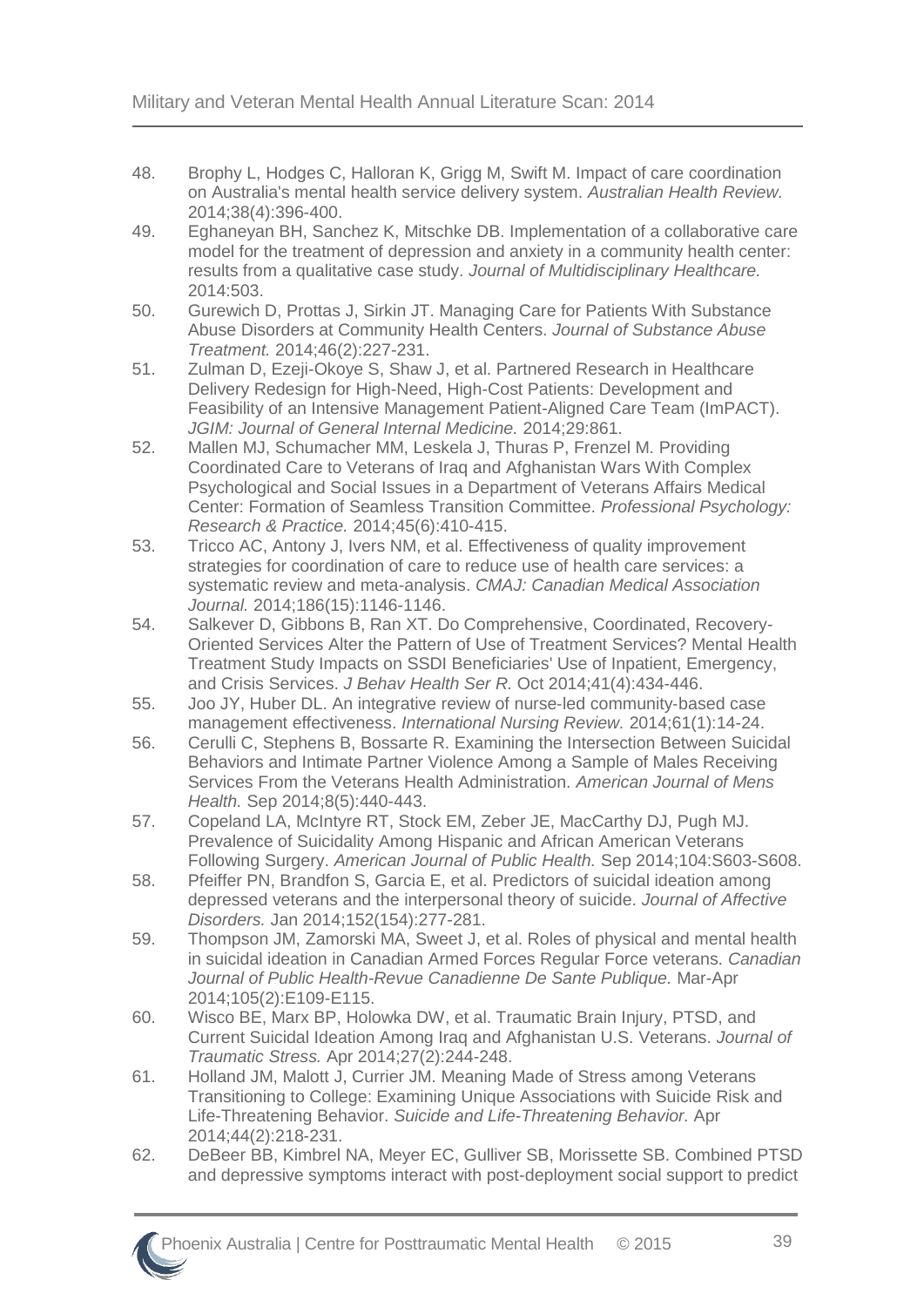suicidal ideation in Operation Enduring Freedom and Operation Iraqi Freedom veterans. *Psychiatry Research.* May 30 2014;216(3):357-362.

- <span id="page-44-0"></span>63. Kopacz MS. The spiritual health of veterans with a history of suicide ideation. *Health psychology and behavioral medicine.* Jan 1 2014;2(1):349-358.
- <span id="page-44-1"></span>64. Conner KR, Bossarte RM, He H, et al. Posttraumatic stress disorder and suicide in 5.9 million individuals receiving care in the veterans health administration health system. *Journal of Affective Disorders.* Sep 2014;166:1-5.
- <span id="page-44-2"></span>65. Smith EG, Austin KL, Kim HM, et al. Suicide risk in Veterans Health Administration patients with mental health diagnoses initiating lithium or valproate: A historical prospective cohort study. *BMC Psychiatry.* Dec 2014;14:357.
- <span id="page-44-3"></span>66. Bryan C, Bryan A. Nonsuicidal Self-Injury Among a Sample of United States Military Personnel and Veterans Enrolled in College Classes. *Journal of Clinical Psychology.* Sep 2014;70(9):874-885.
- <span id="page-44-4"></span>67. Bryan CJ, Bryan AO, May AM, Klonsky ED. Trajectories of Suicide Ideation, Nonsuicidal Self-Injury, and Suicide Attempts in a Nonclinical Sample of Military Personnel and Veterans. *Suicide & life-threatening behavior.* Sep 25 2014.
- <span id="page-44-5"></span>68. Ribeiro JD, Pease JL, Gutierrez PM, et al. Sleep problems outperform depression and hopelessness as cross-sectional and longitudinal predictors of suicidal ideation and behavior in young adults in the military. *J Affect Disord.* Feb 2012;136(3):743-750.
- <span id="page-44-6"></span>69. Bjorngaard JH, Bjerkeset O, Romundstad P, Gunnell D. Sleeping Problems and Suicide in 75,000 Norwegian Adults: A 20 Year Follow-up of the HUNT I Study. *Sleep.* Sep 1 2011;34(9):1155-1159.
- <span id="page-44-7"></span>70. Dobscha SK, Denneson LM, Kovas AE, et al. Correlates of Suicide Among Veterans Treated in Primary Care: Case-Control Study of a Nationally Representative Sample. *Journal of general internal medicine.* Dec 2014;29:S853- S860.
- <span id="page-44-8"></span>71. Chakravorty S, Grandner MA, Mavandadi S, Perlis ML, Sturgis EB, Oslin DW. Suicidal ideation in Veterans misusing alcohol: Relationships with insomnia symptoms and sleep duration. *Addictive Behaviors.* Feb 2014;39(2):399-405.
- <span id="page-44-9"></span>72. Richardson JD, Cyr KS, Nelson C, Elhai JD, Sareen J. Sleep disturbances and suicidal ideation in a sample of treatment-seeking Canadian Forces members and veterans. *Psychiatry Research.* Aug 15 2014;218(1-2):118-123.
- <span id="page-44-10"></span>73. Bossarte RM, Karras E, Lu N, et al. Associations Between the Department of Veterans Affairs' Suicide Prevention Campaign and Calls to Related Crisis Lines. *Public Health Reports.* Nov-Dec 2014;129(6):516-525.
- <span id="page-44-11"></span>74. Karras E, Stephens B, Kemp JE, Bossarte RM. Using media to promote suicide prevention hotlines to veteran households. *Injury Prevention.* Feb 2014;20(1):62- 65.
- <span id="page-44-12"></span>75. Blosnich JR, Mays VM, Cochran SD. Suicidality Among Veterans: Implications of Sexual Minority Status. *American Journal of Public Health.* Sep 2014;104:S535- S537.
- <span id="page-44-13"></span>76. Sherman MD, Kauth MR, Ridener L, Shipherd JC, Bratkovich K, Beaulieu G. An Empirical Investigation of Challenges and Recommendations for Welcoming Sexual and Gender Minority Veterans Into VA Care. *Professional Psychology-Research and Practice.* Dec 2014;45(6):433-442.
- <span id="page-44-14"></span>77. Klingensmith K, Tsai J, Mota N, Southwick SM, Pietrzak RH. Military Sexual Trauma in US Veterans: Results From the National Health and Resilience in Veterans Study. *Journal of Clinical Psychiatry.* Oct 2014;75(10):E1133-E1139.
- <span id="page-44-15"></span>78. Conard PL, Sauls DJ. Deployment and PTSD in the female combat veteran: a systematic review. *Nursing Forum.* Jan-Mar 2014;49(1):1-10.